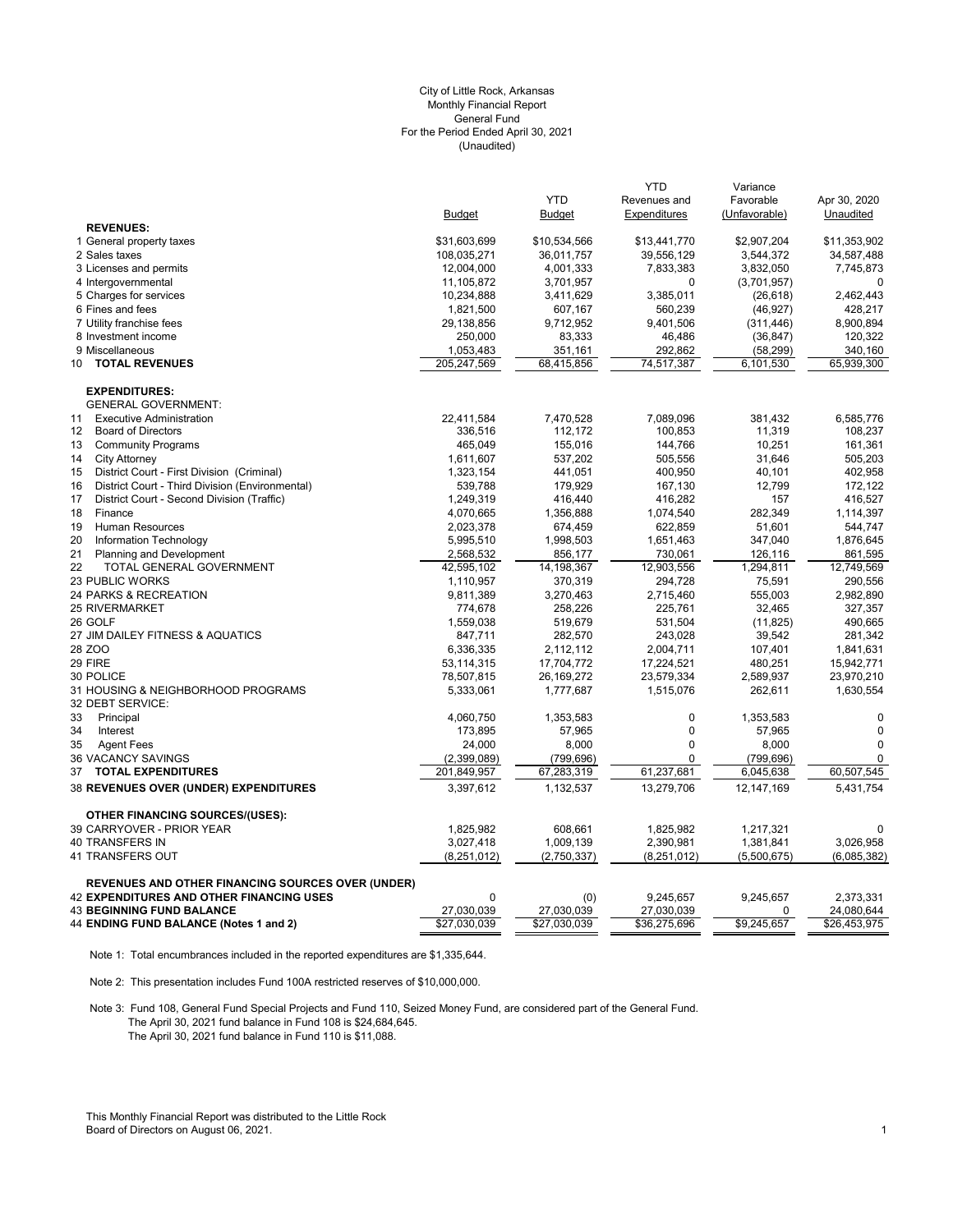#### (Unaudited) City of Little Rock, Arkansas Monthly Financial Report General Fund Special Projects Fund For the Period Ended April 30, 2021

|                                                          |               | <b>YTD</b>    | <b>YTD</b><br>Revenues and | Variance<br>Favorable | Apr 30, 2020 |
|----------------------------------------------------------|---------------|---------------|----------------------------|-----------------------|--------------|
|                                                          | <b>Budget</b> | <b>Budget</b> | Expenditures               | (Unfavorable)         | Unaudited    |
| <b>REVENUES:</b>                                         |               |               |                            |                       |              |
| 1 Charges for services                                   | \$0           | \$0           | \$60,665                   | \$60,665              | \$79,883     |
| 2 Fines and fees                                         | $\Omega$      | $\mathbf 0$   | 13,086                     | 13,086                | 25,975       |
| 3 Intergovernmental                                      | 0             | 0             | 0                          | 0                     | 0            |
| 4 Interest income                                        | 0             | 0             | $\Omega$                   | $\Omega$              | $\Omega$     |
| 5 Miscellaneous                                          | 0             | 0             | 286,435                    | 286,435               | 575,137      |
| <b>TOTAL REVENUES</b><br>6                               | 0             | $\mathbf 0$   | 360,185                    | 360,185               | 680,995      |
| <b>EXPENDITURES:</b>                                     |               |               |                            |                       |              |
| 7 Executive Administration                               | 0             | 0             | 1,188,070                  | (1, 188, 070)         | 998,426      |
| 8 City Attorney                                          | 0             | 0             | 1,007                      | (1,007)               | $\Omega$     |
| 9 Finance                                                | 0             | 0             | 39,274                     | (39, 274)             | 1,647        |
| 10 Information Technology                                | 0             | 0             | 61,231                     | (61, 231)             | 164,971      |
| 12 Human Resources                                       | 0             | $\mathbf 0$   | 7,623                      | (7,623)               | 8,090        |
| 13 Planning                                              | 0             | $\Omega$      | 10,000                     | (10,000)              | 116,054      |
| 14 Community Programs                                    | 0             | 0             | 343,651                    | (343, 651)            | 1,640,979    |
| 15 Public Works                                          | 0             | 0             | 355,914                    | (355, 914)            | 166,857      |
| 16 Parks and Recreation                                  | 0             | $\mathbf 0$   | 217,818                    | (217, 818)            | 140,259      |
| 17 Jim Dailey Fitness and Aquatics                       | 0             | 0             | $\mathbf 0$                | 0                     | 72,416       |
| 18 Fire                                                  | 0             | 0             | 877                        | (877)                 | 1,762        |
| 19 Police                                                | 0             | 0             | $\Omega$                   | 0                     | 34,645       |
| 20 Housing                                               | 0             | 0             | 221,669                    | (221, 669)            | 289,509      |
| 21 Fleet                                                 | 0             | 0             | 1,171,150                  | (1, 171, 150)         | 7,175        |
| 22 Zoo                                                   | 0             | 0             | 11,146                     | (11, 146)             | 111,963      |
| 23 TOTAL EXPENDITURES                                    | $\Omega$      | $\mathbf 0$   | 3,629,430                  | (3,629,430)           | 3,754,754    |
| <b>24 REVENUES OVER (UNDER) EXPENDITURES</b>             | 0             | 0             | (3,269,245)                | (3,269,245)           | (3,073,759)  |
| <b>OTHER FINANCING SOURCES (USES):</b>                   |               |               |                            |                       |              |
| 25 Transfers In                                          | 0             | 0             | 8,932,512                  | 12,419,984            | 6,030,200    |
| 26 Transfers Out                                         | 0             | 0             | (1,969,921)                | (1,969,921)           | (482, 290)   |
| <b>REVENUES AND OTHER FINANCING SOURCES OVER (UNDER)</b> |               |               |                            |                       |              |
| 27 EXPENDITURES AND OTHER FINANCING USES                 | 0             | $\mathbf 0$   | 3,693,346                  | 7,180,818             | 2,474,151    |
| <b>28 BEGINNING FUND BALANCE</b>                         | 0             | 0             | 20,991,299                 | 20,991,299            | 15,028,827   |
| 29 ENDING FUND BALANCE (Note 1)                          | \$0           | \$0           | \$24,684,645               | \$28,172,117          | \$17,502,978 |
|                                                          |               |               |                            |                       |              |

Note 1: As of April 30, 2021, fund balance is composed of 227 projects utilizing full fund balance.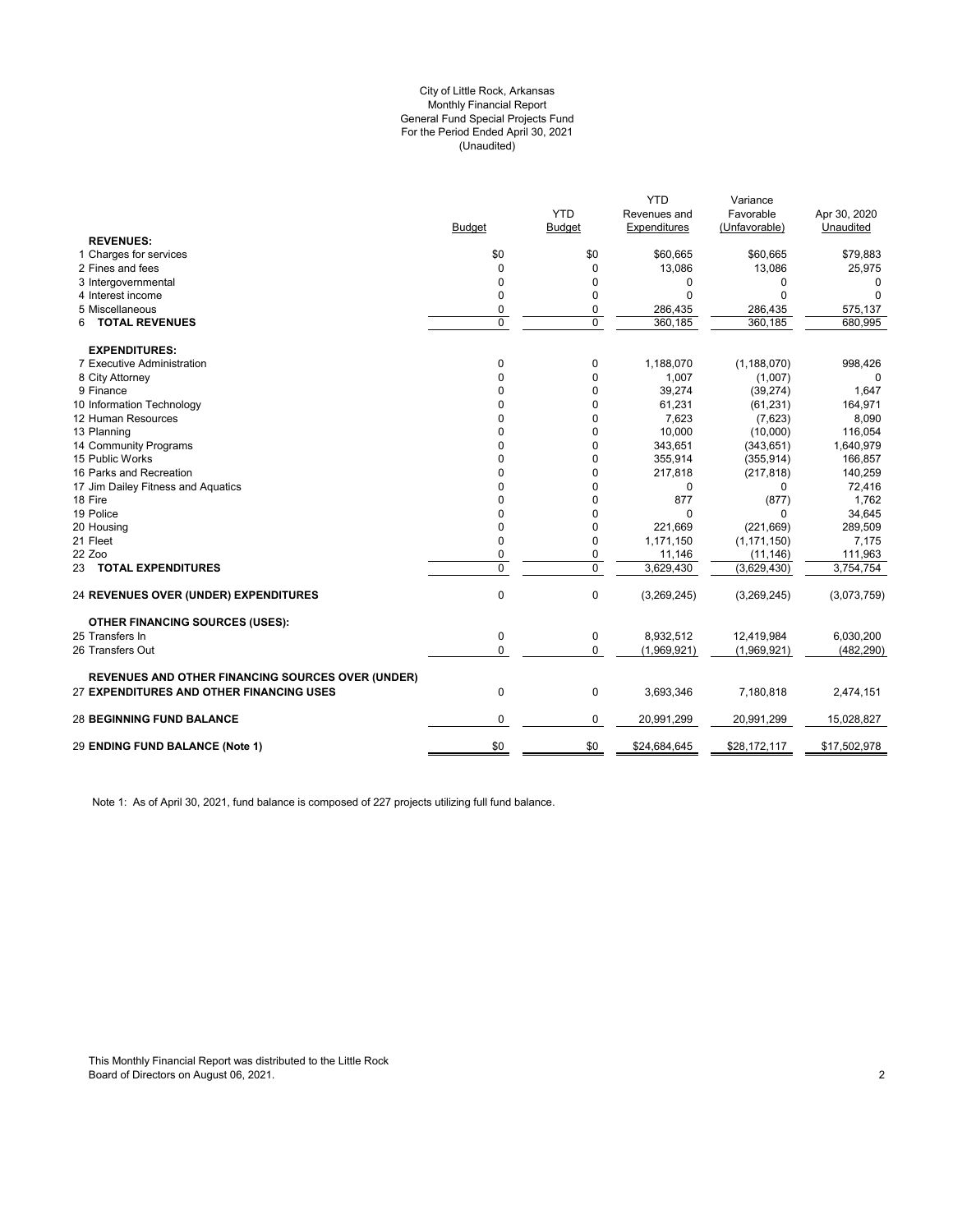#### City of Little Rock, Arkansas Monthly Financial Report Franchise Fee Collection Fund For the Period Ended April 30, 2021 (Unaudited)

| <b>REVENUES:</b>                                                                                            | Budget   | <b>YTD</b><br><b>Budget</b> | <b>YTD</b><br>Revenues and<br>Expenditures | Variance<br>Favorable<br>(Unfavorable) | Apr 30, 2020<br>Unaudited |
|-------------------------------------------------------------------------------------------------------------|----------|-----------------------------|--------------------------------------------|----------------------------------------|---------------------------|
| 1 Utility franchise fees                                                                                    | \$0      | \$0                         | \$211,000                                  | \$211,000                              | \$234,000                 |
| 2 Interest income                                                                                           |          | ი                           |                                            |                                        | 0                         |
| 3 Miscellaneous                                                                                             |          | 0                           |                                            |                                        |                           |
| <b>TOTAL REVENUES</b>                                                                                       | $\Omega$ | 0                           | 211,000                                    | 211,000                                | 234,000                   |
| <b>EXPENDITURES:</b>                                                                                        |          |                             |                                            |                                        |                           |
| 5 General Government                                                                                        | 0        | 0                           | 0                                          | 0                                      | 0                         |
| <b>TOTAL EXPENDITURES</b><br>6.                                                                             | $\Omega$ | 0                           | $\Omega$                                   | $\Omega$                               | 0                         |
| 7 REVENUES OVER (UNDER) EXPENDITURES                                                                        | 0        | 0                           | 211,000                                    | 211,000                                | 234,000                   |
| OTHER FINANCING SOURCES (USES):                                                                             |          |                             |                                            |                                        |                           |
| 8 Transfers In                                                                                              | 0        | 0                           | $\Omega$                                   | $\Omega$                               | 0                         |
| 9 Transfers Out                                                                                             | $\Omega$ | 0                           | $\Omega$                                   | <sup>0</sup>                           | 0                         |
|                                                                                                             |          |                             |                                            |                                        |                           |
| <b>REVENUES AND OTHER FINANCING SOURCES OVER (UNDER)</b><br><b>10 EXPENDITURES AND OTHER FINANCING USES</b> | 0        | 0                           | 211,000                                    | 211,000                                | 234,000                   |
| <b>11 BEGINNING FUND BALANCE</b>                                                                            | 0        | 0                           | (1)                                        | (1)                                    | (1)                       |
| <b>12 ENDING FUND BALANCE</b>                                                                               | \$0      | \$0                         | \$210,999                                  | \$210,999                              | \$233,999                 |

NOTE: Franchise revenues pledged to the 2017 Capital Improvement Revenue Refunding Bonds are initially deposited into the Franchise Fee Collection Fund. The debt service requirement is transferred on a monthly basis to the Trustee for deposit in the 2017 Capital Improvement Revenue Refunding Bond Debt Service Fund. After the monthly debt service requirement is met, franchise revenues are transferred into the General Fund.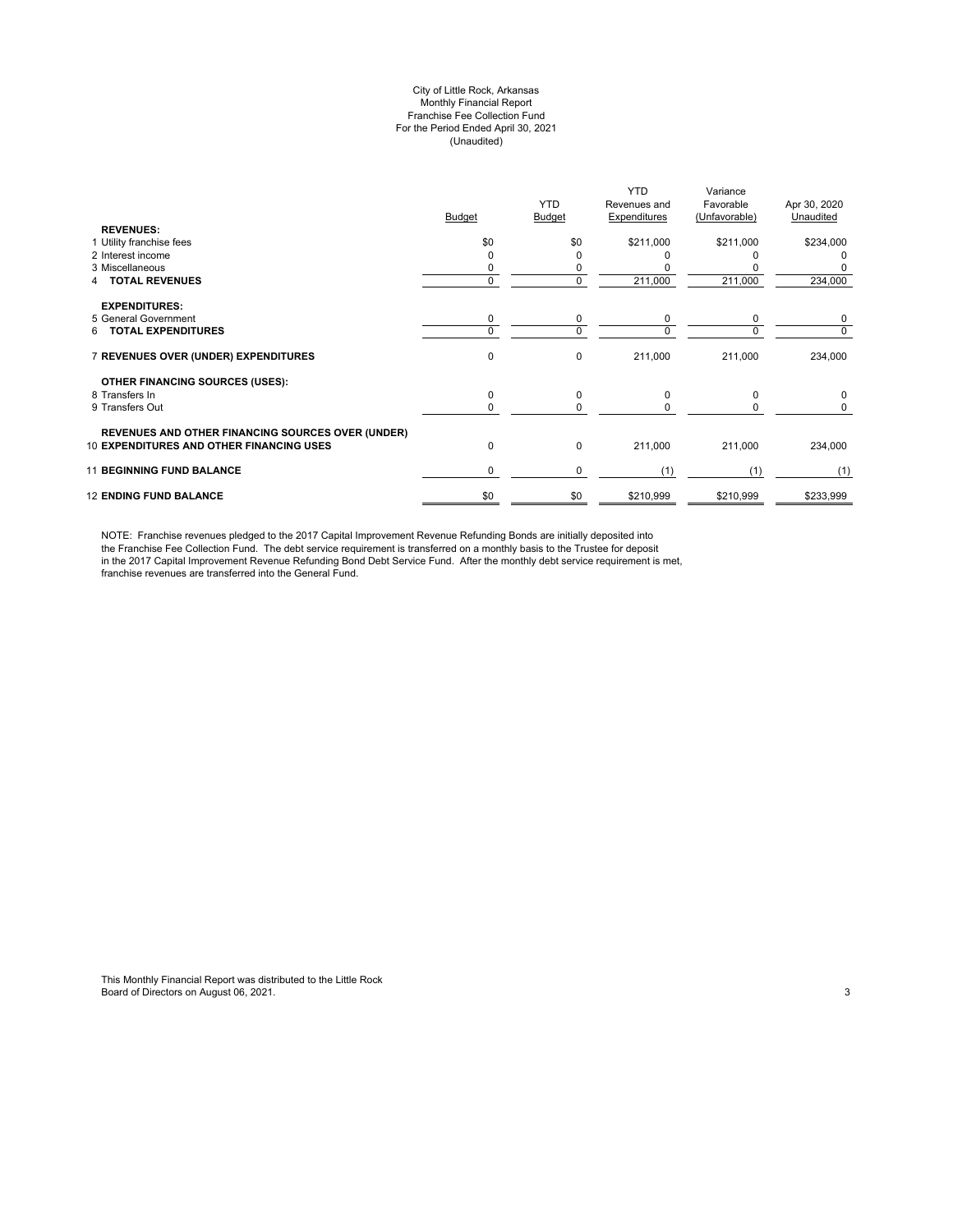## City of Little Rock, Arkansas (Unaudited) For the Period Ended April 30, 2021 Seized Money Fund Monthly Financial Report

| <b>REVENUES:</b>                                                                                            | <b>Budget</b> | <b>YTD</b><br><b>Budget</b> | <b>YTD</b><br>Revenues and<br>Expenditures | Variance<br>Favorable<br>(Unfavorable) | Apr 30, 2020<br>Unaudited |
|-------------------------------------------------------------------------------------------------------------|---------------|-----------------------------|--------------------------------------------|----------------------------------------|---------------------------|
| 1 Charges for services                                                                                      | \$0           | \$0                         | \$0                                        | \$0                                    | \$0                       |
| 2 Interest income                                                                                           |               | 0                           | 873                                        | 873                                    | 1,691                     |
| 3 Miscellaneous                                                                                             |               | 0                           | 0                                          | 0                                      | 5,991                     |
| <b>4 TOTAL REVENUES</b>                                                                                     | 0             | 0                           | 873                                        | 873                                    | 7,682                     |
| <b>EXPENDITURES:</b>                                                                                        |               |                             |                                            |                                        |                           |
| 5 Police                                                                                                    | 0             | 0                           | 27,232                                     | (27, 232)                              | 115,167                   |
| <b>6 TOTAL EXPENDITURES</b>                                                                                 |               | 0                           | 27,232                                     | (27, 232)                              | 115,167                   |
| 7 REVENUES OVER (UNDER) EXPENDITURES                                                                        | $\mathbf 0$   | 0                           | (26, 359)                                  | (26, 359)                              | (107, 484)                |
| <b>OTHER FINANCING SOURCES (USES):</b>                                                                      |               |                             |                                            |                                        |                           |
| 8 Transfers In                                                                                              | $\mathbf 0$   | 0                           | 0                                          | $\mathbf 0$                            | 0                         |
| 9 Transfers Out                                                                                             |               | 0                           | 0                                          | 0                                      | 0                         |
| <b>REVENUES AND OTHER FINANCING SOURCES OVER (UNDER)</b><br><b>10 EXPENDITURES AND OTHER FINANCING USES</b> | $\mathbf{0}$  | 0                           | (26, 359)                                  | (26, 359)                              | (107, 484)                |
|                                                                                                             |               |                             |                                            |                                        |                           |
| <b>11 BEGINNING FUND BALANCE</b>                                                                            | $\Omega$      | 0                           | 37,447                                     | 37,447                                 | 70,507                    |
| <b>12 ENDING FUND BALANCE</b>                                                                               | \$0           | \$0                         | \$11,088                                   | \$11,088                               | (\$36,977)                |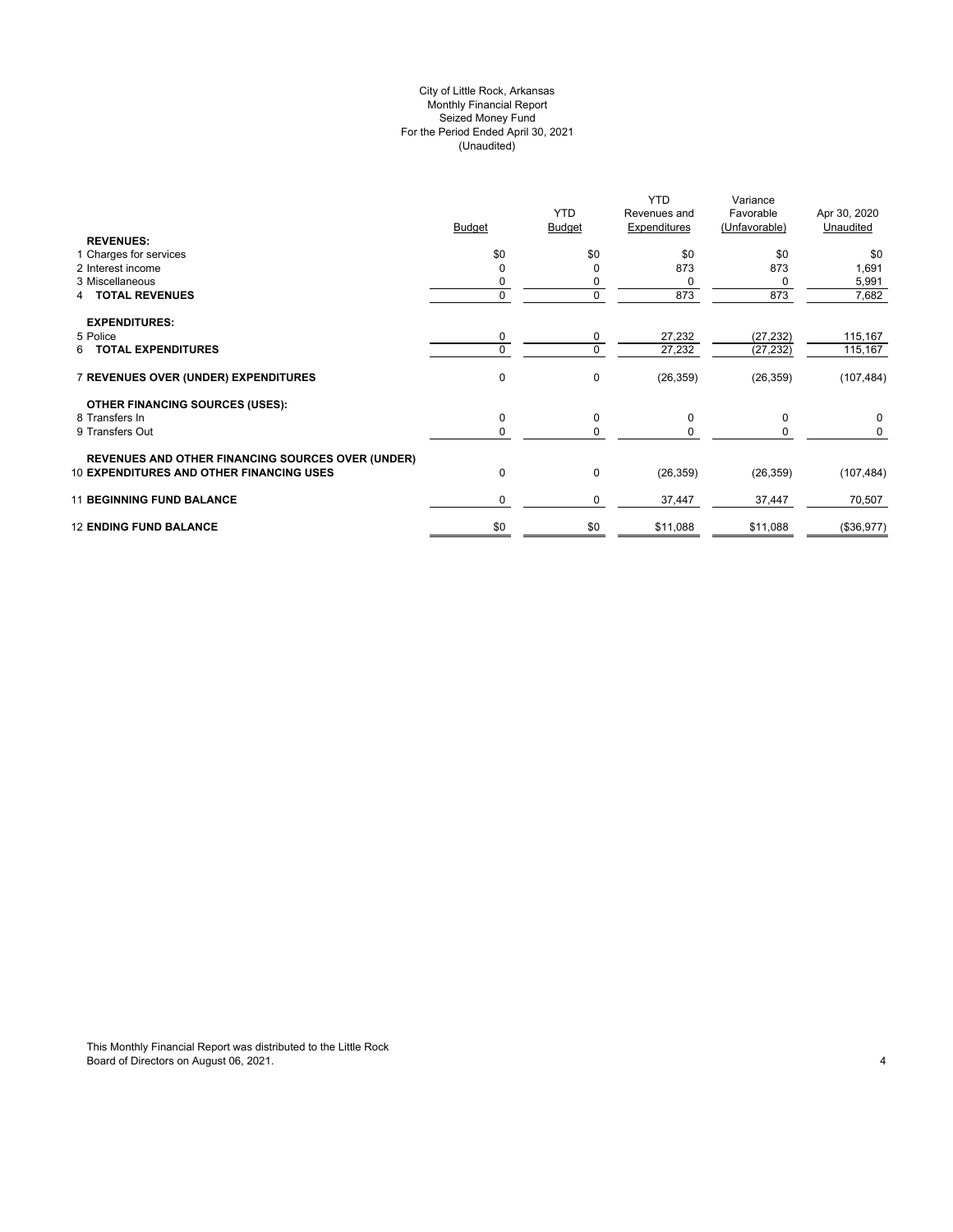#### (Unaudited) City of Little Rock, Arkansas Monthly Financial Report Street Fund For the Period Ended April 30, 2021

|                                                          |               |               | <b>YTD</b>   | Variance      |              |
|----------------------------------------------------------|---------------|---------------|--------------|---------------|--------------|
|                                                          |               | <b>YTD</b>    | Revenues and | Favorable     | Apr 30, 2020 |
|                                                          | <b>Budget</b> | <b>Budget</b> | Expenditures | (Unfavorable) | Unaudited    |
| <b>REVENUES:</b>                                         |               |               |              |               |              |
| 1 General property taxes                                 | \$6,406,003   | \$2,135,334   | \$2,778,545  | \$643,211     | \$2,348,813  |
| 2 Licenses and permits                                   | 21,860        | 7,287         | $\mathbf 0$  | (7, 287)      | 3,310        |
| 3 Intergovernmental                                      | 14,032,400    | 4,677,467     | 5,238,856    | 561,389       | 4,631,022    |
| 4 Charges for services                                   | 16.700        | 5,567         | 14,981       | 9,414         | 4,274        |
| 5 Investment income                                      | 220,000       | 73,333        | 23,274       | (50,059)      | 99,964       |
| 6 Miscellaneous                                          | 32,000        | 10,667        | 20,577       | 9,910         | 19,348       |
| <b>TOTAL REVENUES</b>                                    | 20,728,963    | 6,909,654     | 8,076,233    | 1,166,579     | 7,106,731    |
| <b>EXPENDITURES:</b>                                     |               |               |              |               |              |
| Public Works:                                            |               |               |              |               |              |
| <b>General Administration</b><br>8                       | 2,844,425     | 948,142       | 818,733      | 129,409       | 919,096      |
| 9<br><b>Operations Administration</b>                    | 628,576       | 209,525       | 158,657      | 50,868        | 170,369      |
| 10<br>Street & Drainage Maintenance                      | 6,793,881     | 2,264,627     | 2,182,124    | 82,503        | 1,966,216    |
| 11<br>Storm Drainage Maintenance                         | 1,114,150     | 371,383       | 294,970      | 76,413        | 294,984      |
| 12<br><b>Work Pool</b>                                   | 130.796       | 43,599        | 36.030       | 7,569         | 29,528       |
| 13<br>Resource Control & Scheduling                      | 414,498       | 138,166       | 121,069      | 17,097        | 120,620      |
| 14<br><b>Control Devices</b>                             | 908,261       | 302,754       | 277,361      | 25,393        | 294,954      |
| 15<br>Signals                                            | 1,006,502     | 335,501       | 347,909      | (12, 409)     | 264,293      |
| 16<br><b>Parking Meters</b>                              | 123,456       | 41,152        | 35,629       | 5,523         | 38,497       |
| 17<br><b>Civil Engineering</b>                           | 1,700,674     | 566,891       | 527,919      | 38,973        | 500,060      |
| <b>Traffic Engineering</b><br>18                         | 3,150,827     | 1,050,276     | 1,033,773    | 16,503        | 1,090,448    |
| <b>Parking Enforcement</b><br>19                         | 335,356       | 111,785       | 69,078       | 42,707        | 75,194       |
| 20<br><b>TOTAL EXPENDITURES</b>                          | 19,151,402    | 6,383,801     | 5,903,252    | 480,549       | 5,764,259    |
| 21 REVENUES OVER (UNDER) EXPENDITURES                    | 1,577,561     | 525,854       | 2,172,981    | 1,647,128     | 1,342,472    |
| <b>OTHER FINANCING SOURCES (USES):</b>                   |               |               |              |               |              |
| 22 CARRYOVER - PRIOR YEAR                                | 0             | 0             | 82,456       | 82,456        | 0            |
| 23 Transfers In                                          | 550,156       | 183,385       | 467,700      | 284,315       | 467,700      |
| 24 Transfers Out                                         | (2, 127, 717) | (709, 239)    | (2,270,467)  | (1, 561, 228) | (1,947,217)  |
| <b>REVENUES AND OTHER FINANCING SOURCES OVER (UNDER)</b> |               |               |              |               |              |
| 25 EXPENDITURES AND OTHER FINANCING USES                 | 0             | $\mathbf 0$   | 452,670      | 452,670       | (137, 045)   |
| <b>26 BEGINNING FUND BALANCE</b>                         | 17,747,931    | 17,747,931    | 17,747,931   | 0             | 19,853,242   |
| 27 ENDING FUND BALANCE (Note 1)                          | \$17,747,931  | \$17,747,931  | \$18,200,601 | \$452,670     | \$19,716,197 |
|                                                          |               |               |              |               |              |

Note 1: Fund 205, Street Special Projects Fund, is considered part of the Street Fund. The April 30, 2021 fund balance in Fund 205 is \$3,253,697.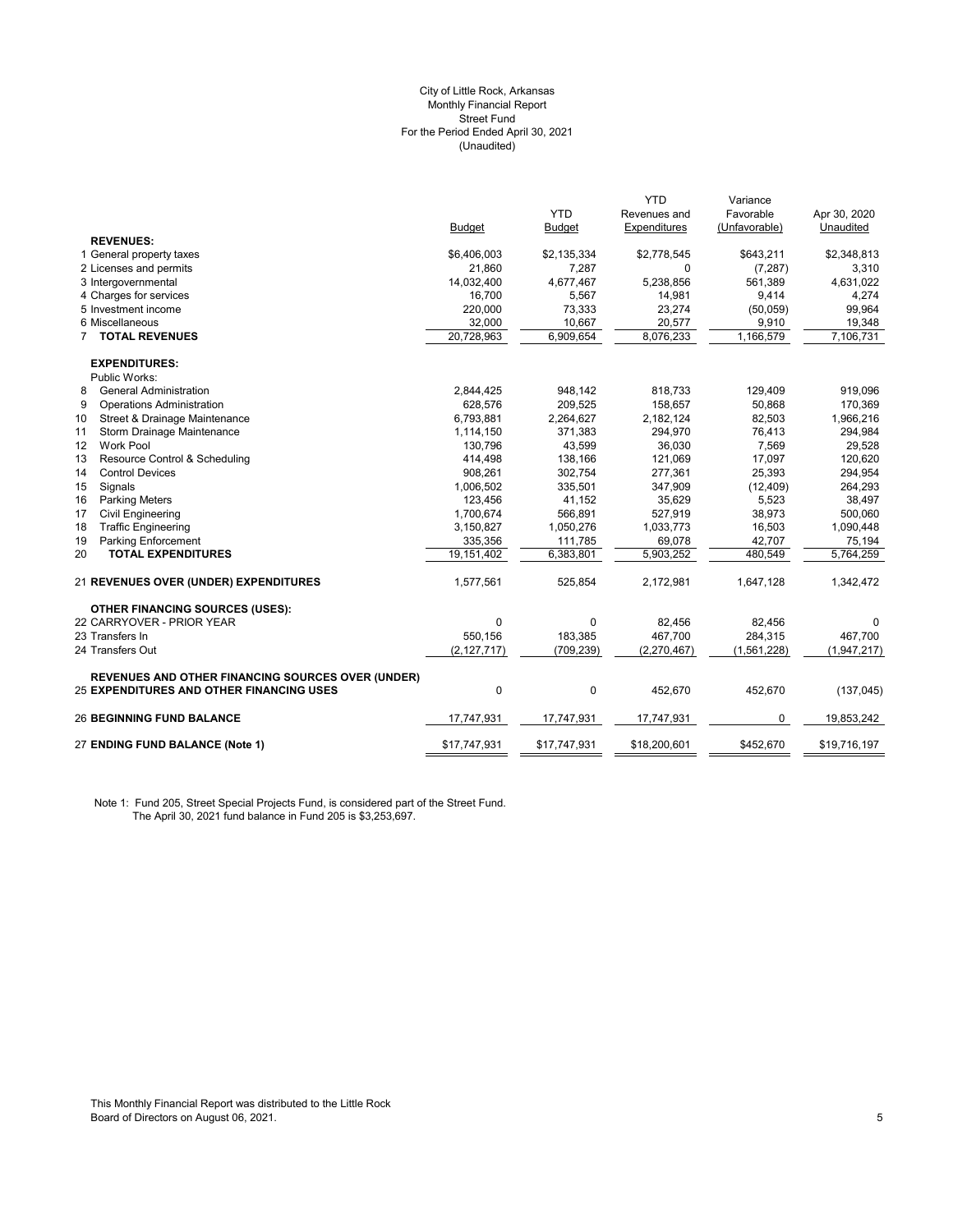## (Unaudited) City of Little Rock, Arkansas Monthly Financial Report Street Fund Special Projects Fund For the Period Ended April 30, 2021

|                                                          |             |                             | <b>YTD</b>                   | Variance                   |                           |
|----------------------------------------------------------|-------------|-----------------------------|------------------------------|----------------------------|---------------------------|
|                                                          | Budget      | <b>YTD</b><br><b>Budget</b> | Revenues and<br>Expenditures | Favorable<br>(Unfavorable) | Apr 30, 2020<br>Unaudited |
| <b>REVENUES:</b>                                         |             |                             |                              |                            |                           |
| 1 Charges for services                                   | \$0         | \$0                         | \$0                          | \$0                        | \$0                       |
| 2 Interest income                                        |             | 0                           |                              | 0                          |                           |
| 3 Miscellaneous                                          |             | 0                           |                              | 0                          | 15,705                    |
| <b>TOTAL REVENUES</b><br>4                               | 0           | 0                           | 0                            | 0                          | 15,705                    |
|                                                          |             |                             |                              |                            |                           |
| <b>EXPENDITURES:</b><br>5 Public Works                   | 0           | 0                           | 1,463,902                    | (1,463,902)                | 1,172,657                 |
| <b>TOTAL EXPENDITURES</b><br>6                           | 0           | 0                           | 1,463,902                    | (1,463,902)                | 1,172,657                 |
|                                                          |             |                             |                              |                            |                           |
| <b>7 REVENUES OVER (UNDER) EXPENDITURES</b>              | 0           | 0                           | (1,463,902)                  | (1,463,902)                | (1, 156, 952)             |
| <b>OTHER FINANCING SOURCES (USES):</b>                   |             |                             |                              |                            |                           |
| 8 Transfers In                                           | 0           | 0                           | 1,792,750                    | 1,792,750                  | 1,470,000                 |
| 9 Transfers Out                                          | 0           | 0                           | 0                            | 0                          | (1,318)                   |
| <b>REVENUES AND OTHER FINANCING SOURCES OVER (UNDER)</b> |             |                             |                              |                            |                           |
| <b>10 EXPENDITURES AND OTHER FINANCING USES</b>          | $\mathbf 0$ | 0                           | 328,848                      | 328,848                    | 311,730                   |
| <b>11 BEGINNING FUND BALANCE</b>                         | $\Omega$    | 0                           | 2,924,849                    | 2,924,849                  | 3,477,323                 |
| 12 ENDING FUND BALANCE (Note 1)                          | \$0         | \$0                         | \$3,253,697                  | \$3,253,697                | \$3,789,053               |
|                                                          |             |                             |                              |                            |                           |

Note 1: As of April 30, 2021, special project commitments for 34 projects utilizing full fund balance.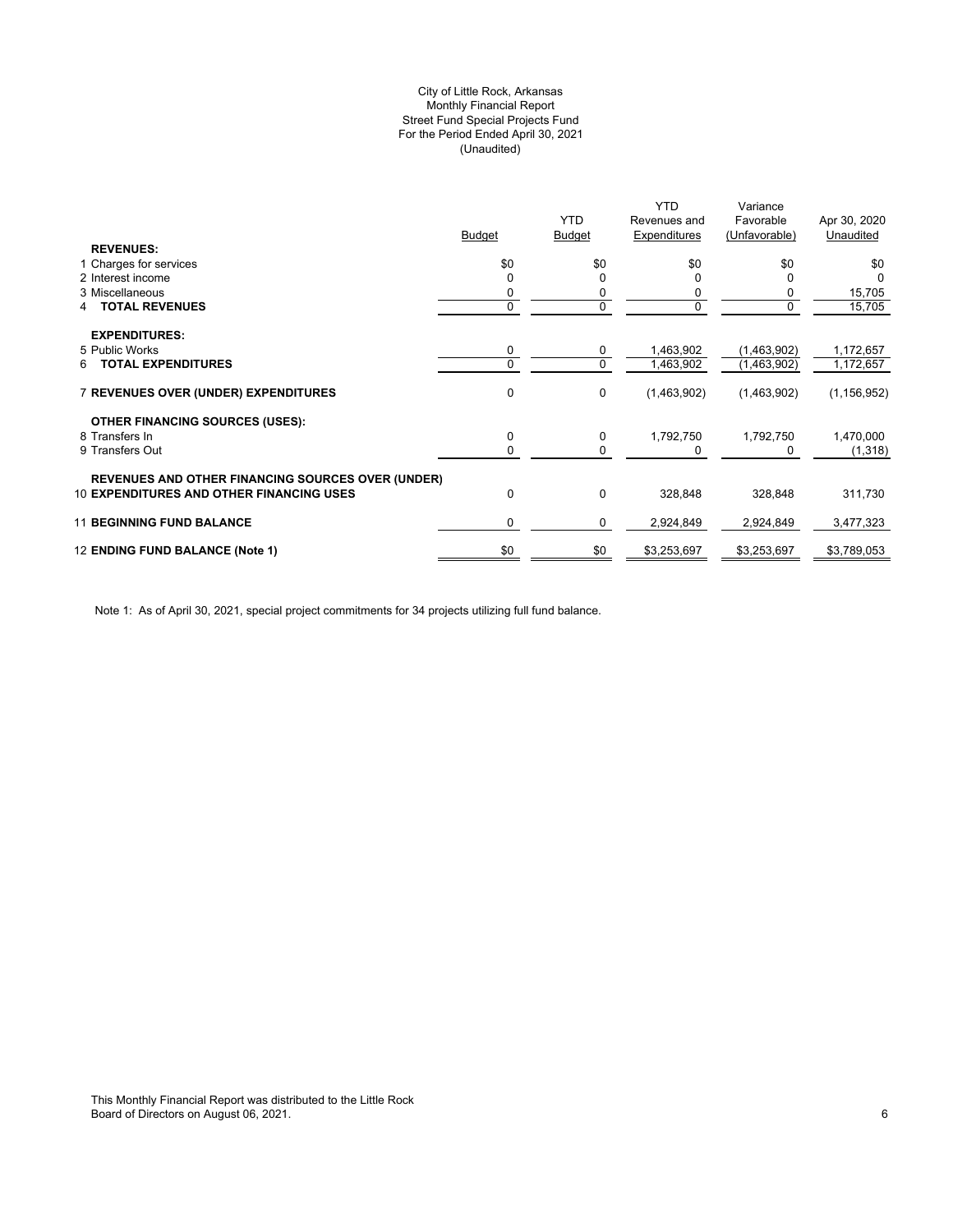#### City of Little Rock, Arkansas (Unaudited) For the Period Ended April 30, 2021 Special Projects Fund Monthly Financial Report

|                                                          |                |             | YTD          | Variance      |              |
|----------------------------------------------------------|----------------|-------------|--------------|---------------|--------------|
|                                                          |                | <b>YTD</b>  | Revenues and | Favorable     | Apr 30, 2020 |
|                                                          | Budget         | Budget      | Expenditures | (Unfavorable) | Unaudited    |
| <b>REVENUES:</b>                                         |                |             |              |               |              |
| 1 Licenses and permits                                   | \$0            | \$0         | \$36,073     | \$36,073      | \$42,792     |
| 2 Intergovernmental                                      | 0              | 0           | 35,146       | 35,146        | 22,176       |
| 3 Charges for services                                   | $\mathbf 0$    | 0           | 134,738      | 134.738       | 505,215      |
| 4 Fines and fees                                         | $\mathbf 0$    | $\Omega$    | 234,985      | 234,985       | 212,599      |
| 5 Interest income                                        | $\mathbf 0$    | $\Omega$    | 2,648        | 2,648         | 3,124        |
| 6 Miscellaneous                                          | 0              | 0           | 381,529      | 381,529       | 473,758      |
| 7 TOTAL REVENUES                                         | $\overline{0}$ | $\mathbf 0$ | 825,119      | 825,119       | 1,259,662    |
| <b>EXPENDITURES:</b>                                     |                |             |              |               |              |
| 8 Executive Administration                               | 0              | 0           | 33,403       | (33, 403)     | 67,536       |
| 9 Community Programs                                     | $\mathbf{0}$   | 0           | 0            | 0             | 0            |
| 10 City Attorney                                         | $\Omega$       | 0           | $\Omega$     | 0             | $\Omega$     |
| 11 District Court - First Division (Criminal)            | 0              | 0           | $\Omega$     | 0             | 7,879        |
| 12 District Court - Second Division (Traffic)            | $\mathbf 0$    | 0           | 3,672        | (3,672)       | 19,006       |
| 13 District Court - Third Division (Environmental)       | $\Omega$       | $\mathbf 0$ | $\Omega$     | 0             | 327          |
| 14 Finance                                               | 0              | 0           | 91,664       | (91, 664)     | 126,851      |
| 15 Human Resources                                       | $\Omega$       | 0           | 58,603       | (58, 603)     | 76,646       |
| 16 Information Technology                                | $\Omega$       | 0           | $\Omega$     | 0             |              |
| 17 Planning                                              | 0              | 0           | 32,713       | (32, 713)     | 25,698       |
| 18 Fleet                                                 | 0              | 0           | 92,803       | (92, 803)     | 266,225      |
| 19 Public Works                                          | $\mathbf{0}$   | 0           | 21,089       | (21,089)      | 4,840        |
| 20 Parks and Recreation                                  | $\mathbf 0$    | 0           | 194,623      | (194, 623)    | 750,413      |
| 21 Jim Dailey Fitness & Aquatics                         | $\Omega$       | 0           | $\Omega$     | $\Omega$      | $\Omega$     |
| 22 Fire                                                  | $\Omega$       | 0           | 124,617      | (124, 617)    | 171,553      |
| 23 Police                                                | $\mathbf 0$    | 0           | 76,780       | (76, 780)     | 48,578       |
| 24 Housing                                               | 0              | 0           | 6,349        | (6, 349)      | 47,051       |
| 25 Zoo                                                   | $\mathbf 0$    | 0           | 3,218        | (3,218)       | 0            |
| 26 TOTAL EXPENDITURES                                    | $\mathbf 0$    | $\mathbf 0$ | 739,534      | (739, 534)    | 1,612,601    |
| 27 REVENUES OVER (UNDER) EXPENDITURES                    | $\mathbf{0}$   | $\pmb{0}$   | 85,585       | 85,585        | (352, 938)   |
| <b>OTHER FINANCING SOURCES (USES):</b>                   |                |             |              |               |              |
| 28 Transfers In                                          | $\mathbf 0$    | $\pmb{0}$   | $\mathbf 0$  | $\mathbf 0$   | 0            |
| 29 Transfers Out                                         | $\mathbf 0$    | $\mathbf 0$ | $\Omega$     | 0             | $\Omega$     |
| <b>REVENUES AND OTHER FINANCING SOURCES OVER (UNDER)</b> |                |             |              |               |              |
| 30 EXPENDITURES AND OTHER FINANCING USES                 | $\mathbf 0$    | $\pmb{0}$   | 85,585       | 85,585        | (352, 938)   |
| <b>31 BEGINNING FUND BALANCE</b>                         | $\mathbf 0$    | 0           | 4,061,274    | 4,061,274     | 3,852,264    |
| 32 ENDING FUND BALANCE (Note 1)                          | \$0            | \$0         | \$4,146,859  | \$4,146,859   | \$3,499,326  |
|                                                          |                |             |              |               |              |

Note 1: Fund balance is comprised of 112 special projects with appropriations totaling \$6,450,315 and 14 special projects with negative balances of \$2,303,456.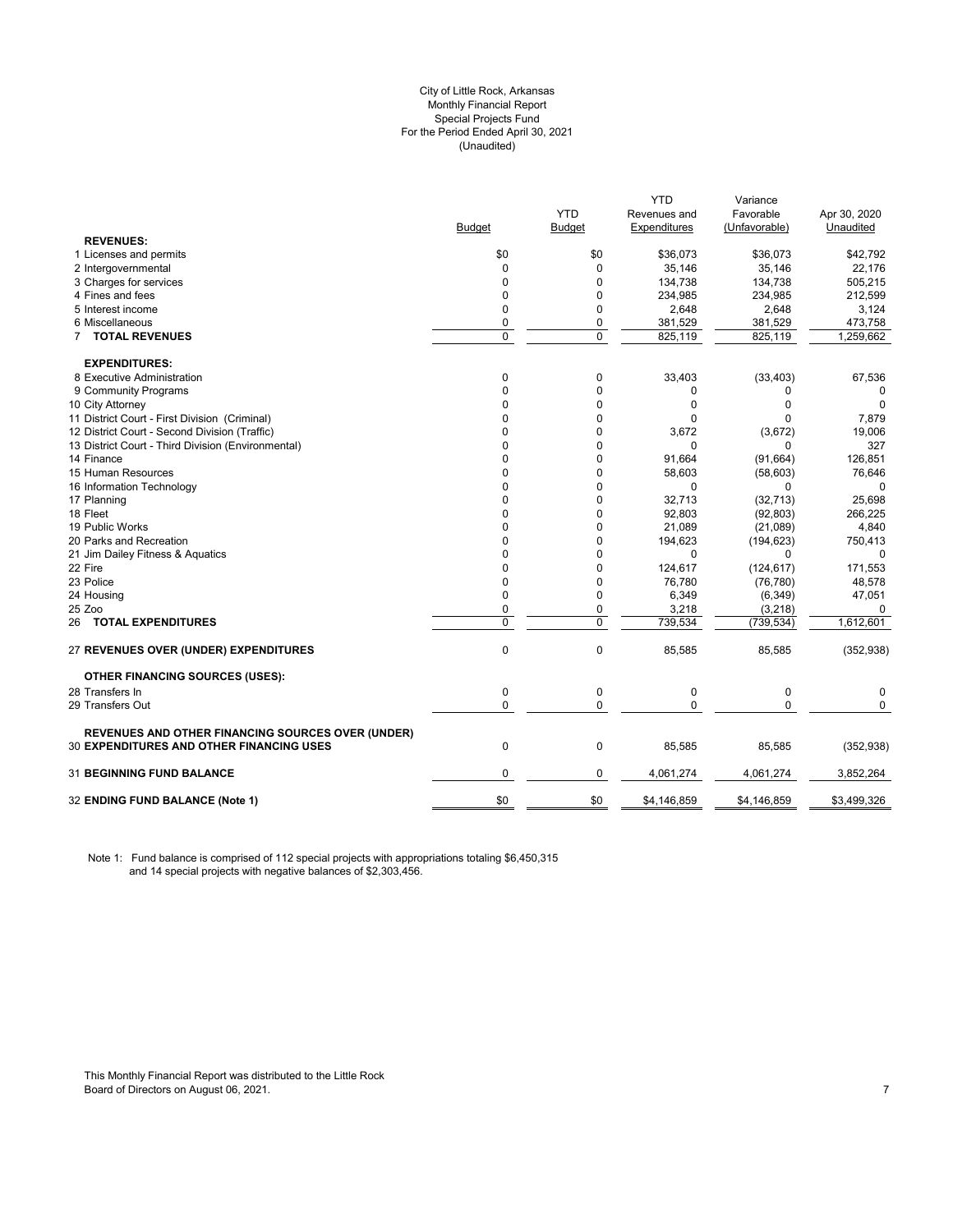## (Unaudited) City of Little Rock, Arkansas Monthly Financial Report Grant Fund For the Period Ended April 30, 2021

|                                                      |               | <b>YTD</b>    | <b>YTD</b><br>Revenues and | Variance<br>Favorable | Apr 30, 2020  |
|------------------------------------------------------|---------------|---------------|----------------------------|-----------------------|---------------|
|                                                      | <b>Budget</b> | <b>Budget</b> | Expenditures               | (Unfavorable)         | Unaudited     |
| <b>REVENUES:</b>                                     |               |               |                            |                       |               |
| 1 Intergovernmental                                  | \$0           | \$0           | \$1,724,301                | \$1,724,301           | \$2,152,110   |
| 2 Charges for Services                               | $\Omega$      | $\Omega$      | 0                          | $\Omega$              | 0             |
| 3 Interest income                                    | $\Omega$      | 0             | 1,359                      | 1,359                 | 4,497         |
| 4 Program income                                     | $\Omega$      | 0             | U                          | $\Omega$              |               |
| 5 Miscellaneous                                      | 0             | 0             | 110,738                    | 43,986                | 14,342        |
| <b>TOTAL REVENUES</b>                                | $\Omega$      | $\mathbf 0$   | 1,836,397                  | 1,769,646             | 2,170,949     |
| <b>EXPENDITURES:</b>                                 |               |               |                            |                       |               |
| 6 General Government                                 | $\Omega$      | $\Omega$      | 4,644,374                  | (4,644,374)           | 648,039       |
| 7 Public Works                                       |               | $\Omega$      | 2,449,629                  | (2,449,629)           | 4,289,299     |
| 8 Parks & Recreation                                 |               | $\Omega$      | 168,569                    | (168, 569)            | 439,906       |
| 9 Fleet                                              |               | $\Omega$      | O                          | n                     |               |
| 10 Fire                                              |               |               |                            |                       |               |
| 11 Police                                            | $\Omega$      | 0             | 514,236                    | (514, 236)            | 332,710       |
| 12 Housing                                           | 0             | 0             | 20,867                     | (20, 867)             | 19,587        |
| <b>TOTAL EXPENDITURES</b>                            | $\Omega$      | $\Omega$      | 7,797,674                  | (7, 797, 674)         | 5,729,541     |
| 13 REVENUES OVER (UNDER) EXPENDITURES                | $\mathbf 0$   | 0             | (5,961,277)                | (5,961,277)           | (3,558,593)   |
| <b>OTHER FINANCING SOURCES (USES):</b>               |               |               |                            |                       |               |
| 14 Transfers In                                      | 0             | 0             | 0                          | $\mathbf 0$           | 0             |
| 15 Transfers Out                                     | $\mathbf 0$   | $\mathbf 0$   | $\Omega$                   | 0                     | 0             |
| 16 REVENUES AND OTHER FINANCING SOURCES OVER (UNDER) |               |               |                            |                       |               |
| <b>EXPENDITURES AND OTHER FINANCING USES</b>         | 0             | $\mathbf 0$   | (5,961,277)                | (5,961,277)           | (3,558,593)   |
| <b>17 BEGINNING FUND BALANCE</b>                     | $\Omega$      | 0             | 16,142                     | 16,142                | 99,534        |
| <b>18 ENDING FUND BALANCE</b>                        | \$0           | \$0           | (\$5,945,135)              | (\$5,945,135)         | (\$3,459,059) |
|                                                      |               |               |                            |                       |               |

Expenditures include: Expended \$2,156,386 Expended \$2,156,386<br>Encumbered 5,641,288

\$7,797,674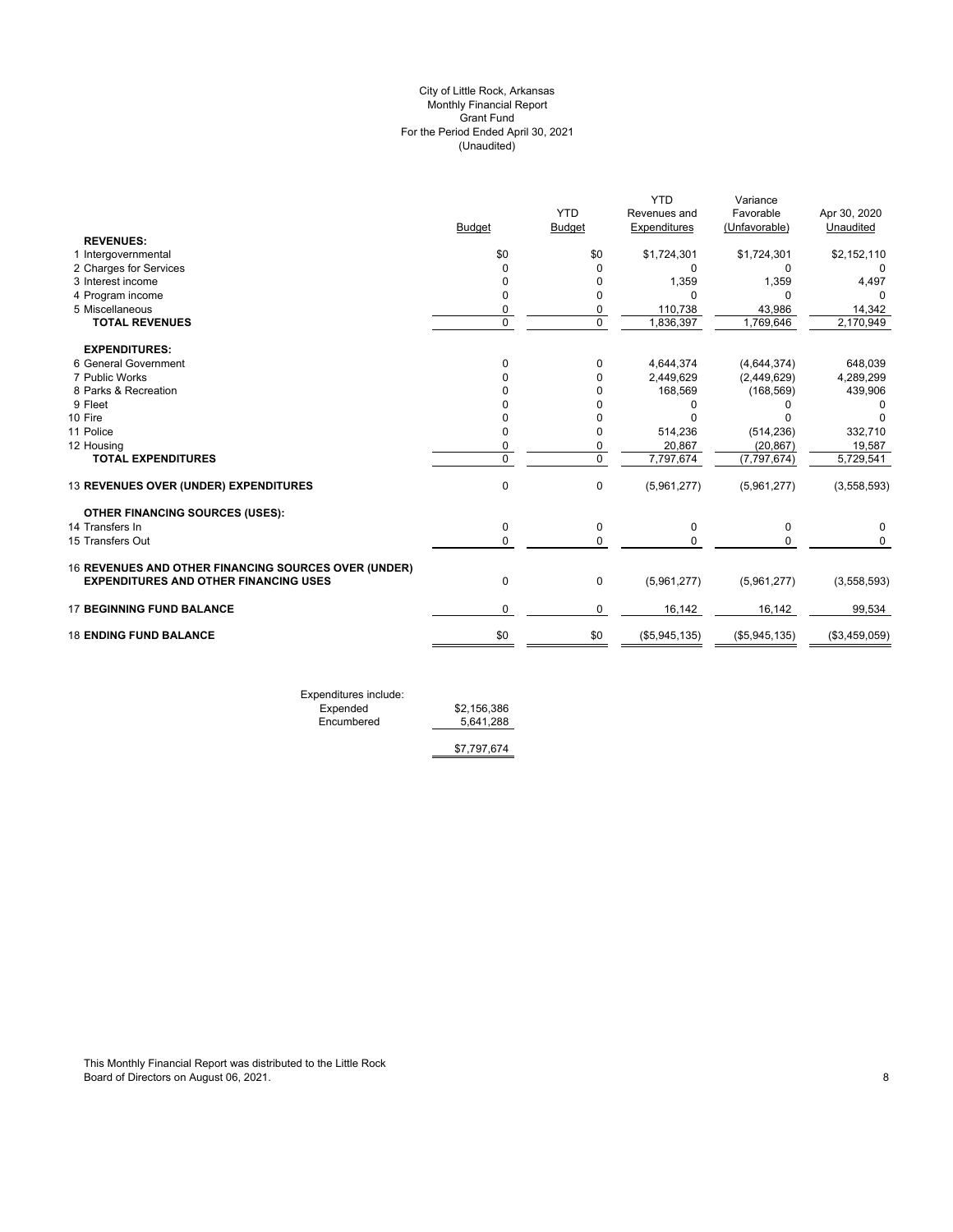## (Unaudited) City of Little Rock, Arkansas Monthly Financial Report Emergency 911 Fund For the Period Ended April 30, 2021

|                                                          | <b>Budget</b> | <b>YTD</b><br><b>Budget</b> | <b>YTD</b><br>Revenues and<br>Expenditures | Variance<br>Favorable<br>(Unfavorable) | Apr 30, 2020<br>Unaudited |
|----------------------------------------------------------|---------------|-----------------------------|--------------------------------------------|----------------------------------------|---------------------------|
| <b>REVENUES:</b><br>1 Charges for services               | \$0           | \$0                         | \$781,849                                  | \$781,849                              | \$327,970                 |
| 2 Interest income                                        | $\Omega$      |                             | 3,901                                      | 3,901                                  | 3,885                     |
| 3 Miscellaneous                                          |               | 0                           |                                            |                                        | 0                         |
| <b>TOTAL REVENUES</b><br>4                               | 0             | 0                           | 785,750                                    | 785,750                                | 331,855                   |
| <b>EXPENDITURES:</b>                                     |               |                             |                                            |                                        |                           |
| 5 Police                                                 | 0             | 0                           | 585,822                                    | (585, 822)                             | 269,175                   |
| <b>TOTAL EXPENDITURES</b><br>6                           | $\Omega$      | $\mathbf 0$                 | 585,822                                    | (585, 822)                             | 269,175                   |
| 7 REVENUES OVER (UNDER) EXPENDITURES                     | 0             | 0                           | 199,928                                    | 199,928                                | 62,680                    |
| <b>OTHER FINANCING SOURCES (USES):</b>                   |               |                             |                                            |                                        |                           |
| 8 Transfers In                                           | 0             | 0                           | 0                                          | 0                                      | $\mathbf 0$               |
| 9 Transfers Out                                          | 0             | $\mathbf 0$                 |                                            |                                        | 0                         |
| <b>REVENUES AND OTHER FINANCING SOURCES OVER (UNDER)</b> |               |                             |                                            |                                        |                           |
| <b>10 EXPENDITURES AND OTHER FINANCING USES</b>          | 0             | 0                           | 199,928                                    | 199,928                                | 62,680                    |
| <b>11 BEGINNING FUND BALANCE</b>                         | 0             | 0                           | 3,076,940                                  | 3,076,940                              | 1,007,531                 |
| <b>12 ENDING FUND BALANCE</b>                            | \$0           | \$0                         | \$3,276,868                                | \$3,276,868                            | \$1,070,211               |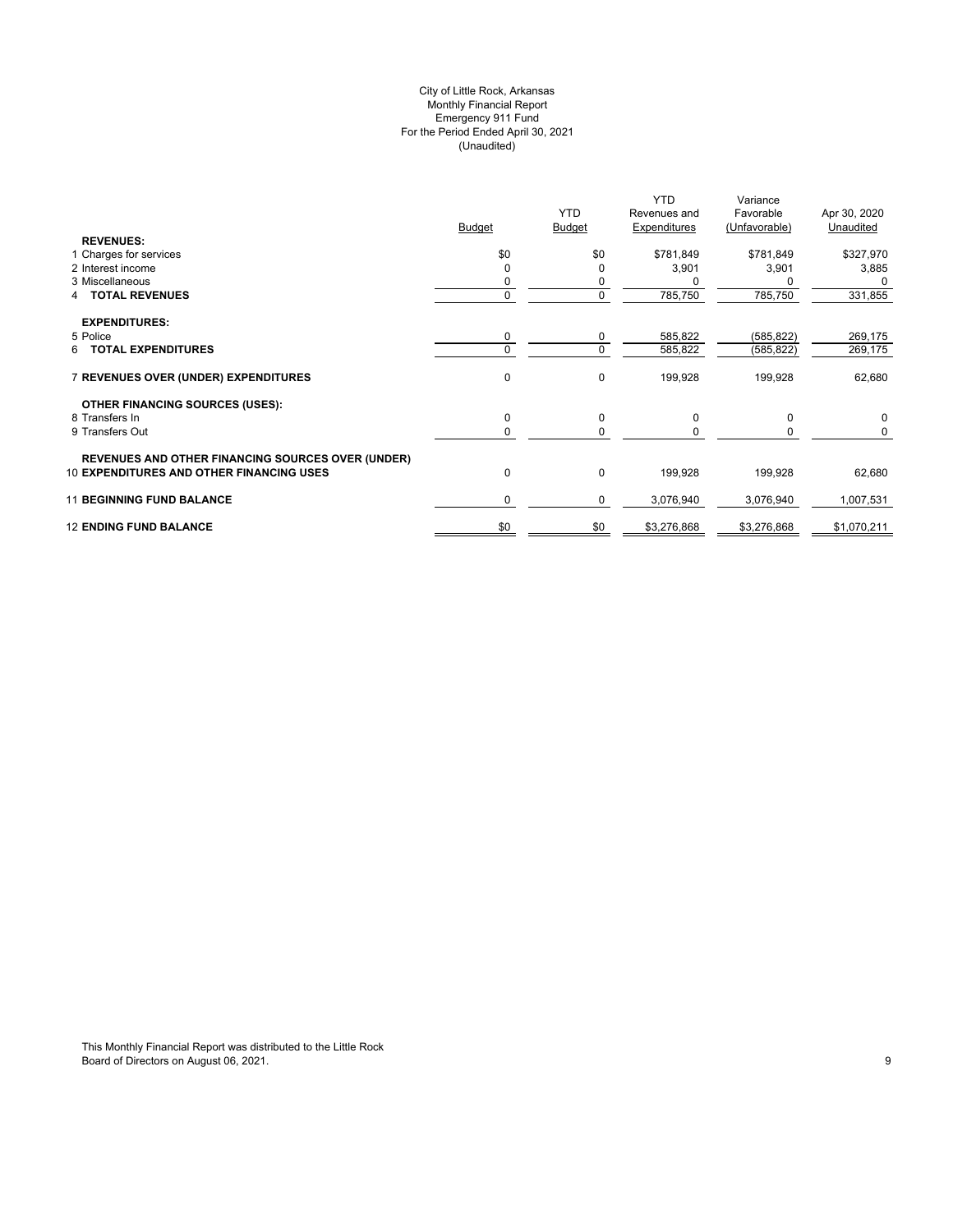## (Unaudited) City of Little Rock, Arkansas Monthly Financial Report Community Development Block Grant Fund For the Period Ended April 30, 2021

|                                                                                                      | Budget      | <b>YTD</b><br><b>Budget</b> | <b>YTD</b><br>Revenues and<br>Expenditures | Variance<br>Favorable<br>(Unfavorable) | Apr 30, 2020<br>Unaudited |
|------------------------------------------------------------------------------------------------------|-------------|-----------------------------|--------------------------------------------|----------------------------------------|---------------------------|
| <b>REVENUES:</b>                                                                                     |             |                             |                                            |                                        |                           |
| 1 Intergovernmental<br>2 Charges for Services                                                        | \$0<br>0    | \$0<br>$\Omega$             | \$792,445                                  | \$792,445                              | \$162,730<br>0            |
| 3 Miscellaneous                                                                                      | 0           | 0                           |                                            |                                        |                           |
| <b>TOTAL REVENUES</b>                                                                                | $\mathbf 0$ | $\mathbf 0$                 | 792,445                                    | 792,445                                | 162,730                   |
| <b>EXPENDITURES:</b>                                                                                 |             |                             |                                            |                                        |                           |
| 5 General Government                                                                                 | $\mathbf 0$ | $\Omega$                    | $\Omega$                                   | O                                      | O                         |
| 6 Housing                                                                                            | 0           | 0                           | 2,347,629                                  | (2, 347, 629)                          | 378,535                   |
| <b>7 TOTAL EXPENDITURES</b>                                                                          | $\mathbf 0$ | $\Omega$                    | 2,347,629                                  | (2,347,629)                            | 378,535                   |
| 8 REVENUES OVER (UNDER) EXPENDITURES                                                                 | 0           | 0                           | (1,555,184)                                | (1, 555, 184)                          | (215, 804)                |
| <b>OTHER FINANCING SOURCES (USES):</b>                                                               |             |                             |                                            |                                        |                           |
| 9 Transfers In                                                                                       | 0           | 0                           | $\Omega$                                   | 0                                      | 0                         |
| 10 Transfers Out                                                                                     | 0           | $\Omega$                    |                                            |                                        | 0                         |
| <b>REVENUES AND OTHER FINANCING SOURCES OVER (UNDER)</b><br>11 EXPENDITURES AND OTHER FINANCING USES | 0           | 0                           | (1,555,184)                                | (1,555,184)                            | (215, 804)                |
| <b>12 BEGINNING FUND BALANCE</b>                                                                     | 0           | 0                           | 856,884                                    | 856,884                                | 889,273                   |
| <b>13 ENDING FUND BALANCE</b>                                                                        | \$0         | \$0                         | (\$698,300)                                | (\$698,300)                            | \$673,469                 |

Expenditures include: Expended \$965,068 Encumbered 1,382,560

\$2,347,629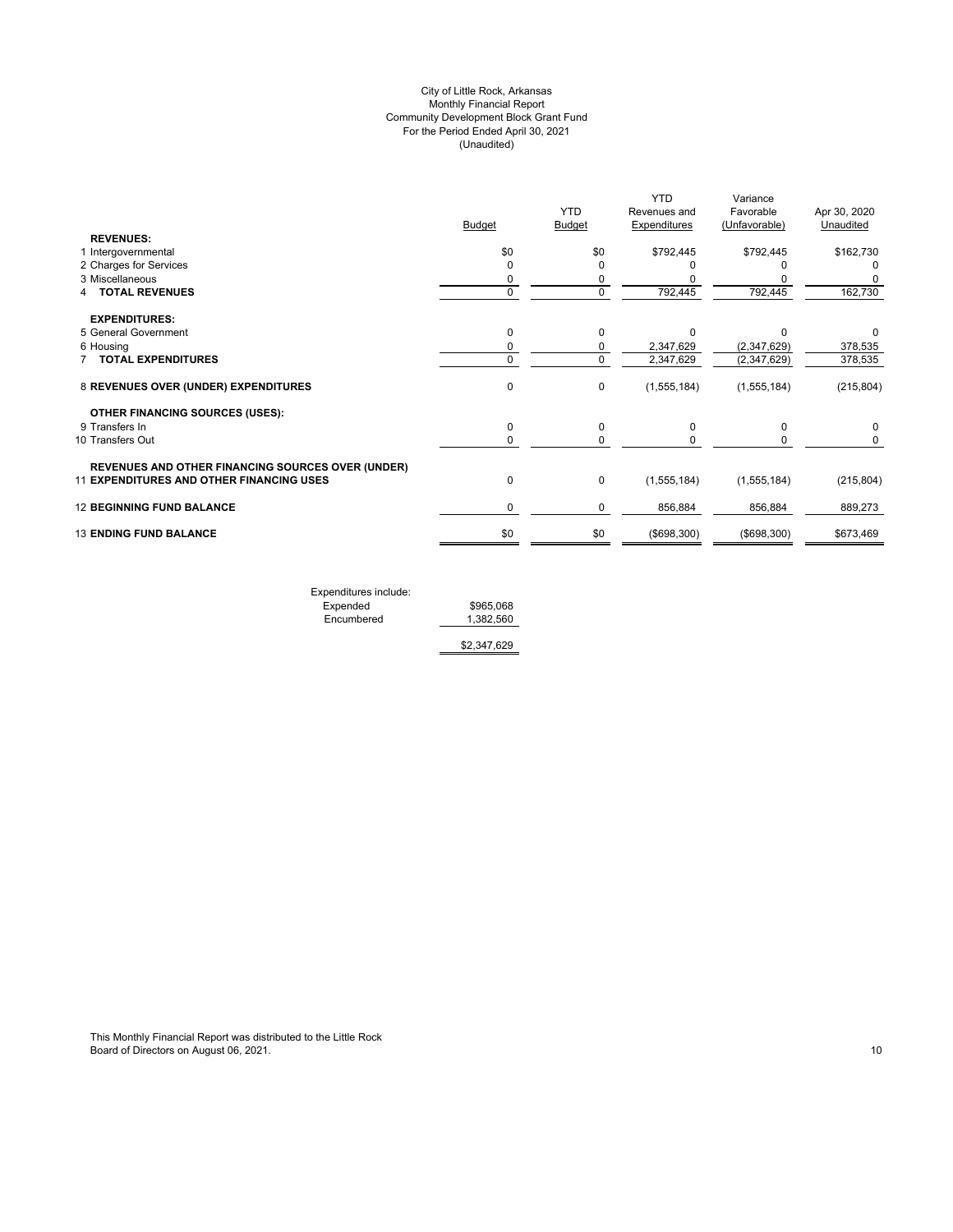## (Unaudited) City of Little Rock, Arkansas Monthly Financial Report HIPP Fund For the Period Ended April 30, 2021

|                                                          |               |            | <b>YTD</b>   | Variance      |               |
|----------------------------------------------------------|---------------|------------|--------------|---------------|---------------|
|                                                          |               | <b>YTD</b> | Revenues and | Favorable     | Apr 30, 2020  |
|                                                          | <b>Budget</b> | Budget     | Expenditures | (Unfavorable) | Unaudited     |
| <b>REVENUES:</b>                                         |               |            |              |               |               |
| 1 Intergovernmental                                      | \$0           | \$0        | \$166,227    | \$166,227     | \$425,006     |
| 2 Charges for Services                                   | $\Omega$      | 0          |              |               | $\Omega$      |
| 3 Miscellaneous                                          | 0             | 0          |              |               | (391)         |
| <b>TOTAL REVENUES</b>                                    | $\mathbf 0$   | 0          | 166,227      | 166,227       | 424,616       |
| <b>EXPENDITURES:</b>                                     |               |            |              |               |               |
| 5 General Government                                     | $\mathbf 0$   | $\Omega$   | $\Omega$     | $\Omega$      | 0             |
| 6 Housing                                                | 0             | 0          | 395,821      | (395, 821)    | 214,752       |
| <b>TOTAL EXPENDITURES</b>                                | 0             | $\Omega$   | 395,821      | (395, 821)    | 214,752       |
| 8 REVENUES OVER (UNDER) EXPENDITURES                     | $\mathbf 0$   | 0          | (229, 595)   | (229, 595)    | 209,864<br>\$ |
| <b>OTHER FINANCING SOURCES (USES):</b>                   |               |            |              |               |               |
| 9 Transfers In                                           | $\mathbf 0$   | 0          | 0            | $\Omega$      | 0             |
| 10 Transfers Out                                         | $\mathbf 0$   | 0          |              | 0             | 0             |
| <b>REVENUES AND OTHER FINANCING SOURCES OVER (UNDER)</b> |               |            |              |               |               |
| <b>11 EXPENDITURES AND OTHER FINANCING USES</b>          | $\mathbf 0$   | 0          | (229, 595)   | (229, 595)    | 209,864       |
| <b>12 BEGINNING FUND BALANCE</b>                         | 0             | 0          | 1,479,520    | 1,479,520     | 1,245,703     |
| <b>13 ENDING FUND BALANCE</b>                            | \$0           | \$0        | \$1,249,926  | \$1,249,926   | \$1,455,567   |
|                                                          |               |            |              |               |               |

| Expenditures include: |           |
|-----------------------|-----------|
| Expended              | \$244.547 |
| Encumbered            | 151.274   |
|                       | \$395,821 |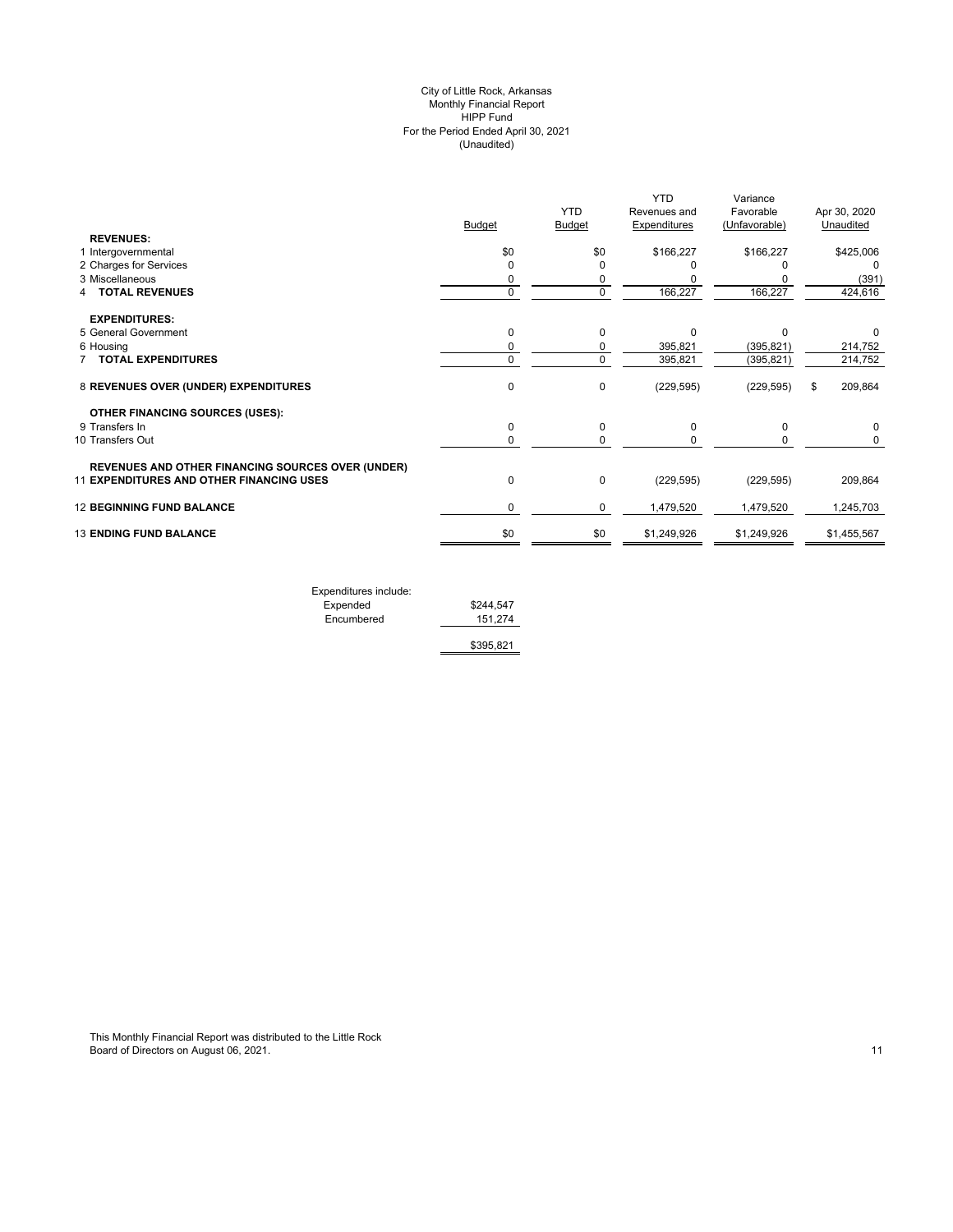## (Unaudited) City of Little Rock, Arkansas Monthly Financial Report NHSP Fund For the Period Ended April 30, 2021

|                                                          | Budget      | <b>YTD</b><br><b>Budget</b> | <b>YTD</b><br>Revenues and<br><b>Expenditures</b> | Variance<br>Favorable<br>(Unfavorable) | Apr 30, 2020<br>Unaudited |
|----------------------------------------------------------|-------------|-----------------------------|---------------------------------------------------|----------------------------------------|---------------------------|
| <b>REVENUES:</b>                                         |             |                             |                                                   |                                        |                           |
| 1 Intergovernmental                                      | \$0         | \$0                         | \$0                                               | \$0                                    | \$0                       |
| 2 Charges for Services                                   | 0           |                             | ŋ                                                 |                                        |                           |
| 3 Miscellaneous                                          | 0           |                             | 60,034                                            | 60,034                                 | 59,836                    |
| 4 TOTAL REVENUES                                         | $\mathbf 0$ | $\mathbf 0$                 | 60,034                                            | 60,034                                 | 59,836                    |
| <b>EXPENDITURES:</b>                                     |             |                             |                                                   |                                        |                           |
| 5 General Government                                     | 0           | 0                           | 0                                                 | $\Omega$                               | 0                         |
| 6 Housing                                                | 0           | 0                           | 7,615                                             | (7,615)                                | 61,101                    |
| <b>7 TOTAL EXPENDITURES</b>                              | $\mathbf 0$ | $\mathbf 0$                 | 7,615                                             | (7,615)                                | 61,101                    |
| 8 REVENUES OVER (UNDER) EXPENDITURES                     | $\mathbf 0$ | 0                           | 52,419                                            | 52,419                                 | (1,265)                   |
| <b>OTHER FINANCING SOURCES (USES):</b>                   |             |                             |                                                   |                                        |                           |
| 9 Loan Proceeds                                          | 0           | $\Omega$                    | 0                                                 |                                        | 0                         |
| 10 Transfers In                                          | 0           | $\Omega$                    |                                                   |                                        | $\Omega$                  |
| 11 Transfers Out                                         | 0           |                             |                                                   |                                        | 0                         |
| <b>REVENUES AND OTHER FINANCING SOURCES OVER (UNDER)</b> |             |                             |                                                   |                                        |                           |
| <b>12 EXPENDITURES AND OTHER FINANCING USES</b>          | 0           | $\Omega$                    | 52,419                                            | 52,419                                 | (1,265)                   |
| <b>13 BEGINNING FUND BALANCE</b>                         | 0           | $\mathbf 0$                 | 17,170                                            | 17,170                                 | 17,086                    |
| <b>14 ENDING FUND BALANCE</b>                            | \$0         | \$0                         | \$69,589                                          | \$69,589                               | \$15,821                  |

| Expenditures include: |         |
|-----------------------|---------|
| Expended              | (\$36)  |
| Encumbered            | 7.651   |
|                       |         |
|                       | \$7.615 |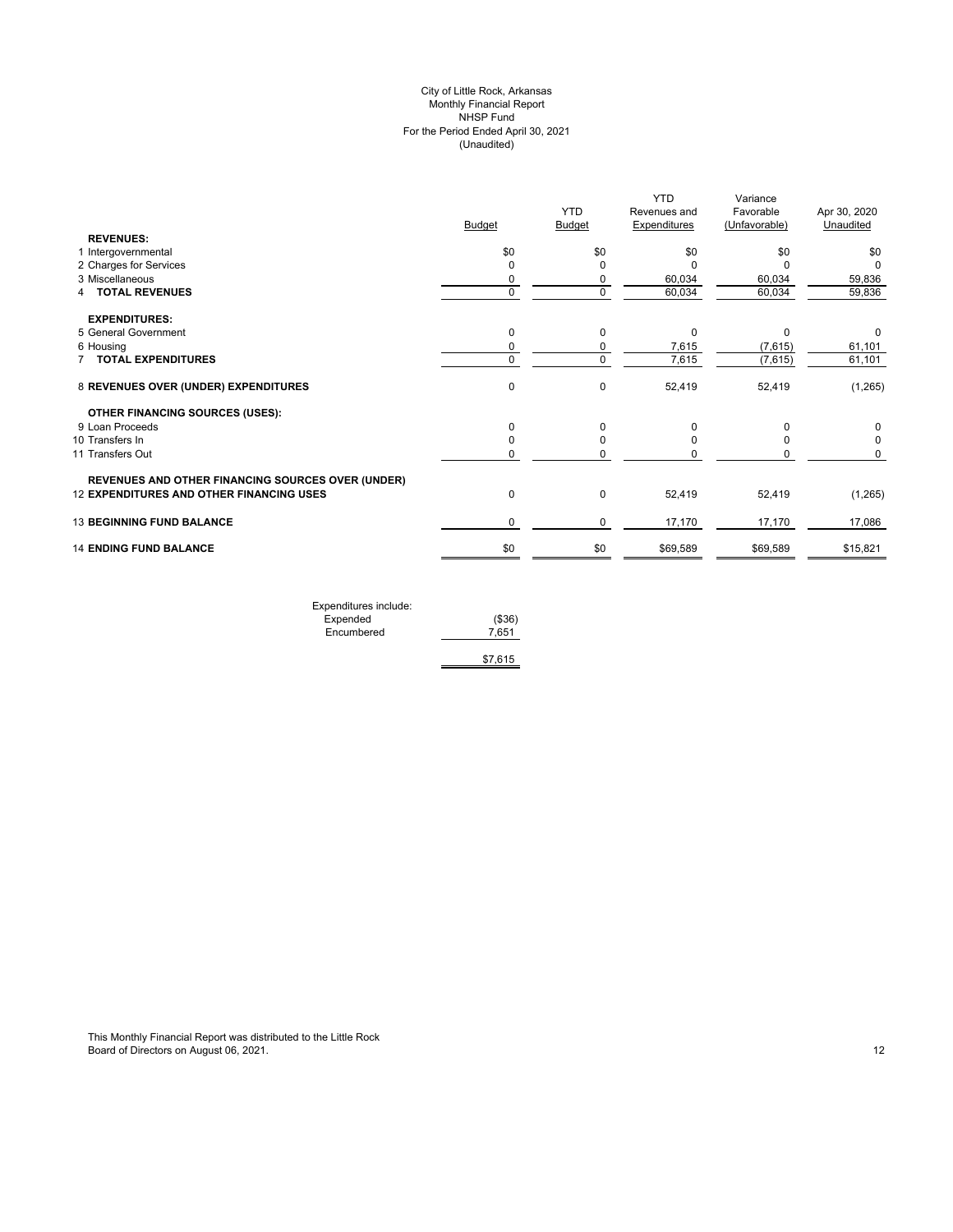#### For the Period Ended April 30, 2021 (Unaudited) City of Little Rock, Arkansas Monthly Financial Report Short Term Capital Fund

|                                                          |               |                             | <b>YTD</b>                          | Variance                   |                           |
|----------------------------------------------------------|---------------|-----------------------------|-------------------------------------|----------------------------|---------------------------|
|                                                          | <b>Budget</b> | <b>YTD</b><br><b>Budget</b> | Revenues and<br><b>Expenditures</b> | Favorable<br>(Unfavorable) | Apr 30, 2020<br>Unaudited |
| <b>REVENUES:</b>                                         |               |                             |                                     |                            |                           |
| 1 Charges for Services                                   | \$0           | \$0                         | \$0                                 | \$0                        | \$0                       |
| 2 Interest income                                        |               | $\mathbf 0$                 | 3,003                               | 3,003                      | 16,176                    |
| 3 Donations                                              |               | 0                           | $\Omega$                            | 0                          | $\Omega$                  |
| <b>4 TOTAL REVENUES</b>                                  | 0             | $\mathbf 0$                 | 3,003                               | 3,003                      | 16,176                    |
| <b>EXPENDITURES:</b>                                     |               |                             |                                     |                            |                           |
| 5 General Government                                     | $\Omega$      | $\mathbf 0$                 | 0                                   | 0                          | 0                         |
| 6 Public Works                                           |               | O                           | 0                                   | o                          |                           |
| 7 Parks and Recreation                                   |               |                             |                                     |                            | 0                         |
| 8 Fire                                                   |               |                             | 609,880                             | (609, 880)                 | 609,880                   |
| 9 Police                                                 |               | 0                           | 1,088,051                           | (1,088,051)                | 2,045,518                 |
| 10 Fleet                                                 |               | $\mathbf 0$                 | $\Omega$                            | <sup>0</sup>               | $\Omega$                  |
| 11 TOTAL EXPENDITURES                                    | 0             | $\mathbf 0$                 | 1,697,931                           | (1,697,931)                | 2,655,398                 |
| 12 REVENUES OVER (UNDER) EXPENDITURES                    | $\mathbf 0$   | $\pmb{0}$                   | (1,694,928)                         | (1,694,928)                | (2,639,223)               |
| <b>OTHER FINANCING SOURCES (USES):</b>                   |               |                             |                                     |                            |                           |
| 13 Temporary Note Proceeds                               | 0             | $\Omega$                    | $\Omega$                            | 0                          | 0                         |
| 14 Capital Lease                                         |               | 0                           | 0                                   | ŋ                          | 0                         |
| 14 Transfers Out                                         | $\Omega$      | $\mathbf 0$                 | $\Omega$                            |                            | $\Omega$                  |
| <b>REVENUES AND OTHER FINANCING SOURCES OVER (UNDER)</b> |               |                             |                                     |                            |                           |
| <b>15 EXPENDITURES AND OTHER FINANCING USES</b>          | 0             | 0                           | (1,694,928)                         | (1,694,928)                | (2,639,223)               |
| <b>16 BEGINNING FUND BALANCE</b>                         | 0             | $\mathbf 0$                 | 2,352,912                           | 2,352,912                  | 3,285,177                 |
| <b>17 ENDING FUND BALANCE</b>                            | \$0           | \$0                         | \$657,984                           | \$657,984                  | \$645,954                 |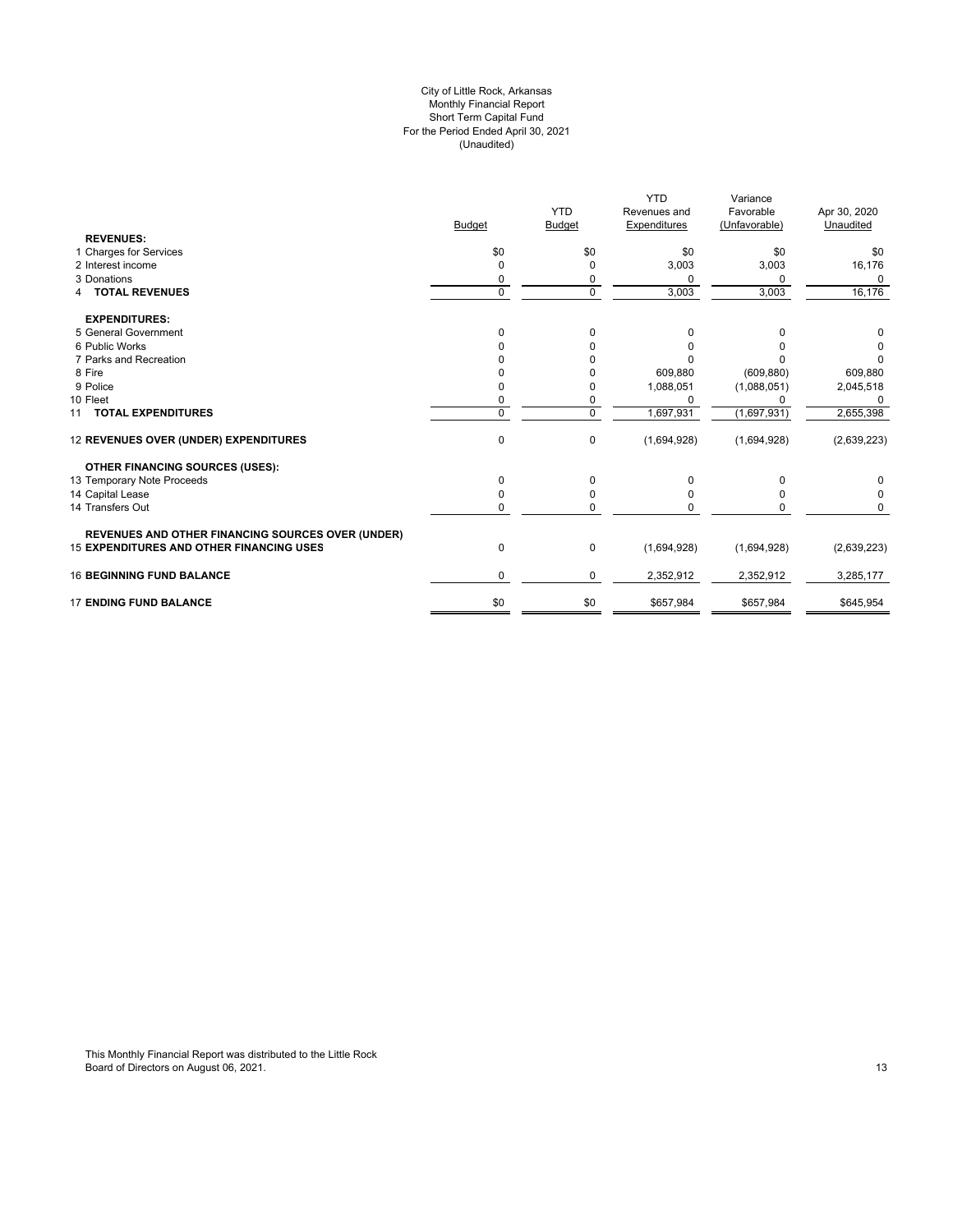## For the Period Ended April 30, 2021 (Unaudited) City of Little Rock, Arkansas Monthly Financial Report 2012-2021 Capital Project Fund

|                                                          |               |               | <b>YTD</b>    | Variance       |               |
|----------------------------------------------------------|---------------|---------------|---------------|----------------|---------------|
|                                                          |               | <b>YTD</b>    | Revenues and  | Favorable      | Apr 30, 2020  |
|                                                          | <b>Budget</b> | <b>Budget</b> | Expenditures  | (Unfavorable)  | Unaudited     |
| <b>REVENUES:</b>                                         |               |               |               |                |               |
| 1 3/8 Cent Sales Tax                                     | \$0           | \$0           | \$7,278,855   | \$7,278,855    | \$6,446,174   |
| 2 Interest income                                        | $\mathbf 0$   | 0             | 44,922        | 44,922         | 133,482       |
| 3 Miscellaneous Income                                   | 0             | 0             | 0             | $\Omega$       | $\Omega$      |
| <b>TOTAL REVENUES</b><br>4                               | $\Omega$      | $\mathbf 0$   | 7,323,777     | 7,323,777      | 6,579,656     |
| <b>EXPENDITURES:</b>                                     |               |               |               |                |               |
| 5 General Government                                     | 0             | 0             | 3,987,293     | (3,987,293)    | 1,382,737     |
| 6 Housing                                                | <sup>0</sup>  | $\Omega$      | 0             | 0              | $\Omega$      |
| 7 Public Works                                           | $\Omega$      | $\Omega$      | 979,657       | (979, 657)     | 3,576,159     |
| 8 Parks and Recreation                                   | U             | $\Omega$      | 887,688       | (887, 688)     | 770,924       |
| 9 Fire                                                   |               | $\Omega$      | 199,847       | (199.847)      | 272,453       |
| 10 Police                                                | 0             | 0             | 7,006,041     | (7,006,041)    | 210,829       |
| 11 Fleet                                                 | 0             | 0             | 173,905       | (173, 905)     | 700,180       |
| 12 Zoo                                                   | 0             | 0             | 199,142       | (199, 142)     | 850,341       |
| 13 TOTAL EXPENDITURES                                    | $\mathbf 0$   | $\mathbf 0$   | 13,433,573    | (13, 433, 573) | 7,763,623     |
| 14 REVENUES OVER (UNDER) EXPENDITURES                    | 0             | $\mathbf 0$   | (6, 109, 796) | (6, 109, 796)  | (1, 183, 967) |
| <b>OTHER FINANCING SOURCES (USES):</b>                   |               |               |               |                |               |
| 15 Temporary Note Proceeds                               | 0             | 0             | $\mathbf 0$   | $\Omega$       | 0             |
| 16 Transfers In                                          | $\Omega$      | 0             | O             | U              |               |
| 17 Transfers Out                                         | 0             | $\Omega$      | (318, 220)    | (318, 220)     | (634, 440)    |
| <b>REVENUES AND OTHER FINANCING SOURCES OVER (UNDER)</b> |               |               |               |                |               |
| <b>18 EXPENDITURES AND OTHER FINANCING USES</b>          | 0             | 0             | (6,428,016)   | (6,428,016)    | (1,818,407)   |
| <b>19 BEGINNING FUND BALANCE</b>                         | 0             | 0             | 36,406,779    | 36,406,779     | 30,194,882    |
| <b>20 ENDING FUND BALANCE</b>                            | \$0           | \$0           | \$29,978,763  | \$29,978,763   | \$28,376,475  |

| Expended   | \$5,077,007  |
|------------|--------------|
| Encumbered | 8,356,567    |
|            |              |
| Total      | \$13,433,573 |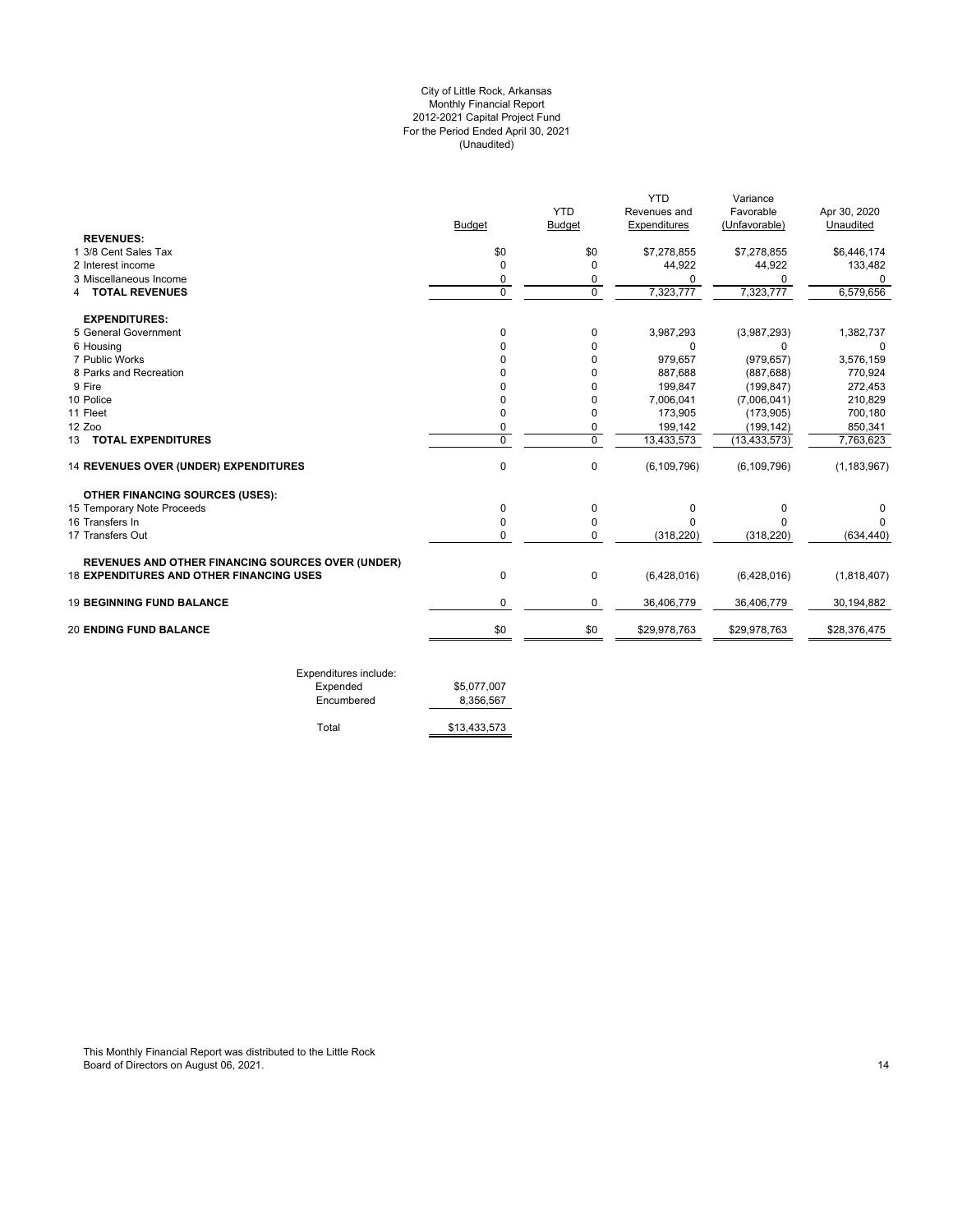## City of Little Rock, Arkansas Monthly Financial Report 2015 Library Improvement Bond For the Period Ended April 30, 2021 (Unaudited)

| <b>REVENUES:</b>                                         | <b>Budget</b> | <b>YTD</b><br>Budget | <b>YTD</b><br>Revenues and<br><b>Expenditures</b> | Variance<br>Favorable<br>(Unfavorable) | Apr 30, 2020<br>Actual |
|----------------------------------------------------------|---------------|----------------------|---------------------------------------------------|----------------------------------------|------------------------|
| 1 Interest income                                        | \$0           | \$0                  | \$325                                             | \$325                                  | \$1,715                |
| 2 Miscellaneous                                          | 0             | 0                    | 0                                                 | 0                                      | 0                      |
| <b>TOTAL REVENUES</b><br>3                               | $\mathbf 0$   | $\Omega$             | 325                                               | 325                                    | 1,715                  |
| <b>EXPENDITURES:</b>                                     |               |                      |                                                   |                                        |                        |
| 4 General Government                                     | 0             | 0                    | 58,872                                            | (58, 872)                              | 0                      |
| 5 TOTAL EXPENDITURES                                     | 0             | $\Omega$             | 58,872                                            | (58, 872)                              | $\mathbf 0$            |
| <b>6 REVENUES OVER (UNDER) EXPENDITURES</b>              | 0             | 0                    | (58, 547)                                         | (58, 547)                              | 1,715                  |
| <b>OTHER FINANCING SOURCES (USES):</b>                   |               |                      |                                                   |                                        |                        |
| 7 Bond Proceeds                                          | $\Omega$      | $\Omega$             | 0                                                 | $\Omega$                               | 0                      |
| 8 Discount on Bonds Issued                               | $\Omega$      | <sup>0</sup>         | <sup>0</sup>                                      |                                        | 0                      |
| 9 Bond Reoffering Premium                                |               |                      |                                                   |                                        | 0                      |
| 10 Other, net                                            |               |                      |                                                   |                                        | 0                      |
| 11 Transfers In                                          | 0             |                      | <sup>0</sup>                                      | <sup>0</sup>                           | 0                      |
| 12 Transfers Out                                         | 0             |                      |                                                   | 0                                      | 0                      |
| <b>REVENUES AND OTHER FINANCING SOURCES OVER (UNDER)</b> |               |                      |                                                   |                                        |                        |
| <b>13 EXPENDITURES AND OTHER FINANCING USES</b>          | 0             | 0                    | (58, 547)                                         | (58, 547)                              | 1,715                  |
| <b>14 BEGINNING FUND BALANCE</b>                         | $\Omega$      | 0                    | 404,486                                           | 404,486                                | 428.233                |
| <b>15 ENDING FUND BALANCE</b>                            | \$0           | \$0                  | \$345,939                                         | \$345,939                              | \$429,948              |

Note 1: This fund reflects bond proceeds and interest earnings dedicated to Library improvements.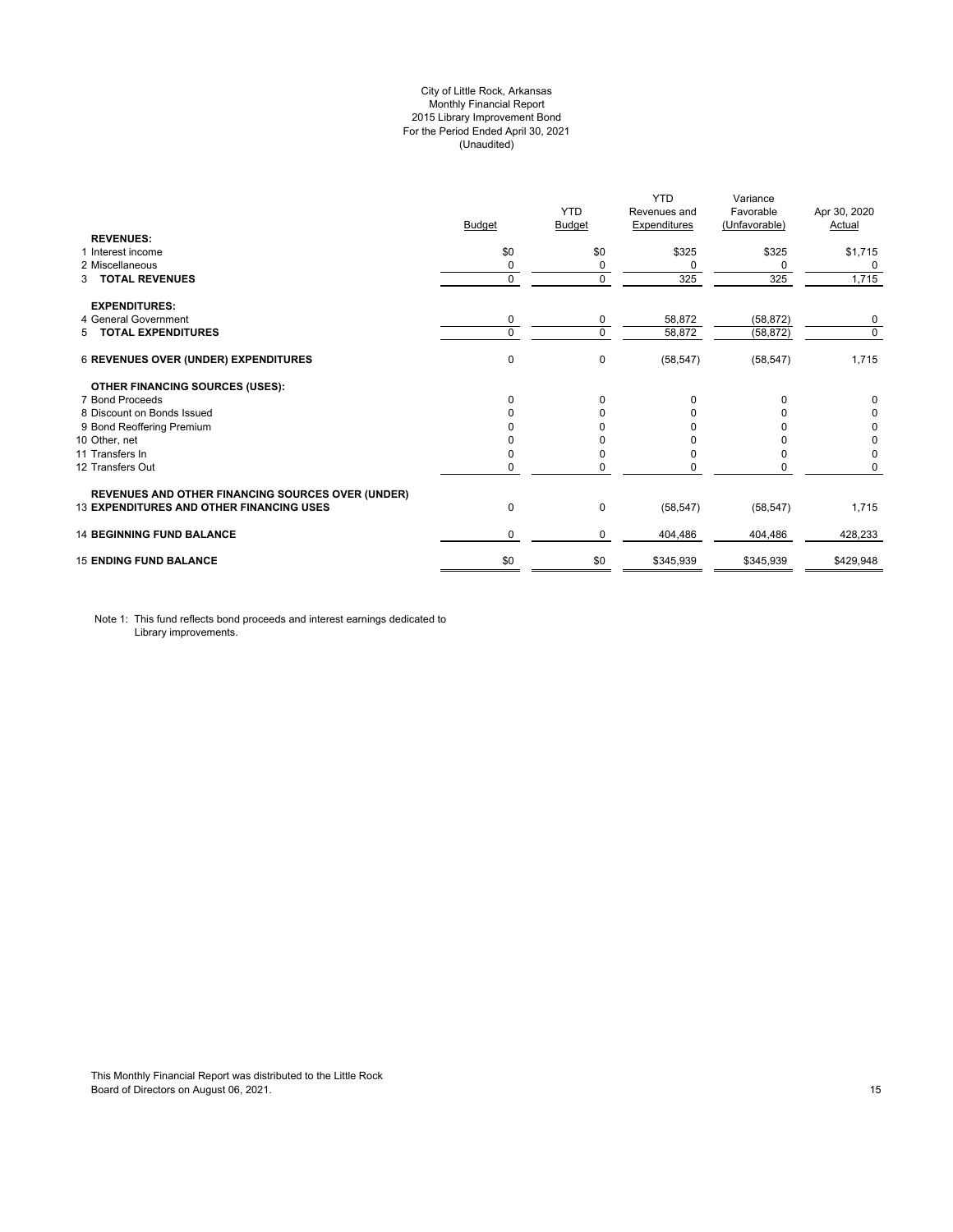## City of Little Rock, Arkansas Monthly Financial Report 2013 Capital Improvement Bonds For the Period Ended April 30, 2021 (Unaudited)

| <b>REVENUES:</b>                                         | <b>Budget</b> | <b>YTD</b><br><b>Budget</b> | <b>YTD</b><br>Revenues and<br><b>Expenditures</b> | Variance<br>Favorable<br>(Unfavorable) | Apr 30, 2020<br>Unaudited |
|----------------------------------------------------------|---------------|-----------------------------|---------------------------------------------------|----------------------------------------|---------------------------|
| 1 Interest income                                        | \$0           | \$0                         | \$0                                               | \$0                                    | \$0                       |
| 2 Miscellaneous                                          | $\Omega$      | 0                           | 0                                                 | $\Omega$                               | 0                         |
| 3 TOTAL REVENUES                                         | $\Omega$      | 0                           | $\mathbf 0$                                       | $\Omega$                               | $\Omega$                  |
| <b>EXPENDITURES:</b>                                     |               |                             |                                                   |                                        |                           |
| 4 Public Works                                           | 0             | 0                           | 0                                                 | 0                                      | 0                         |
| 5 TOTAL EXPENDITURES                                     | $\Omega$      | $\Omega$                    | $\Omega$                                          |                                        | $\Omega$                  |
| 6 REVENUES OVER (UNDER) EXPENDITURES                     | $\mathbf 0$   | 0                           | $\mathbf 0$                                       | $\Omega$                               | 0                         |
| <b>OTHER FINANCING SOURCES (USES):</b>                   |               |                             |                                                   |                                        |                           |
| 7 Bond Proceeds                                          | $\Omega$      | $\Omega$                    | $\mathbf 0$                                       | $\Omega$                               | 0                         |
| 8 Transfers In                                           | <sup>0</sup>  | $\Omega$                    | $\Omega$                                          |                                        | 0                         |
| 9 Transfers Out                                          | 0             | O                           | $\Omega$                                          |                                        | 0                         |
| <b>REVENUES AND OTHER FINANCING SOURCES OVER (UNDER)</b> |               |                             |                                                   |                                        |                           |
| 10 EXPENDITURES AND OTHER FINANCING USES                 | $\mathbf 0$   | 0                           | $\mathbf 0$                                       | $\Omega$                               | 0                         |
| <b>11 BEGINNING FUND BALANCE</b>                         | 0             | 0                           |                                                   | 0                                      | 1,485                     |
| <b>12 ENDING FUND BALANCE</b>                            | \$0           | \$0                         | \$0                                               | \$0                                    | \$1,485                   |
| Expenditures include:                                    |               |                             |                                                   |                                        |                           |

| Expenditures include: |     |
|-----------------------|-----|
| Expended              | \$0 |
| Encumbered            |     |
|                       |     |
| Total                 | \$0 |

Note 1: As of April 30, 2021, the fund balance has been allocated to special projects.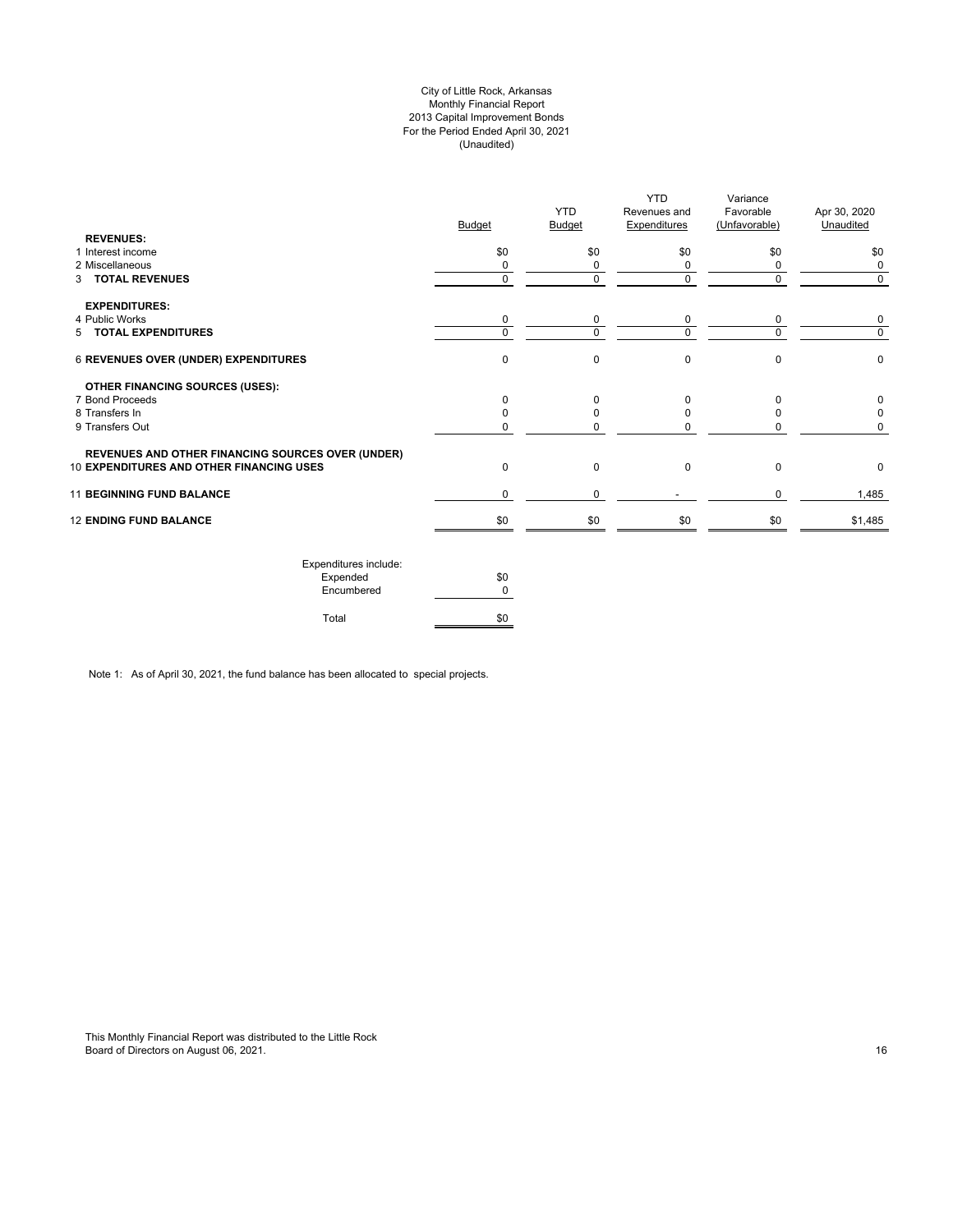#### City of Little Rock, Arkansas Monthly Financial Report 2018 Capital Improvement Bonds For the Period Ended April 30, 2021 (Unaudited)

| \$0      |             |              |                     |                |
|----------|-------------|--------------|---------------------|----------------|
|          | \$0         | \$516        | \$516               | \$109,115      |
|          |             |              |                     | 177,511        |
| 0        | $\mathbf 0$ | (87, 928)    | (87, 928)           | 286,627        |
|          |             |              |                     |                |
| 0        | 0           | 13,662,989   | (13,662,989)        | 11,275,419     |
| $\Omega$ | $\Omega$    | 13,662,989   | (13,662,989)        | 11,275,419     |
| 0        | 0           | (13,750,917) | (13,750,917)        | (10,988,792)   |
|          |             |              |                     |                |
| $\Omega$ | $\Omega$    | 0            | 0                   | 0              |
|          | 0           | 0            |                     |                |
|          | ŋ           | U            |                     | 0              |
| ŋ        | ŋ           | ŋ            |                     | 0              |
|          |             |              | 0                   | $\Omega$       |
|          |             |              |                     | $\Omega$       |
| 0        | $\mathbf 0$ | (13,750,917) | (13,750,917)        | (10,988,792)   |
| 0        | 0           | 23,819,367   | 23,819,367          | 36.490.617     |
| \$0      | \$0         | \$10,068,450 | \$10,068,450        | \$25,501,825   |
|          | 0<br>0<br>0 | 0<br>0<br>0  | (88, 444)<br>0<br>0 | (88, 444)<br>0 |

| Expenditures include: |              |
|-----------------------|--------------|
| Expended              | \$3.739.030  |
| Encumbered            | 9.923.959    |
| Total                 | \$13,662,989 |

Note 1: As of April 30, 2021, the fund balance has been allocated to 64 special projects.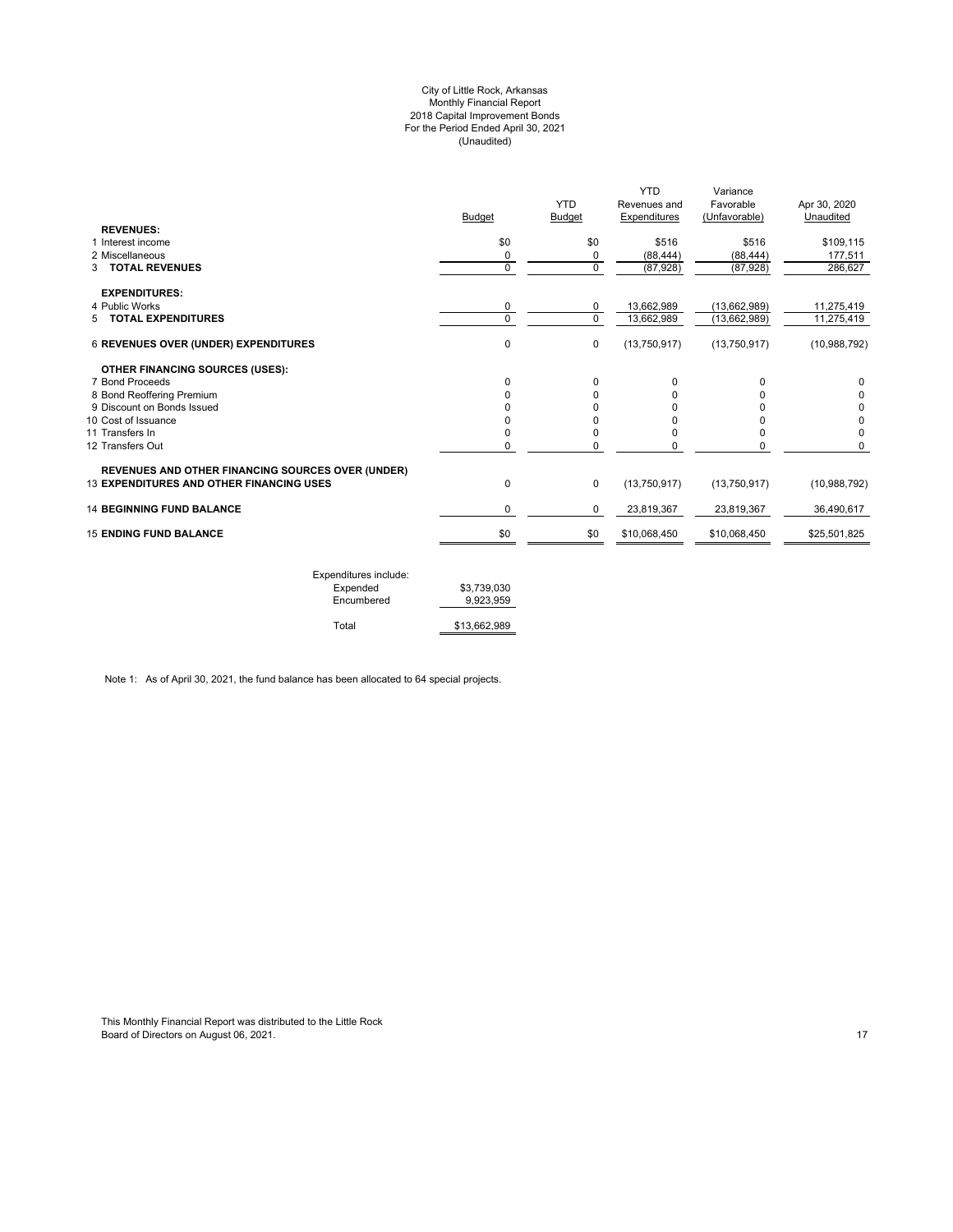## City of Little Rock, Arkansas Monthly Financial Report TIF - Port Authority Fund For the Period Ended April 30, 2021 (Unaudited)

| <b>REVENUES:</b>                                         | <b>Budget</b> | <b>YTD</b><br>Budget | <b>YTD</b><br>Revenues and<br><b>Expenditures</b> | Variance<br>Favorable<br>(Unfavorable) | Apr 30, 2020<br>Unaudited |
|----------------------------------------------------------|---------------|----------------------|---------------------------------------------------|----------------------------------------|---------------------------|
| 1 General Property Taxes                                 | \$0           | \$0                  | \$6,108                                           | \$6,108                                | \$36,395                  |
| 2 Interest income                                        | $\Omega$      | O                    | 283                                               | 283                                    | 1,188                     |
| 3 Miscellaneous                                          | 0             | 0                    |                                                   | 0                                      | 0                         |
| 4 TOTAL REVENUES                                         | $\mathbf 0$   | $\mathbf 0$          | 6,391                                             | 6,391                                  | 37,583                    |
| <b>EXPENDITURES:</b>                                     |               |                      |                                                   |                                        |                           |
| 5 Street & Drainage                                      | 0             | 0                    | 300,000                                           | (300, 000)                             | 0                         |
| 6 TOTAL EXPENDITURES                                     | $\Omega$      | $\Omega$             | 300,000                                           | (300,000)                              | 0                         |
| 7 REVENUES OVER (UNDER) EXPENDITURES                     | $\pmb{0}$     | 0                    | (293, 609)                                        | (293, 609)                             | 37,583                    |
| <b>OTHER FINANCING SOURCES (USES):</b>                   |               |                      |                                                   |                                        |                           |
| 8 Bond Proceeds                                          | $\mathbf 0$   | $\Omega$             | 0                                                 | O                                      | 0                         |
| 9 Transfers In                                           | $\mathbf 0$   |                      |                                                   |                                        | 0                         |
| 10 Transfers Out                                         | 0             | O                    |                                                   | 0                                      | 0                         |
| <b>REVENUES AND OTHER FINANCING SOURCES OVER (UNDER)</b> |               |                      |                                                   |                                        |                           |
| <b>11 EXPENDITURES AND OTHER FINANCING USES</b>          | 0             | $\mathbf 0$          | (293, 609)                                        | (293, 609)                             | 37,583                    |
| <b>12 BEGINNING FUND BALANCE</b>                         | 0             | 0                    | 220,217                                           | 220,217                                | 258,684                   |
| <b>13 ENDING FUND BALANCE</b>                            | \$0           | \$0                  | (\$73,392)                                        | (\$73,392)                             | \$296,267                 |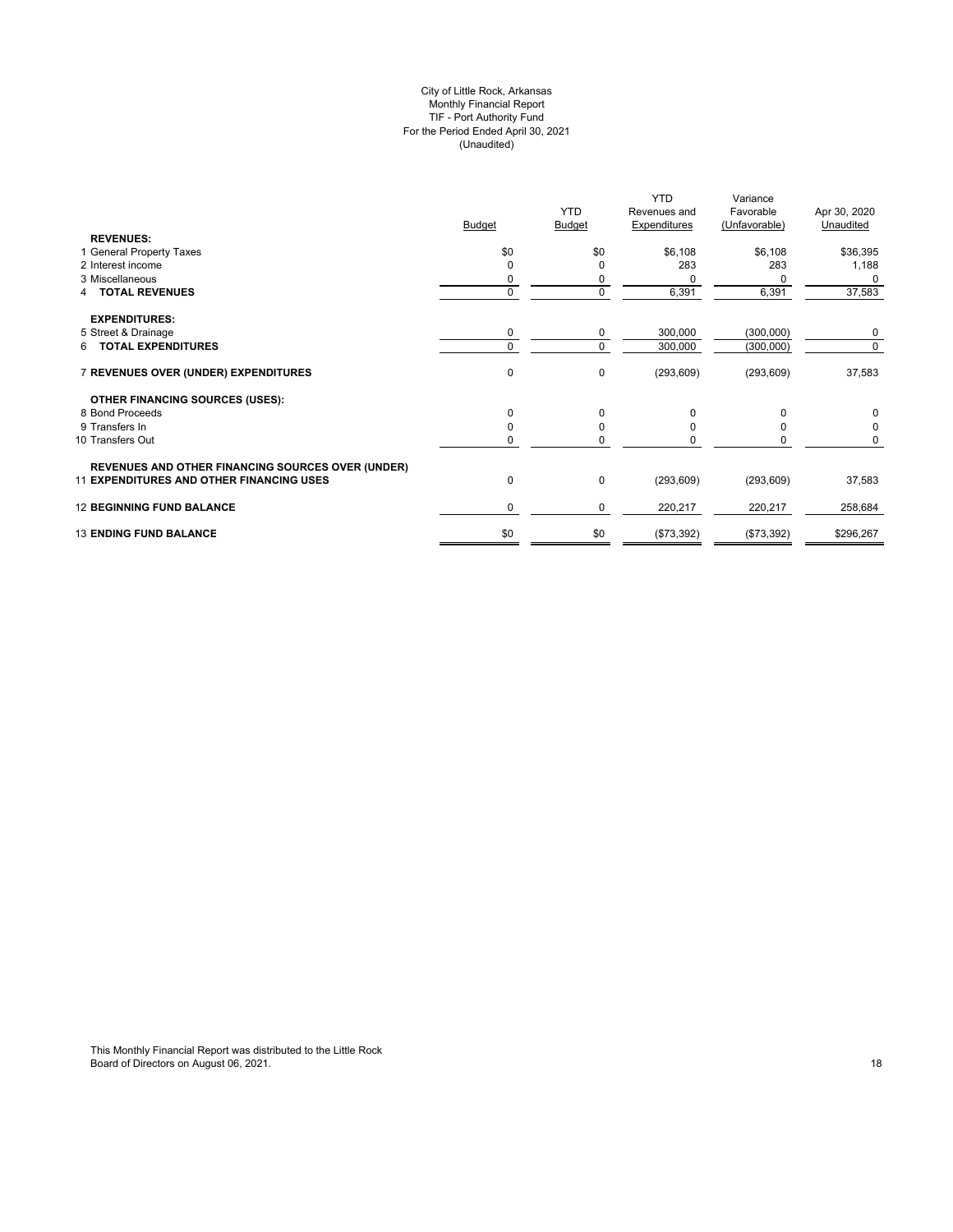#### City of Little Rock, Arkansas Monthly Financial Report 2018 Hotel Gross Receipts Tax For the Period Ended April 30, 2021 (Unaudited)

|                                                          | <b>Budget</b> | <b>YTD</b><br><b>Budget</b> | YTD<br>Revenues and<br>Expenditures | Variance<br>Favorable<br>(Unfavorable) | Apr 30, 2020<br>Unaudited |
|----------------------------------------------------------|---------------|-----------------------------|-------------------------------------|----------------------------------------|---------------------------|
| <b>REVENUES:</b>                                         |               |                             |                                     |                                        |                           |
| 1 Interest income                                        | \$0           | \$0                         | \$12                                | \$12                                   | \$116,012                 |
| 2 Miscellaneous                                          | 0             | 0                           | 0                                   | 0                                      | 0                         |
| 3 TOTAL REVENUES                                         | $\Omega$      | $\mathbf 0$                 | 12                                  | 12                                     | 116,012                   |
| <b>EXPENDITURES:</b>                                     |               |                             |                                     |                                        |                           |
| 4 MacArthur Museum                                       | $\Omega$      | 0                           | 0                                   | $\Omega$                               | $^{\circ}$                |
| 5 Art Center Fund                                        | 0             | 0                           | 0                                   | 0                                      | 14.622.849                |
| 6 TOTAL EXPENDITURES                                     | $\Omega$      | $\Omega$                    | $\mathbf 0$                         | $\Omega$                               | 14,622,849                |
| 7 REVENUES OVER (UNDER) EXPENDITURES                     | 0             | 0                           | 12                                  | 12                                     | (14, 506, 837)            |
| OTHER FINANCING SOURCES (USES):                          |               |                             |                                     |                                        |                           |
| 8 Bond Proceeds                                          | $\Omega$      | 0                           | 0                                   | 0                                      | 0                         |
| 9 Bond Reoffering Premium                                |               | $\Omega$                    | 0                                   |                                        | 0                         |
| 10 Discount on Bonds Issued                              |               | 0                           |                                     |                                        | 0                         |
| 11 Cost of Issuance                                      |               | <sup>0</sup>                |                                     |                                        | 0                         |
| 12 Transfers In                                          |               | 0                           | O                                   |                                        | 0                         |
| 13 Transfers Out                                         | 0             | 0                           | 0                                   |                                        | 0                         |
| <b>REVENUES AND OTHER FINANCING SOURCES OVER (UNDER)</b> |               |                             |                                     |                                        |                           |
| <b>14 EXPENDITURES AND OTHER FINANCING USES</b>          | 0             | 0                           | 12                                  | 12                                     | (14, 506, 837)            |
| <b>15 BEGINNING FUND BALANCE</b>                         | $\mathbf 0$   | 0                           | 9,577                               | 9,577                                  | 28,996,536                |
| <b>16 ENDING FUND BALANCE</b>                            | \$0           | \$0                         | \$9,589                             | \$9,589                                | \$14,489,699              |

Expenditures include: Expended \$0 Encumbered 0 Total \$0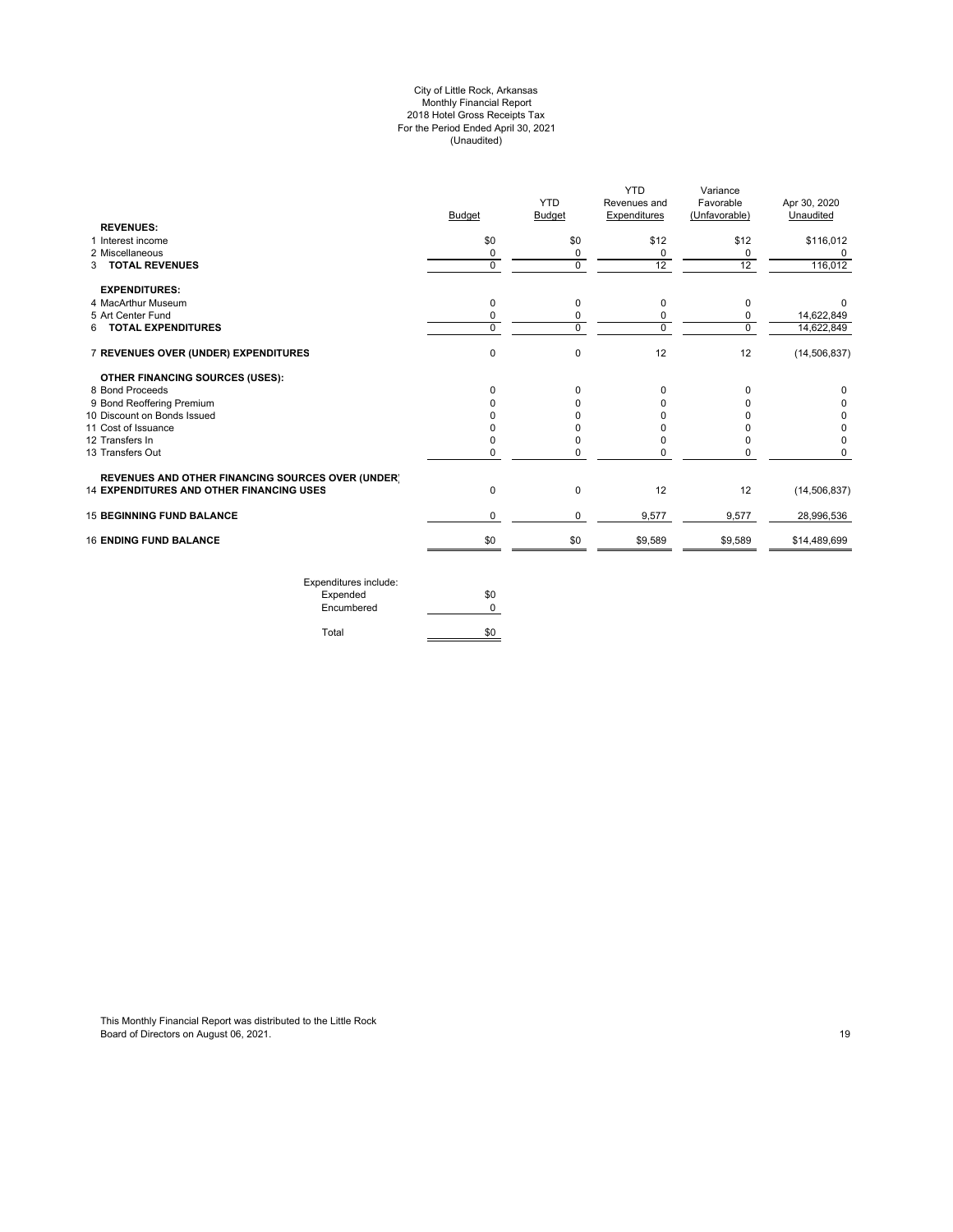## City of Little Rock, Arkansas Monthly Financial Report 2015 Library Improvement Bonds Debt Service Fund For the Period Ended April 30, 2021 (Unaudited)

|                                                                                                             | <b>Budget</b> | <b>YTD</b><br><b>Budget</b> | <b>YTD</b><br>Revenues and<br>Expenditures | Variance<br>Favorable<br>(Unfavorable) | Apr 30, 2020<br>Unaudited |
|-------------------------------------------------------------------------------------------------------------|---------------|-----------------------------|--------------------------------------------|----------------------------------------|---------------------------|
| <b>REVENUES:</b><br>1 Property Tax                                                                          | \$0           | \$0                         | \$1,737,213                                | \$1,737,213                            | \$1,464,511               |
| 2 Interest Income                                                                                           |               |                             | 1,901                                      | 1,901                                  | 12,809                    |
| 3 TOTAL REVENUES                                                                                            | $\Omega$      | $\mathbf 0$                 | 1,739,113                                  | 1,739,113                              | 1,477,319                 |
|                                                                                                             |               |                             |                                            |                                        |                           |
| <b>EXPENDITURES:</b>                                                                                        |               |                             |                                            |                                        |                           |
| 4 Debt Service                                                                                              | 0             | 0                           | 3,866,788                                  | (3,866,788)                            | 3,283,506                 |
| 5 TOTAL EXPENDITURES                                                                                        | $\Omega$      | 0                           | 3,866,788                                  | (3,866,788)                            | 3,283,506                 |
| <b>6 REVENUES OVER (UNDER) EXPENDITURES</b>                                                                 | 0             | $\mathbf 0$                 | (2, 127, 674)                              | (2, 127, 674)                          | (1,806,187)               |
| <b>OTHER FINANCING SOURCES (USES):</b>                                                                      |               |                             |                                            |                                        |                           |
| 7 Bond Proceeds                                                                                             | 0             | $\Omega$                    | $\Omega$                                   | 0                                      |                           |
| 8 Transfers In                                                                                              |               |                             |                                            |                                        |                           |
| 9 Transfers Out                                                                                             |               |                             |                                            |                                        |                           |
|                                                                                                             |               |                             |                                            |                                        |                           |
| <b>REVENUES AND OTHER FINANCING SOURCES OVER (UNDER)</b><br><b>10 EXPENDITURES AND OTHER FINANCING USES</b> | $\Omega$      | 0                           | (2, 127, 674)                              | (2, 127, 674)                          | (1,806,187)               |
| <b>11 BEGINNING FUND BALANCE</b>                                                                            | 0             | 0                           | 4,210,609                                  | 4,210,609                              | 4,124,874                 |
| <b>12 ENDING FUND BALANCE</b>                                                                               | \$0           | \$0                         | \$2,082,935                                | \$2,082,935                            | \$2,318,687               |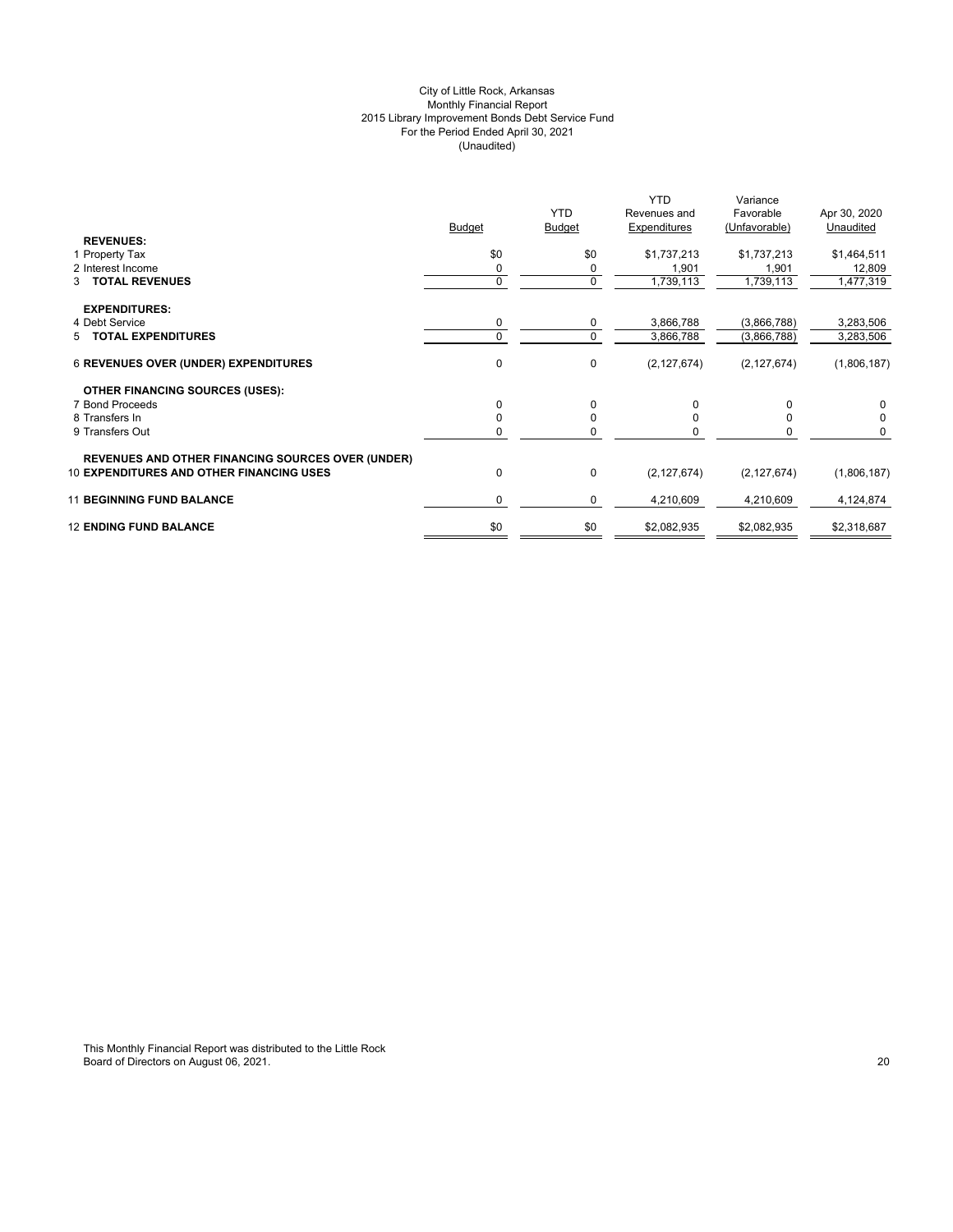## City of Little Rock, Arkansas Monthly Financial Report 2013 & 2018 Capital Improvement Bonds Debt Service Fund For the Period Ended April 30, 2021 (Unaudited)

|                                                          |               | <b>YTD</b>    | <b>YTD</b><br>Revenues and | Variance<br>Favorable | Apr 30, 2020  |
|----------------------------------------------------------|---------------|---------------|----------------------------|-----------------------|---------------|
| <b>REVENUES:</b>                                         | <b>Budget</b> | <b>Budget</b> | Expenditures               | (Unfavorable)         | Unaudited     |
| 1 Property Tax                                           | \$0           | \$0           | \$5,790,721                | \$5,790,721           | \$4,881,715   |
| 2 Interest Income                                        | O             | $\Omega$      | 897                        | 897                   | 61,109        |
| 3 Miscellaneous                                          | 0             | 0             |                            |                       |               |
| <b>TOTAL REVENUES</b><br>4                               | $\mathbf{0}$  | 0             | 5,791,619                  | 5,791,619             | 4,942,824     |
| <b>EXPENDITURES:</b>                                     |               |               |                            |                       |               |
| 5 Debt Service                                           | $\mathbf 0$   | 0             | 0                          | $\mathbf 0$           | 12,215,963    |
| <b>TOTAL EXPENDITURES</b><br>6.                          | $\Omega$      | $\mathbf 0$   | $\Omega$                   | $\Omega$              | 12,215,963    |
| 7 REVENUES OVER (UNDER) EXPENDITURES                     | $\mathbf 0$   | 0             | 5,791,619                  | 5,791,619             | (7, 273, 138) |
| <b>OTHER FINANCING SOURCES (USES):</b>                   |               |               |                            |                       |               |
| 8 Bond Proceeds                                          | $\Omega$      | $\mathbf 0$   | $\Omega$                   | $\Omega$              | 0             |
| 9 Transfers In                                           | $\Omega$      | 0             | 0                          | 0                     | 0             |
| 10 Transfers Out                                         | 0             | 0             | 0                          | 0                     | $\mathbf 0$   |
| <b>REVENUES AND OTHER FINANCING SOURCES OVER (UNDER)</b> |               |               |                            |                       |               |
| <b>11 EXPENDITURES AND OTHER FINANCING USES</b>          | 0             | $\pmb{0}$     | 5,791,619                  | 5,791,619             | (7, 273, 138) |
| <b>12 BEGINNING FUND BALANCE</b>                         | $\mathbf 0$   | 0             | 14,469,750                 | 14,469,750            | 14,079,717    |
| <b>13 ENDING FUND BALANCE</b>                            | \$0           | \$0           | \$20,261,369               | \$20,261,369          | \$6,806,579   |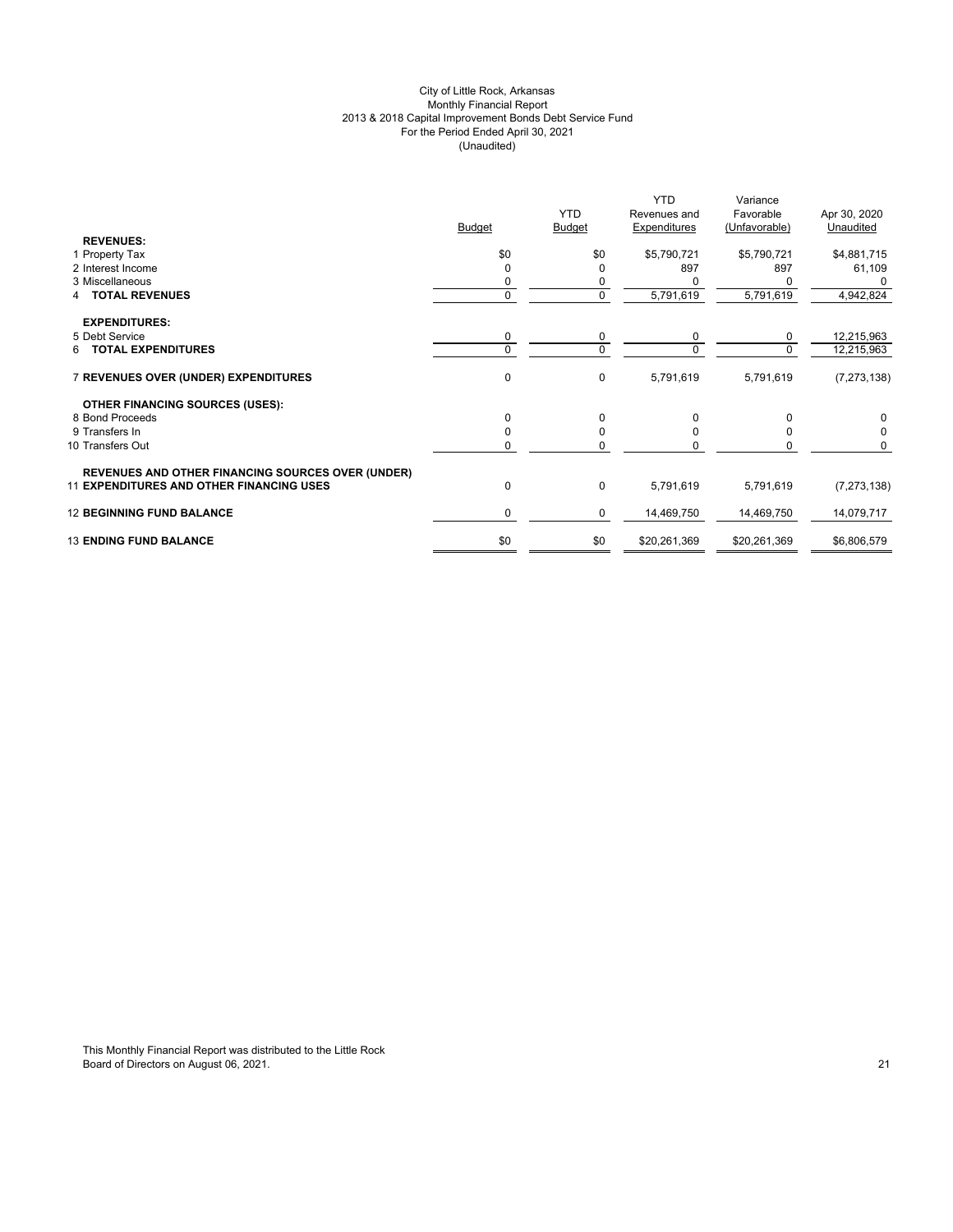#### City of Little Rock, Arkansas Monthly Financial Report 2017 Capital Improvement Refunding Revenue Bond For the Period Ended April 30, 2021 (Unaudited)

|                                                          |               |               | <b>YTD</b>   | Variance      |              |
|----------------------------------------------------------|---------------|---------------|--------------|---------------|--------------|
|                                                          |               | <b>YTD</b>    | Revenues and | Favorable     | Apr 30, 2020 |
|                                                          | <b>Budget</b> | <b>Budget</b> | Expenditures | (Unfavorable) | Unaudited    |
| <b>REVENUES:</b>                                         |               |               |              |               |              |
| 1 Franchise Fees                                         | \$0           | \$0           | \$751,136    | \$751,136     | \$753,465    |
| 2 Charges for Services                                   |               | 0             | 0            | 0             | <sup>0</sup> |
| 3 Interest income                                        |               | 0             | 126          | 126           | 794          |
| 4 Miscellaneous Revenue                                  | 0             | 0             |              | O             | $\Omega$     |
| <b>TOTAL REVENUES</b><br>5                               | $\mathbf 0$   | $\mathbf 0$   | 751,262      | 751,262       | 754,259      |
| <b>EXPENDITURES:</b>                                     |               |               |              |               |              |
| 6 Issuance Cost                                          | 0             | 0             | 0            | 0             |              |
| 7 Debt Service                                           | 0             | 0             |              | 0             | 306,375      |
| <b>TOTAL EXPENDITURES</b><br>8                           | $\Omega$      | $\Omega$      | 0            | $\Omega$      | 306,375      |
| 9 REVENUES OVER (UNDER) EXPENDITURES                     | 0             | $\pmb{0}$     | 751,262      | 751,262       | 447,884      |
| <b>OTHER FINANCING SOURCES (USES):</b>                   |               |               |              |               |              |
| 10 Bond Proceeds                                         | 0             | 0             | 0            | 0             | 0            |
| 11 Bond Reoffering Premium                               |               | 0             |              |               | 0            |
| 12 Discount on Bonds Issued                              |               |               |              |               | 0            |
| 13 Payment to Refunded Bond Escrow Agent                 |               |               |              |               | 0            |
| 14 Transfer In                                           |               | 0             |              | ი             | 0            |
| 15 Transfers Out                                         | 0             | 0             |              | 0             | 0            |
| <b>REVENUES AND OTHER FINANCING SOURCES OVER (UNDER)</b> |               |               |              |               |              |
| <b>16 EXPENDITURES AND OTHER FINANCING USES</b>          | 0             | 0             | 751,262      | 751,262       | 447,884      |
| <b>17 BEGINNING FUND BALANCE</b>                         | $\Omega$      | $\mathbf 0$   | 19,334       | 19,334        | 20,909       |
| <b>18 ENDING FUND BALANCE</b>                            | \$0           | \$0           | \$770,596    | \$770,596     | \$468,793    |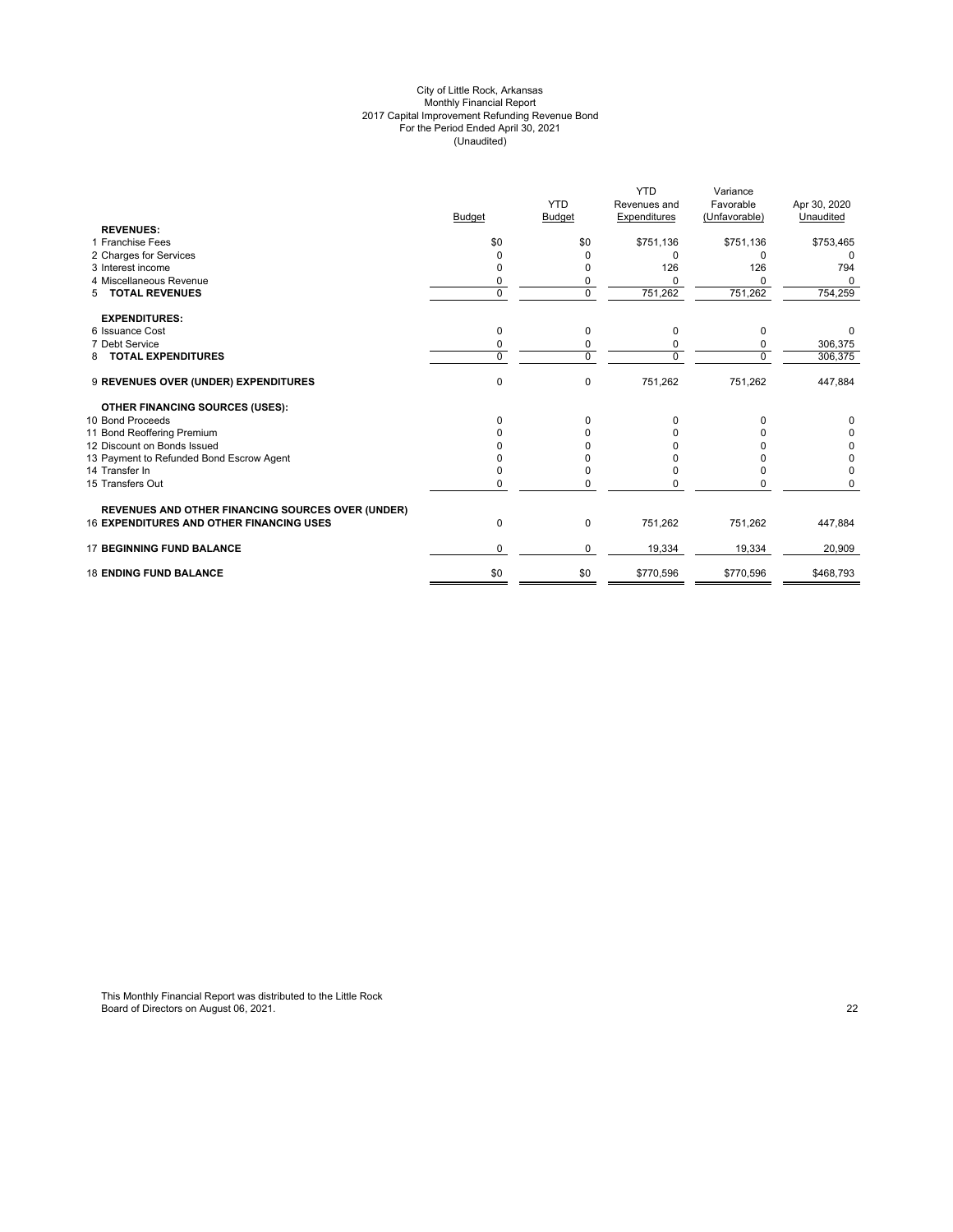## City of Little Rock, Arkansas Monthly Financial Report 2014 TIF #1 Capital Improvement Bonds Debt Service Fund For the Period Ended April 30, 2021 (Unaudited)

| <b>REVENUES:</b><br>\$0<br>\$0<br>\$292,937<br>\$292,937<br>1 Property Tax<br>2 Interest Income<br>34<br>0<br>34<br>O<br>3 Miscellaneous<br>0<br>0<br>0<br>292,971<br><b>TOTAL REVENUES</b><br>$\mathbf{0}$<br>292,971<br><b>EXPENDITURES:</b><br>5 Debt Service<br>0<br>611,050<br>(611,050)<br>0<br>$\mathbf 0$<br><b>6 TOTAL EXPENDITURES</b><br>$\Omega$<br>611,050<br>(611, 050)<br>0<br>7 REVENUES OVER (UNDER) EXPENDITURES<br>0<br>(318,079)<br>(318,079)<br><b>OTHER FINANCING SOURCES (USES):</b><br>8 Bond Proceeds<br>0<br>$\Omega$<br>$\Omega$<br>$\Omega$<br>0<br>9 Transfers In<br>$\Omega$<br><sup>0</sup><br>$\Omega$<br>0<br>10 Transfers Out<br>$\mathbf 0$<br>$\Omega$<br><b>REVENUES AND OTHER FINANCING SOURCES OVER (UNDER)</b><br>$\pmb{0}$<br><b>11 EXPENDITURES AND OTHER FINANCING USES</b><br>0<br>(318,079)<br>(318,079) |                                  | <b>Budget</b> | <b>YTD</b><br><b>Budget</b> | <b>YTD</b><br>Revenues and<br>Expenditures | Variance<br>Favorable<br>(Unfavorable) | Apr 30, 2020<br>Unaudited |
|-------------------------------------------------------------------------------------------------------------------------------------------------------------------------------------------------------------------------------------------------------------------------------------------------------------------------------------------------------------------------------------------------------------------------------------------------------------------------------------------------------------------------------------------------------------------------------------------------------------------------------------------------------------------------------------------------------------------------------------------------------------------------------------------------------------------------------------------------------|----------------------------------|---------------|-----------------------------|--------------------------------------------|----------------------------------------|---------------------------|
|                                                                                                                                                                                                                                                                                                                                                                                                                                                                                                                                                                                                                                                                                                                                                                                                                                                       |                                  |               |                             |                                            |                                        |                           |
|                                                                                                                                                                                                                                                                                                                                                                                                                                                                                                                                                                                                                                                                                                                                                                                                                                                       |                                  |               |                             |                                            |                                        | \$122,416                 |
|                                                                                                                                                                                                                                                                                                                                                                                                                                                                                                                                                                                                                                                                                                                                                                                                                                                       |                                  |               |                             |                                            |                                        | 2,347                     |
|                                                                                                                                                                                                                                                                                                                                                                                                                                                                                                                                                                                                                                                                                                                                                                                                                                                       |                                  |               |                             |                                            |                                        |                           |
|                                                                                                                                                                                                                                                                                                                                                                                                                                                                                                                                                                                                                                                                                                                                                                                                                                                       |                                  |               |                             |                                            |                                        | 124,763                   |
|                                                                                                                                                                                                                                                                                                                                                                                                                                                                                                                                                                                                                                                                                                                                                                                                                                                       |                                  |               |                             |                                            |                                        |                           |
|                                                                                                                                                                                                                                                                                                                                                                                                                                                                                                                                                                                                                                                                                                                                                                                                                                                       |                                  |               |                             |                                            |                                        | 328,850                   |
|                                                                                                                                                                                                                                                                                                                                                                                                                                                                                                                                                                                                                                                                                                                                                                                                                                                       |                                  |               |                             |                                            |                                        | 328,850                   |
|                                                                                                                                                                                                                                                                                                                                                                                                                                                                                                                                                                                                                                                                                                                                                                                                                                                       |                                  |               |                             |                                            |                                        | (204, 087)                |
|                                                                                                                                                                                                                                                                                                                                                                                                                                                                                                                                                                                                                                                                                                                                                                                                                                                       |                                  |               |                             |                                            |                                        |                           |
|                                                                                                                                                                                                                                                                                                                                                                                                                                                                                                                                                                                                                                                                                                                                                                                                                                                       |                                  |               |                             |                                            |                                        | 0                         |
|                                                                                                                                                                                                                                                                                                                                                                                                                                                                                                                                                                                                                                                                                                                                                                                                                                                       |                                  |               |                             |                                            |                                        | 0                         |
|                                                                                                                                                                                                                                                                                                                                                                                                                                                                                                                                                                                                                                                                                                                                                                                                                                                       |                                  |               |                             |                                            |                                        | 0                         |
|                                                                                                                                                                                                                                                                                                                                                                                                                                                                                                                                                                                                                                                                                                                                                                                                                                                       |                                  |               |                             |                                            |                                        |                           |
|                                                                                                                                                                                                                                                                                                                                                                                                                                                                                                                                                                                                                                                                                                                                                                                                                                                       |                                  |               |                             |                                            |                                        | (204, 087)                |
|                                                                                                                                                                                                                                                                                                                                                                                                                                                                                                                                                                                                                                                                                                                                                                                                                                                       | <b>12 BEGINNING FUND BALANCE</b> | $\mathbf 0$   | 0                           | 881,442                                    | 881,442                                | 713,562                   |
| \$0<br>\$0<br><b>13 ENDING FUND BALANCE</b><br>\$563,363<br>\$563,363                                                                                                                                                                                                                                                                                                                                                                                                                                                                                                                                                                                                                                                                                                                                                                                 |                                  |               |                             |                                            |                                        | \$509,475                 |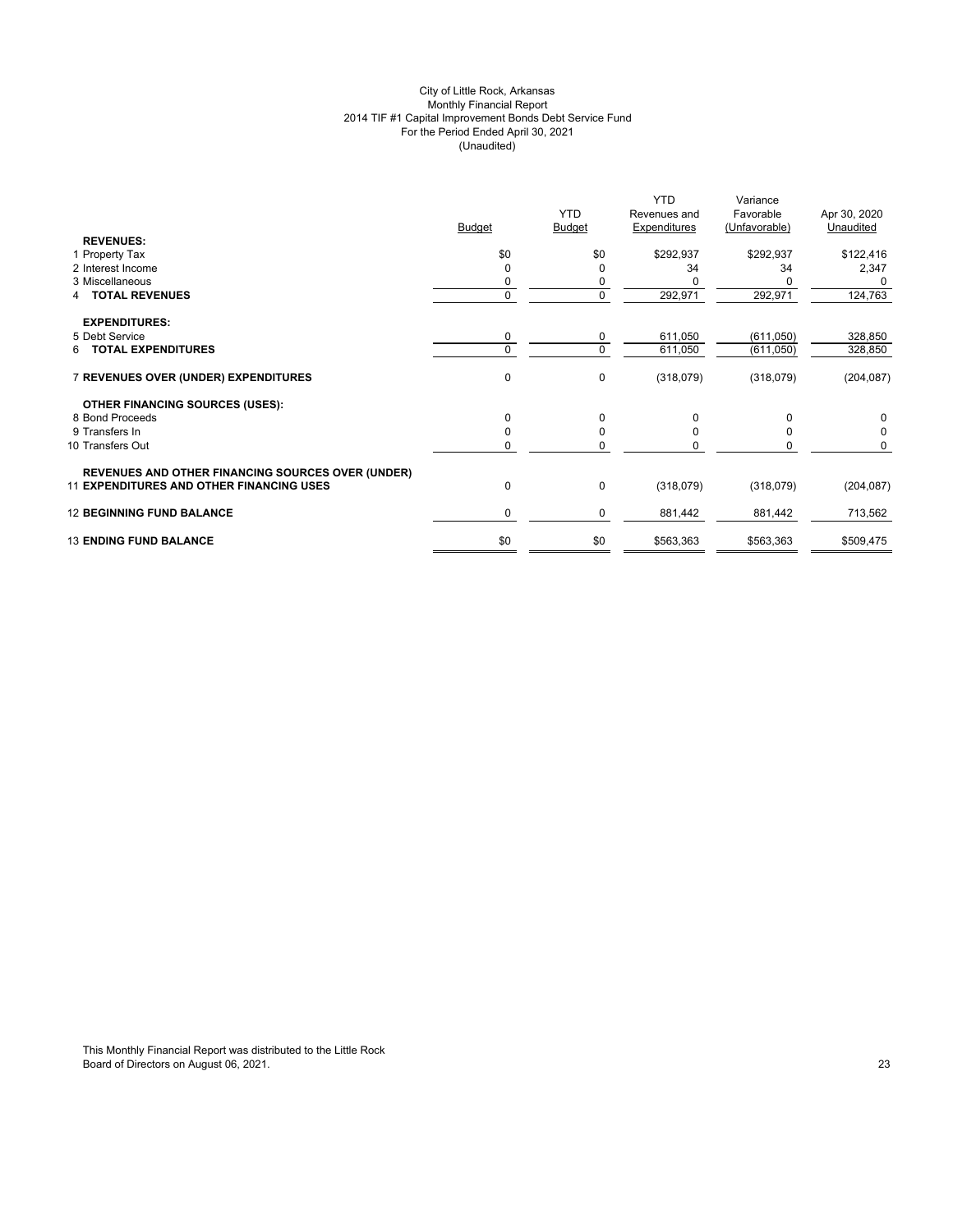#### City of Little Rock, Arkansas Monthly Financial Report 2017 Library Refunding Bond Fund For the Period Ended April 30, 2021 (Unaudited)

|                                                          |               | <b>YTD</b>    | <b>YTD</b><br>Revenues and | Variance<br>Favorable | Apr 30, 2020  |
|----------------------------------------------------------|---------------|---------------|----------------------------|-----------------------|---------------|
|                                                          | <b>Budget</b> | <b>Budget</b> | <b>Expenditures</b>        | (Unfavorable)         | Unaudited     |
| <b>REVENUES:</b>                                         |               |               |                            |                       |               |
| 1 Property Tax                                           | \$0           | \$0           | \$1,737,213                | \$1,737,213           | \$1,464,511   |
| 2 Interest income                                        |               | 0             | 386                        | 386                   | 14,123        |
| 3 Miscellaneous                                          |               |               |                            |                       |               |
| <b>TOTAL REVENUES</b>                                    | $\Omega$      | $\mathbf 0$   | 1,737,598                  | 1,737,598             | 1,478,633     |
| <b>EXPENDITURES:</b>                                     |               |               |                            |                       |               |
| 5 Issuance Cost                                          |               | $\mathbf 0$   | $\Omega$                   | $\Omega$              |               |
| 6 Debt Service                                           |               | 0             | 4,155,919                  | (4, 155, 919)         | 3,579,569     |
| <b>7 TOTAL EXPENDITURES</b>                              | $\Omega$      | $\mathbf 0$   | 4,155,919                  | (4, 155, 919)         | 3,579,569     |
| 8 REVENUES OVER (UNDER) EXPENDITURES                     | $\mathbf 0$   | 0             | (2, 418, 320)              | (2,418,320)           | (2, 100, 935) |
| <b>OTHER FINANCING SOURCES (USES):</b>                   |               |               |                            |                       |               |
| 9 Transfer In                                            | $\mathbf 0$   | $\mathbf 0$   | $\Omega$                   | 0                     | $\mathbf 0$   |
| 10 Transfers Out                                         |               | $\Omega$      |                            |                       | $\Omega$      |
| <b>REVENUES AND OTHER FINANCING SOURCES OVER (UNDER)</b> |               |               |                            |                       |               |
| <b>11 EXPENDITURES AND OTHER FINANCING USES</b>          | $\mathbf 0$   | 0             | (2, 418, 320)              | (2,418,320)           | (2,100,935)   |
| <b>12 BEGINNING FUND BALANCE</b>                         | 0             | 0             | 4,511,146                  | 4,511,146             | 4,436,100     |
| <b>13 ENDING FUND BALANCE</b>                            | \$0           | \$0           | \$2,092,826                | \$2,092,826           | \$2,335,165   |
|                                                          |               |               |                            |                       |               |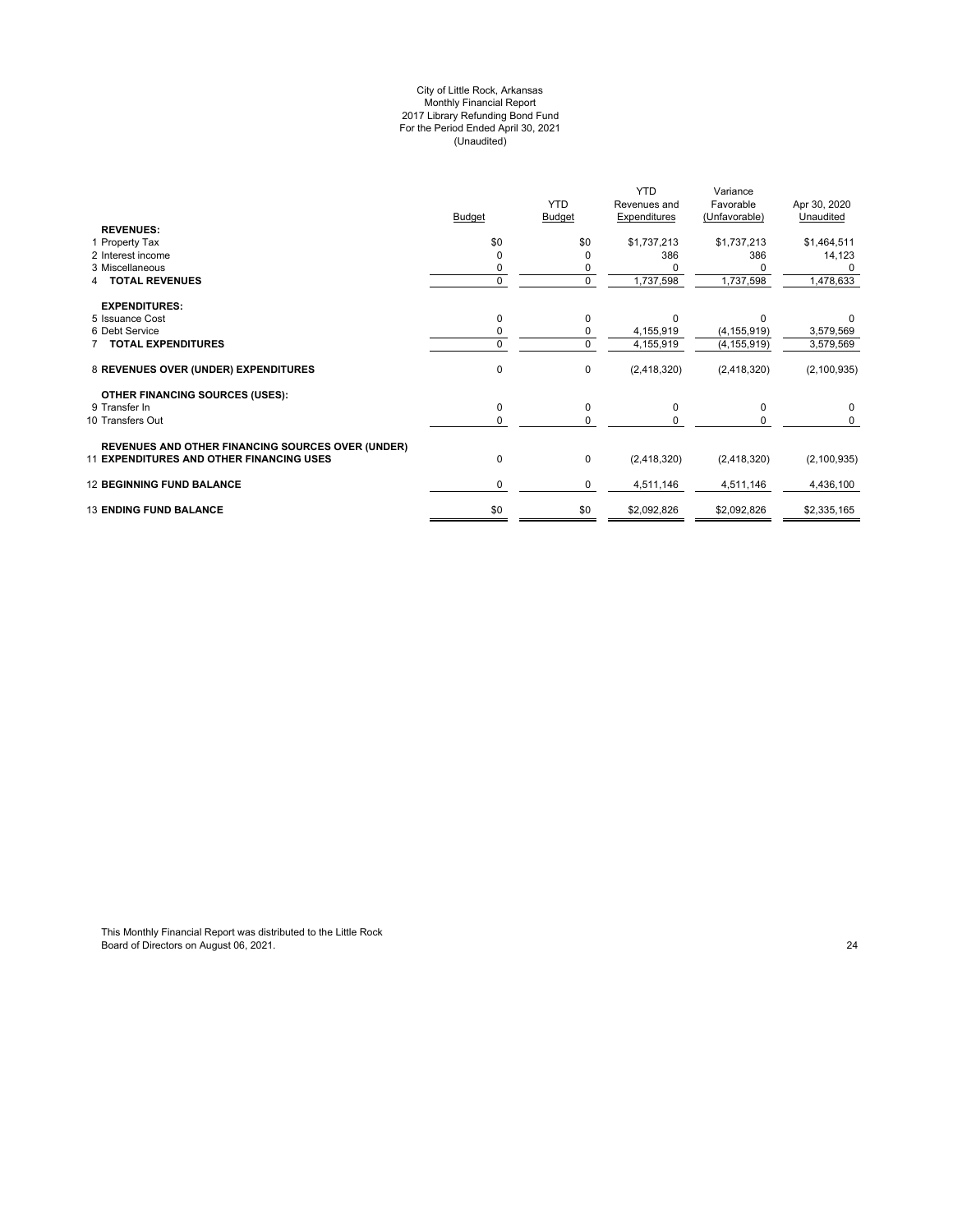## City of Little Rock, Arkansas Monthly Financial Report Hotel Tax Revenue For the Period Ended April 30, 2021 (Unaudited)

|                                                          |               |               | <b>YTD</b>   | Variance      |              |
|----------------------------------------------------------|---------------|---------------|--------------|---------------|--------------|
|                                                          |               | <b>YTD</b>    | Revenues and | Favorable     | Apr 30, 2020 |
|                                                          | <b>Budget</b> | <b>Budget</b> | Expenditures | (Unfavorable) | Unaudited    |
| <b>REVENUES:</b>                                         |               |               |              |               |              |
| 1 Hotel Gross Receipts Tax                               | \$0           | \$0           | \$465,599    | \$465,599     | \$340,721    |
| 2 Interest Income                                        | $\Omega$      |               | 90           | 90            | 1,647        |
| 3 Miscellaneous                                          | 0             |               |              |               |              |
| <b>TOTAL REVENUES</b><br>4                               | $\mathbf 0$   | $\Omega$      | 465,689      | 465,689       | 342,368      |
| <b>EXPENDITURES:</b>                                     |               |               |              |               |              |
| 5 Interest Expense                                       | 0             | 0             | 0            | 0             | 0            |
| 6 TOTAL EXPENDITURES                                     | $\Omega$      | $\Omega$      | $\Omega$     |               | $\Omega$     |
| 7 REVENUES OVER (UNDER) EXPENDITURES                     | $\mathbf 0$   | 0             | 465,689      | 465,689       | 342,368      |
|                                                          |               |               |              |               |              |
| <b>OTHER FINANCING SOURCES (USES):</b>                   |               |               |              |               |              |
| 8 Bond Proceeds                                          | $\Omega$      | 0             | $\Omega$     | 0             | 0            |
| 9 Payment to Refunded Bond Escrow Agent                  | O             |               |              |               |              |
| 10 Transfers In                                          |               |               |              |               |              |
| 11 Transfers Out                                         |               |               |              |               | O            |
| <b>REVENUES AND OTHER FINANCING SOURCES OVER (UNDER)</b> |               |               |              |               |              |
| <b>11 EXPENDITURES AND OTHER FINANCING USES</b>          | $\mathbf 0$   | 0             | 465,689      | 465,689       | 342,368      |
|                                                          |               |               |              |               |              |
| <b>12 BEGINNING FUND BALANCE</b>                         | $\Omega$      | 0             | 355,187      | 355,187       | 617,919      |
| <b>13 ENDING FUND BALANCE</b>                            | \$0           | \$0           | \$820,876    | \$820,876     | \$960,287    |
|                                                          |               |               |              |               |              |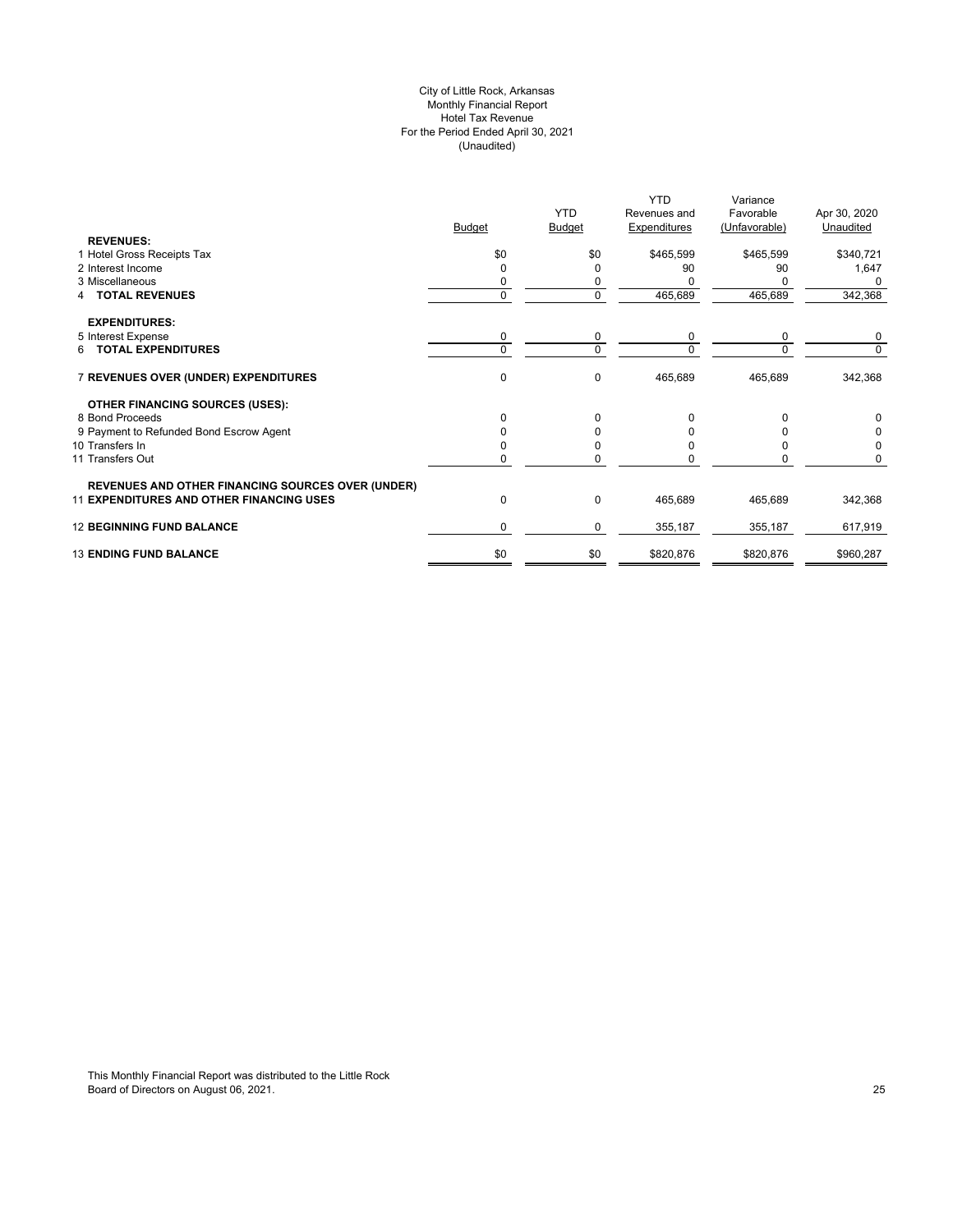## (Unaudited) City of Little Rock, Arkansas Monthly Financial Report Fleet Services Fund For the Period Ended April 30, 2021

|                                             |                |                | <b>YTD</b>   | Variance      |              |
|---------------------------------------------|----------------|----------------|--------------|---------------|--------------|
|                                             |                | <b>YTD</b>     | Revenues and | Favorable     | Apr 30, 2020 |
|                                             | <b>Budget</b>  | <b>Budget</b>  | Expenditures | (Unfavorable) | Unaudited    |
| <b>OPERATING REVENUES:</b>                  |                |                |              |               |              |
| 1 Charges for services                      | \$13,370,623   | 4,456,874      | \$4,118,611  | (\$338,264)   | \$3,940,811  |
| 2 Interest Income                           | 20,000         | 6,667          | 1,988        | (4,679)       | 10,078       |
| <b>TOTAL OPERATING REVENUES</b><br>3        | 13,390,623     | 4,463,541      | 4,120,599    | (342, 942)    | 3,950,890    |
| <b>OPERATING EXPENSES:</b>                  |                |                |              |               |              |
| 4 Personnel Services                        | 4,019,964      | 1,339,988      | 1,133,519    | 206,469       | 1,165,977    |
| 5 Supplies and materials                    | 4,513,660      | 1,504,553      | 1,187,284    | 317,269       | 1,028,054    |
| 6 Services and other expenses               | 3,448,659      | 1,149,553      | 875,414      | 274,139       | 1,038,484    |
| 7 Repairs and maintenance                   | 1,058,040      | 352,680        | 353,726      | (1,046)       | 272,666      |
| 8 Depreciation and amortization             | 350,300        | 116,767        | 124,874      | (8, 107)      | 112,217      |
| <b>TOTAL OPERATING EXPENSES</b><br>9        | 13,390,623     | 4,463,541      | 3,674,818    | 788.723       | 3,617,400    |
| 10 OPERATING INCOME/(LOSS)                  | 0              | 0              | 445,781      | 445,781       | 333,490      |
| <b>NONOPERATING REVENUES/(EXPENSES):</b>    |                |                |              |               |              |
| 11 Investment income                        | 0              | 0              | 0            | 0             | $\Omega$     |
| 12 Gain (loss) on disposal of fixed assets  | 0              | 0              | 0            | 0             | 0            |
| 13 Other, net                               | 0              | 0              |              |               | 0            |
| 14 INCOME (LOSS) BEFORE OPERATING TRANSFERS | $\overline{0}$ | $\overline{0}$ | 445,781      | 445.781       | 333,490      |
| <b>OPERATING TRANSFERS:</b>                 |                |                |              |               |              |
| 15 Operating transfers in                   | 0              | $\mathbf 0$    | $\Omega$     | $\Omega$      | 0            |
| 16 Operating transfers out                  | 0              | 0              | (738,000)    | (738,000)     | $\Omega$     |
| 17 NET INCOME/(LOSS)                        | $\Omega$       | $\Omega$       | (292, 219)   | (292, 219)    | 333,490      |
| <b>18 BEGINNING NET POSITION</b>            | 5,732,526      | 5,732,526      | 5,732,526    | 0             | 5,622,697    |
| <b>19 ENDING NET POSITION</b>               | \$5,732,526    | \$5,732,526    | \$5,440,307  | (\$292, 219)  | \$5,956,187  |
|                                             |                |                |              |               |              |

|                          | Analysis of Net Position |  |  |
|--------------------------|--------------------------|--|--|
| Cash                     | \$1,909,584              |  |  |
| Receivable               | 10,384                   |  |  |
| Inventory                | 395,524                  |  |  |
| Capital Assets, net      | 3,179,156                |  |  |
| <b>Other Assets</b>      | 599,845                  |  |  |
| <b>Deferred Outflows</b> | 80,216                   |  |  |
| Liabilities              | (523, 137)               |  |  |
| Deferred Inflows         | (211,265)                |  |  |
|                          |                          |  |  |
| <b>Net Position</b>      | \$5,440,307              |  |  |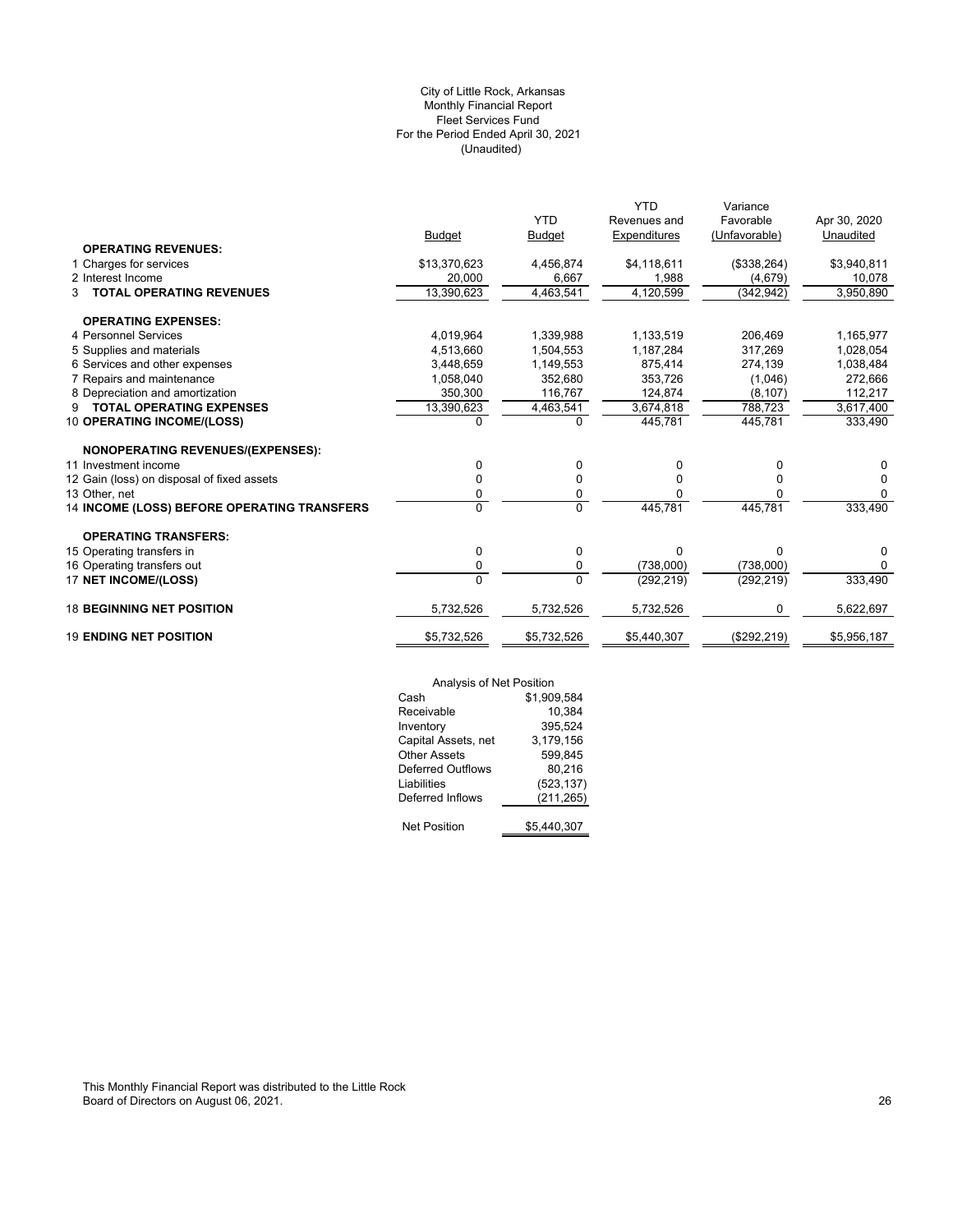## (Unaudited) City of Little Rock, Arkansas Monthly Financial Report Vehicle Storage Facility Fund For the Period Ended April 30, 2021

|                                             |               |               | <b>YTD</b>   | Variance      |              |
|---------------------------------------------|---------------|---------------|--------------|---------------|--------------|
|                                             |               | <b>YTD</b>    | Revenues and | Favorable     | Apr 30, 2020 |
|                                             | <b>Budget</b> | <b>Budget</b> | Expenditures | (Unfavorable) | Unaudited    |
| <b>OPERATING REVENUES:</b>                  |               |               |              |               |              |
| 1 Licenses and permits                      | \$13,080      | \$4,360       | \$9,870      | \$5,510       | \$11,650     |
| 2 Charges for services                      | 1,739,180     | 579,727       | 671,498      | 91,772        | 523,991      |
| 3 Other                                     | 0             | 0             | <sup>0</sup> | 0             | 0            |
| <b>TOTAL OPERATING REVENUES</b>             | 1,752,260     | 584,087       | 681,368      | 97,282        | 535,641      |
| <b>OPERATING EXPENSES:</b>                  |               |               |              |               |              |
| 5 Personnel Services                        | 778,372       | 259,457       | 241,939      | 17,518        | 239,300      |
| 6 Supplies and materials                    | 55,755        | 18,585        | 12,661       | 5,924         | 16,067       |
| 7 Services and other expenses               | 783.017       | 261,006       | 184,952      | 76,054        | 162,419      |
| 8 Repairs and maintenance                   | 66,013        | 22,004        | 7,253        | 14,751        | 9,190        |
| 9 Depreciation and amortization             | 16,000        | 5,333         | 5,310        | 23            | 5,310        |
| 10 Refunds                                  |               | 0             | <sup>0</sup> | 0             | 1,910        |
| <b>TOTAL OPERATING EXPENSES</b><br>11       | 1,699,157     | 566,386       | 452,116      | 114,270       | 434,195      |
| <b>12 OPERATING INCOME/(LOSS)</b>           | 53,103        | 17,701        | 229,253      | 211,552       | 101,446      |
| <b>NONOPERATING REVENUES/(EXPENSES):</b>    |               |               |              |               |              |
| 13 Investment income                        | 1,700         | 567           | 689          | (122)         | 561          |
| 14 Gain (loss) on disposal of fixed assets  | 0             | 0             | <sup>0</sup> | O             | 0            |
| 15 Other, net                               | O             | <sup>0</sup>  | (9)          |               | $\Omega$     |
| 16 INCOME (LOSS) BEFORE OPERATING TRANSFERS | 54,803        | 18,268        | 229,932      | 211,439       | 102,008      |
| <b>OPERATING TRANSFERS:</b>                 |               |               |              |               |              |
| 17 Operating transfers in                   | 5,887         | 1,962         | 5,887        | (3,925)       | 0            |
| 18 Operating transfers out                  | $\Omega$      | 0             | $\Omega$     | U             | 0            |
| 19 NET INCOME/(LOSS)                        | 60,690        | 20,230        | 235,819      | 207,514       | 102,008      |
| <b>20 BEGINNING NET POSITION</b>            | 243,907       | 243,907       | 243,907      | 0             | (157, 298)   |
| <b>21 ENDING NET POSITION</b>               | \$304,597     | \$264,137     | \$479,726    | \$207,514     | (\$55,290)   |

| Analysis of Net Position |            |
|--------------------------|------------|
| Cash                     | \$679.954  |
| Receivable               | ŋ          |
| Inventory                | 0          |
| Capital Assets, net      | 41,279     |
| Other Assets             | ŋ          |
| Deferred Outflows        | 13.369     |
| Liabilities              | (219, 666) |
| Deferred Inflows         | (35, 210)  |
|                          |            |
| <b>Net Position</b>      | \$479,726  |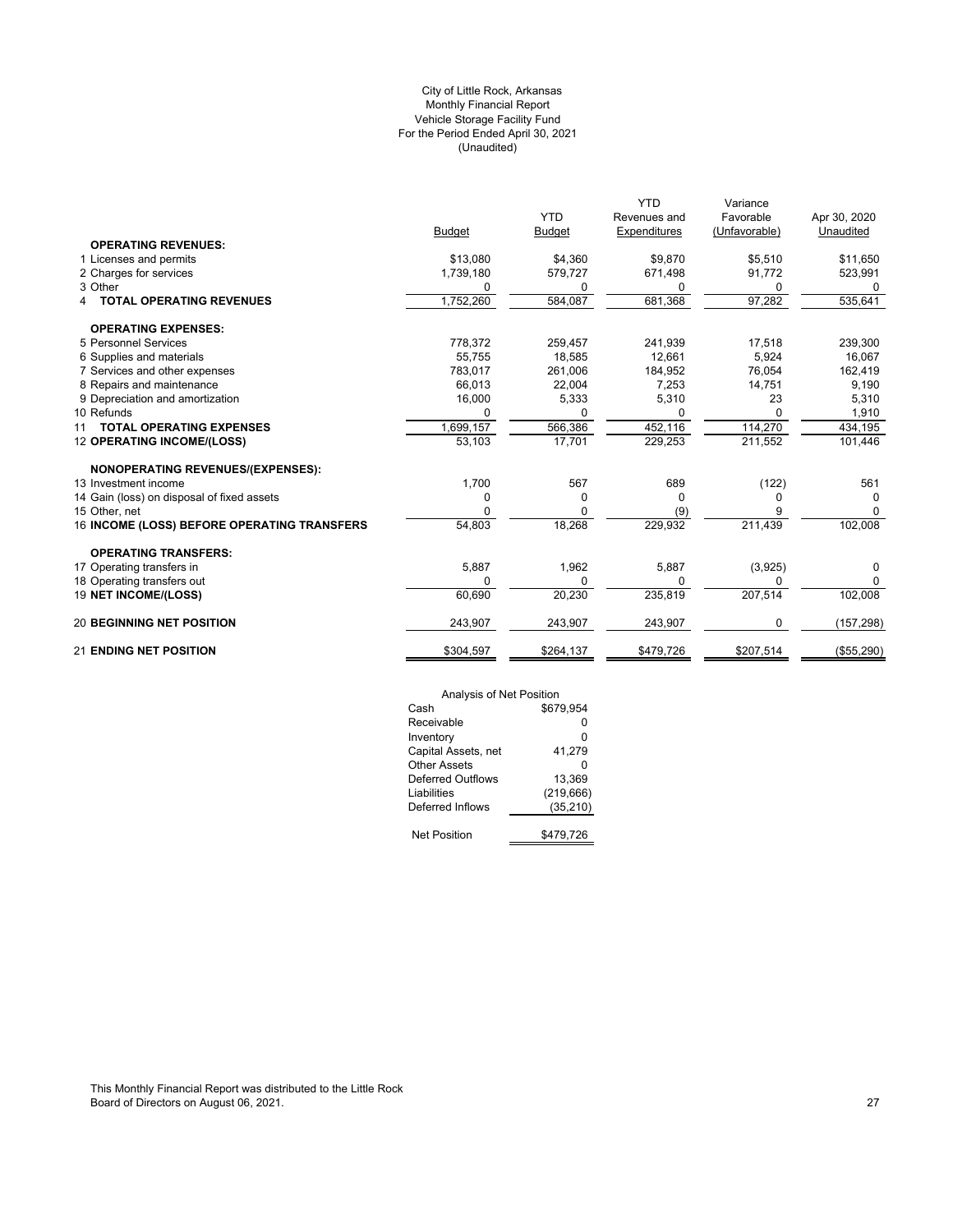## (Unaudited) City of Little Rock, Arkansas Monthly Financial Report Waste Disposal Fund For the Period Ended April 30, 2021

|                                             |               |               | <b>YTD</b>   | Variance      |              |
|---------------------------------------------|---------------|---------------|--------------|---------------|--------------|
|                                             |               | <b>YTD</b>    | Revenues and | Favorable     | Apr 30, 2020 |
|                                             | <b>Budget</b> | <b>Budget</b> | Expenditures | (Unfavorable) | Unaudited    |
| <b>OPERATING REVENUES:</b>                  |               |               |              |               |              |
| 1 Charges for services                      | \$23,510,900  | \$7,836,967   | \$7,692,268  | (\$144,699)   | \$7,649,869  |
| 2 Other                                     | 0             | 0             | 0            | 0             | 915          |
| 3 TOTAL OPERATING REVENUES                  | 23,510,900    | 7,836,967     | 7,692,268    | (144, 699)    | 7,650,784    |
| <b>OPERATING EXPENSES:</b>                  |               |               |              |               |              |
| 4 Personnel Services                        | 7,400,496     | 2.466.832     | 2,474,329    | (7, 497)      | 2,398,150    |
| 5 Supplies and materials                    | 1,320,551     | 440,184       | 239,477      | 200,707       | 307,463      |
| 6 Services and other expenses               | 4,861,808     | 1,620,603     | 1,155,776    | 464,827       | 1,183,387    |
| 7 Repairs and maintenance                   | 4,328,649     | 1,442,883     | 1,227,001    | 215,882       | 1,326,620    |
| 8 Closure & Postclosure Costs               | 444,500       | 148,167       | 121,572      | 26,594        | 74,475       |
| 9 Depreciation and amortization             | 3,282,100     | 1,094,033     | 1,282,877    | (188, 844)    | 952,292      |
| 10 TOTAL OPERATING EXPENSES                 | 21,638,104    | 7,212,701     | 6,501,033    | 711,668       | 6,242,387    |
| 11 OPERATING INCOME/(LOSS)                  | 1,872,796     | 624,265       | 1,191,234    | 566,969       | 1,408,397    |
| <b>NONOPERATING REVENUES/(EXPENSES):</b>    |               |               |              |               |              |
| 12 Investment income                        | 100,000       | 33,333        | 7,692        | (25, 641)     | 53,651       |
| 13 Interest expense                         | (27, 523)     | (9, 174)      | (14, 687)    | (5, 512)      | (17, 796)    |
| 14 Gain (loss) on disposal of fixed assets  | $\Omega$      | 0             | 0            | $\Omega$      | $\Omega$     |
| 15 Other, net                               | 5,375         | 1,792         | 48,964       | 47,172        | 415,864      |
| 16 INCOME (LOSS) BEFORE OPERATING TRANSFERS | 1,950,648     | 650,216       | 1,233,203    | 582,987       | 1,860,116    |
| <b>OPERATING TRANSFERS:</b>                 |               |               |              |               |              |
| 17 Operating transfers in                   | 55.596        | 18,532        | 55,596       | 37.064        | 0            |
| 18 Operating transfers out                  | (2,006,244)   | (668, 748)    | (2,006,244)  | (1, 337, 496) | (1,844,211)  |
| 19 NET INCOME/(LOSS)                        | $\Omega$      | $\Omega$      | (717, 445)   | (717, 445)    | 15,905       |
| <b>20 BEGINNING NET POSITION</b>            | 24,814,406    | 24,814,406    | 24,814,406   | $\mathbf 0$   | 24,732,266   |
| <b>21 ENDING NET POSITION</b>               | \$24,814,406  | \$24,814,406  | \$24,096,961 | (\$717,445)   | \$24,748,171 |

# Analysis of Net Position

| Analysis of Net Position |              |
|--------------------------|--------------|
| Cash                     |              |
| Operating                | \$4,487,175  |
| Debt Reserve             | 1.366.956    |
| Receivable               | 3,717,221    |
| Inventory                |              |
| Capital Assets, net      | 23,375,533   |
| Other Assets             | 53.519       |
| Deferred Outflows        | 106.956      |
| I iabilities             | (8,728,712)  |
| Deferred Inflows         | (281, 688)   |
|                          |              |
| <b>Net Position</b>      | \$24.096.961 |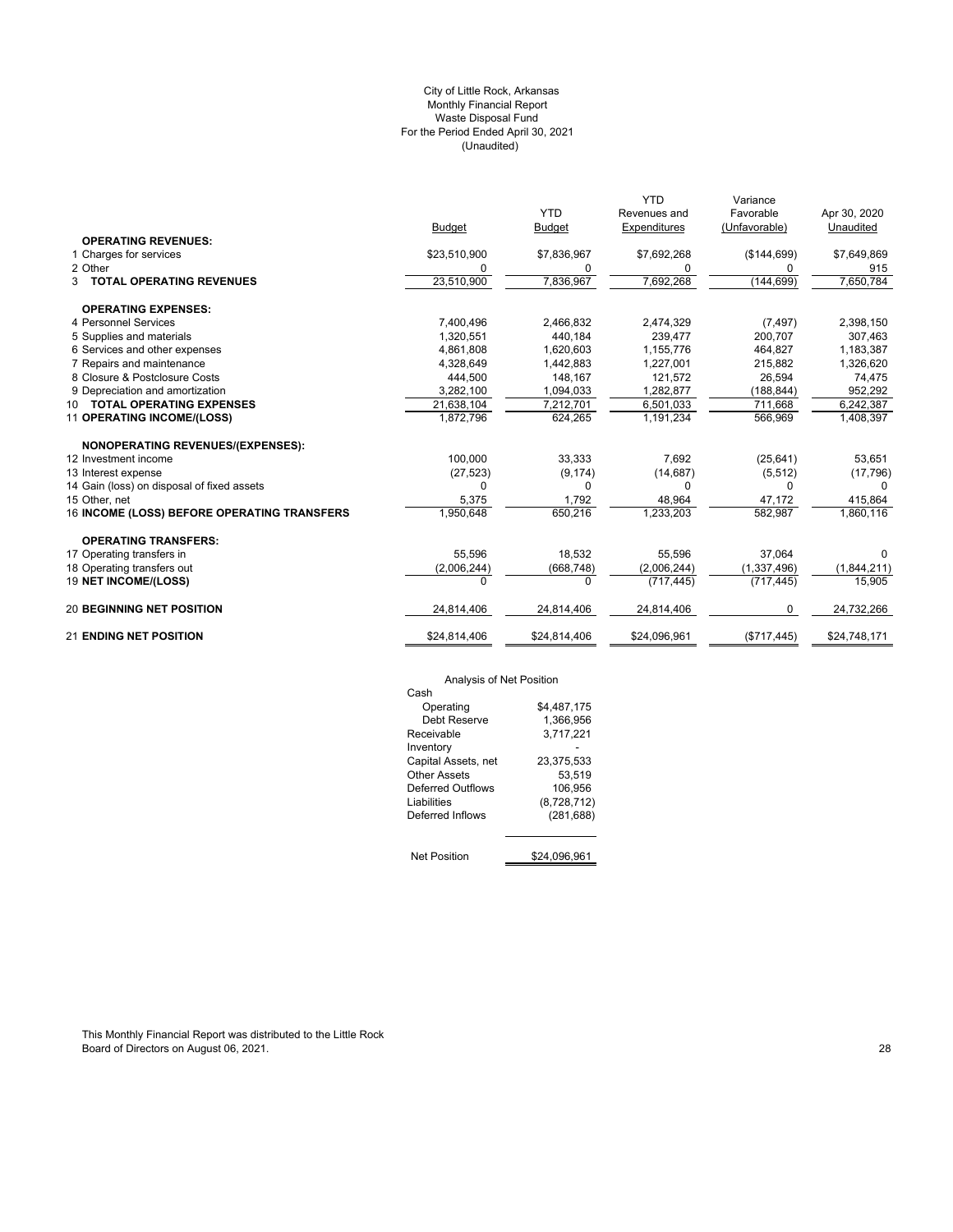## (Unaudited) City of Little Rock, Arkansas Monthly Financial Report Rivermarket Garage Fund For the Period Ended April 30, 2021

|                                             | \$594,306   |               | <b>YTD</b>   | Variance      |              |
|---------------------------------------------|-------------|---------------|--------------|---------------|--------------|
|                                             |             | <b>YTD</b>    | Revenues and | Favorable     | Apr 30, 2020 |
|                                             | Budget      | <b>Budget</b> | Expenditures | (Unfavorable) | Unaudited    |
| <b>OPERATING REVENUES:</b>                  |             |               |              |               |              |
| 1 Statehouse Parking                        | \$796,912   | \$265,637     | \$224,284    | (\$41,353)    | \$299,204    |
| 2 RiverMarket Parking                       | 660,250     | 220,083       | 243,835      | 23,751        | 182,531      |
| 3 Business Licenses                         | 330,000     | 110,000       | 253,163      | 143,163       | 332,385      |
| 4 Street Repairs                            | 400,000     | 133,333       | 69,205       | (64, 129)     | 258,456      |
| 5 Parking Meters                            | 298,200     | 99,400        | 68,170       | (31, 230)     | 71,839       |
| 6 Other                                     | $\Omega$    | 0             | 0            | 0             | $\Omega$     |
| 7 TOTAL OPERATING REVENUES                  | 2,485,362   | 828,454       | 858,655      | 30,201        | 1,144,415    |
| <b>OPERATING EXPENSES:</b>                  |             |               |              |               |              |
| 8 Statehouse Parking                        | 512,906     | 170,969       | 143,756      | 27,212        | 215,529      |
| 9 RiverMarket Parking                       | 523,886     | 174,629       | 158,150      | 16,479        | 216,714      |
| 10 Repairs and maintenance                  | $\Omega$    | 0             | 0            | 0             | $\Omega$     |
| 11 Other                                    | 160,000     | 53,333        | $\Omega$     | 53,333        | $\Omega$     |
| 12 Depreciation and amortization            | 247,800     | 82,600        | 77,986       | 4,614         | 82,577       |
| 13 TOTAL OPERATING EXPENSES                 | 1,444,592   | 481,531       | 379,892      | 101,639       | 514,820      |
| <b>14 OPERATING INCOME/(LOSS)</b>           | 1,040,770   | 346,923       | 478,763      | 131,840       | 629,595      |
| <b>NONOPERATING REVENUES/(EXPENSES):</b>    |             |               |              |               |              |
| 15 Investment income                        | 22,100      | 7,367         | 3,221        | (4, 146)      | 12,790       |
| 16 Debt Service                             | (29, 326)   | (9,775)       | (9,942)      | (167)         | (9,942)      |
| 17 Interest expense                         | (286, 969)  | (95, 656)     | (100, 717)   | (5,060)       | (110, 619)   |
| 18 Gain (loss) on disposal of fixed assets  | 0           | 0             | 0            | 0             | $\Omega$     |
| 19 Other, net                               | $\Omega$    | $\Omega$      | 20           | 20            | <sup>0</sup> |
| 20 INCOME (LOSS) BEFORE OPERATING TRANSFERS | 746,575     | 248,858       | 371,346      | 122,487       | 521,824      |
| <b>OPERATING TRANSFERS:</b>                 |             |               |              |               |              |
| 21 Operating transfers in                   | 0           | 0             | 0            | $\mathbf 0$   | 0            |
| 22 Operating transfers out                  | $\Omega$    | U             |              | $\Omega$      | 0            |
| 23 NET INCOME/(LOSS)                        | 746,575     | 248,858       | 371,346      | 122,487       | 521,824      |
| <b>24 BEGINNING NET POSITION</b>            | 3,930,478   | 3,930,478     | 3,930,478    | 0             | 2,920,597    |
| <b>25 ENDING NET POSITION</b>               | \$4,677,053 | \$4,179,336   | \$4,301,824  | \$122,487     | \$3,442,421  |
|                                             |             |               |              |               |              |

## Analysis of Net Position

| Cash                |             |
|---------------------|-------------|
| Operating           | \$2.601.477 |
| Debt Reserve        | 1.602.616   |
| Receivable          | 85.483      |
| Inventory           |             |
| Capital Assets, net | 5,597,114   |
| <b>Other Assets</b> | 176.606     |
| Liabilities         | (5,761,473) |
|                     |             |
| Net Position        | \$4,301,823 |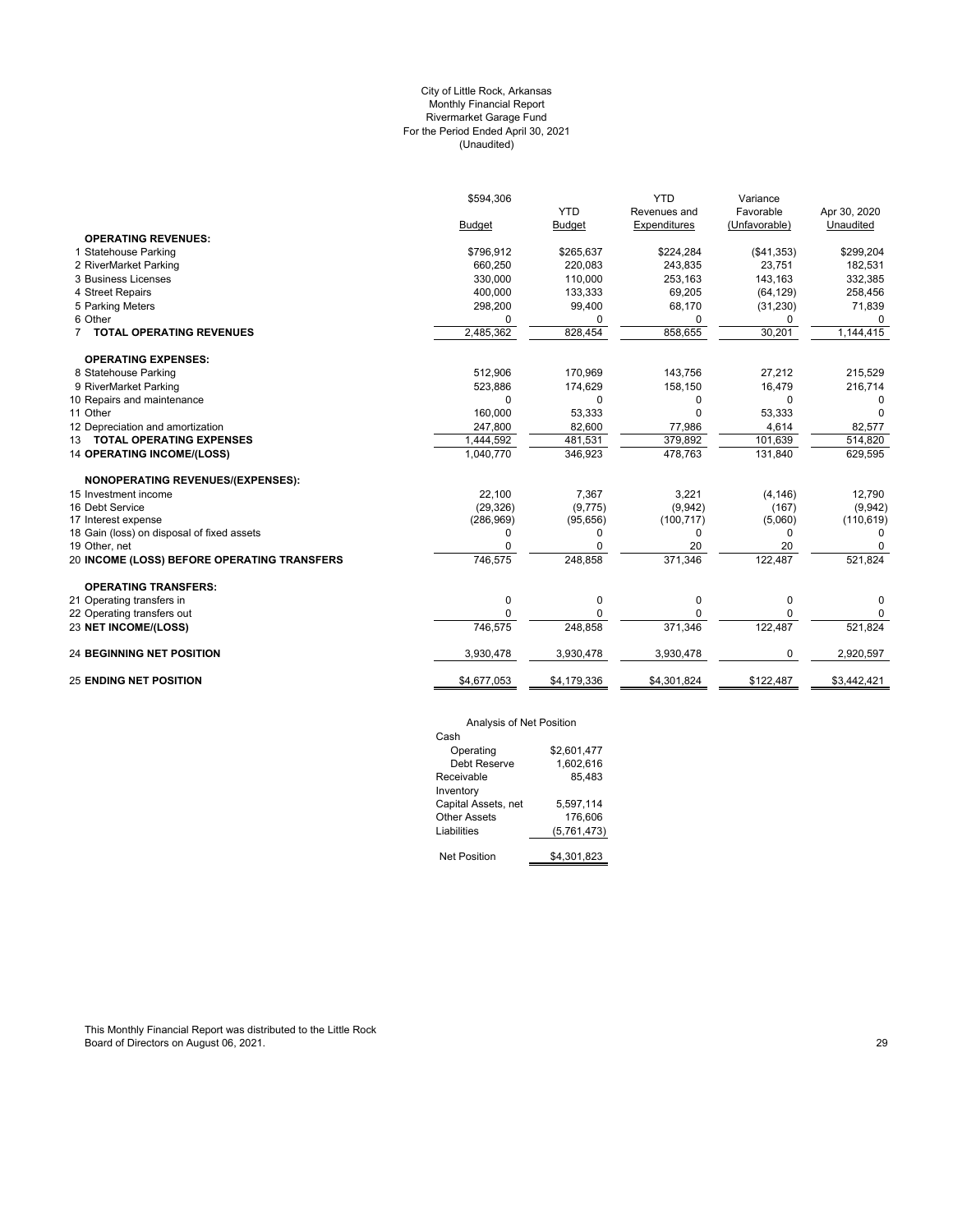#### (Unaudited) City of Little Rock, Arkansas Monthly Financial Report Police Pension and Relief Fund For the Period Ended April 30, 2021

| <b>ADDITIONS:</b>                                                      | <b>Budget</b>  | <b>YTD</b><br>Budget | <b>YTD</b><br>Revenues and<br>Expenditures | Variance<br>Favorable<br>(Unfavorable) | Apr 30, 2020<br>Unaudited |
|------------------------------------------------------------------------|----------------|----------------------|--------------------------------------------|----------------------------------------|---------------------------|
| Contributions:                                                         |                |                      |                                            |                                        |                           |
| Employer<br>1                                                          | \$0            | \$0                  | \$0                                        | \$0                                    | \$0                       |
| Plan members<br>$\overline{2}$                                         | <sup>0</sup>   | <sup>0</sup>         | ŋ                                          | o                                      | $\Omega$                  |
| 3<br>General property taxes                                            | n              | 0                    |                                            |                                        | <sup>0</sup>              |
| State insurance turnback and guarantee fund<br>4                       | n              | U                    |                                            |                                        | 0                         |
| 5<br>Other                                                             | 0              | 0                    |                                            | 0                                      | 0                         |
| 6<br><b>Total Contributions</b>                                        | $\Omega$       | $\Omega$             | $\Omega$                                   | 0                                      | $\mathbf 0$               |
| Investment income (loss):                                              |                |                      |                                            |                                        |                           |
| $\overline{7}$<br>Net increase (decrease) in fair value of investments | $\Omega$       | 0                    | 0                                          | 0                                      | 0                         |
| Realized gain (loss) on the sale of investments<br>8                   | $\Omega$       | 0                    |                                            | n                                      | 0                         |
| 9<br>Interest and dividends                                            | $\Omega$       | 0                    | 0                                          | 0                                      | 0                         |
| 10                                                                     | $\Omega$       | $\Omega$             | $\Omega$                                   | 0                                      | 0                         |
| 11<br>Less investment expense                                          | 0              | 0                    | 0                                          | 0                                      | 0                         |
| 12<br>Net investment income (loss)                                     | $\Omega$       | $\Omega$             | $\Omega$                                   | $\mathbf 0$                            | $\mathbf 0$               |
| <b>TOTAL ADDITIONS</b><br>13                                           | $\overline{0}$ | $\Omega$             | $\overline{0}$                             | $\overline{0}$                         | $\overline{0}$            |
| <b>DEDUCTIONS:</b>                                                     |                |                      |                                            |                                        |                           |
| Benefits paid directly to participants<br>14                           | $\Omega$       | $\Omega$             | $\Omega$                                   | 0                                      |                           |
| Administrative expenses<br>15<br>16                                    | $\Omega$       | $\Omega$             | $\Omega$                                   | $\Omega$                               | $\Omega$                  |
| 17 INCOME (LOSS) BEFORE OPERATING TRANSFERS                            | $\Omega$       | $\Omega$             | $\Omega$                                   | 0                                      | $\Omega$                  |
| <b>OPERATING TRANSFERS:</b>                                            |                |                      |                                            |                                        |                           |
| 18 Operating transfers in                                              | $\Omega$       | $\Omega$             | $\Omega$                                   | 0                                      | 0                         |
| 19 Operating transfers out                                             | 0              | 0                    |                                            | 0                                      | 0                         |
| <b>20 NET INCOME/(LOSS)</b>                                            | $\Omega$       | $\Omega$             | $\Omega$                                   | $\Omega$                               | $\Omega$                  |
|                                                                        |                |                      |                                            |                                        |                           |
| 21 NET POSITION HELD IN TRUST FOR PENSION BENEFITS, BEGINNING          | $\Omega$       | 0                    | 742,107                                    | 742,107                                | 1,196,503                 |
| 22 NET POSITION HELD IN TRUST FOR PENSION BENEFITS, ENDING             | \$0            | \$0                  | \$742,107                                  | \$742,107                              | \$1,196,503               |

Note 1: Administration of the Police Pension and Relief Fund was transferred to LOPFI in December 2013.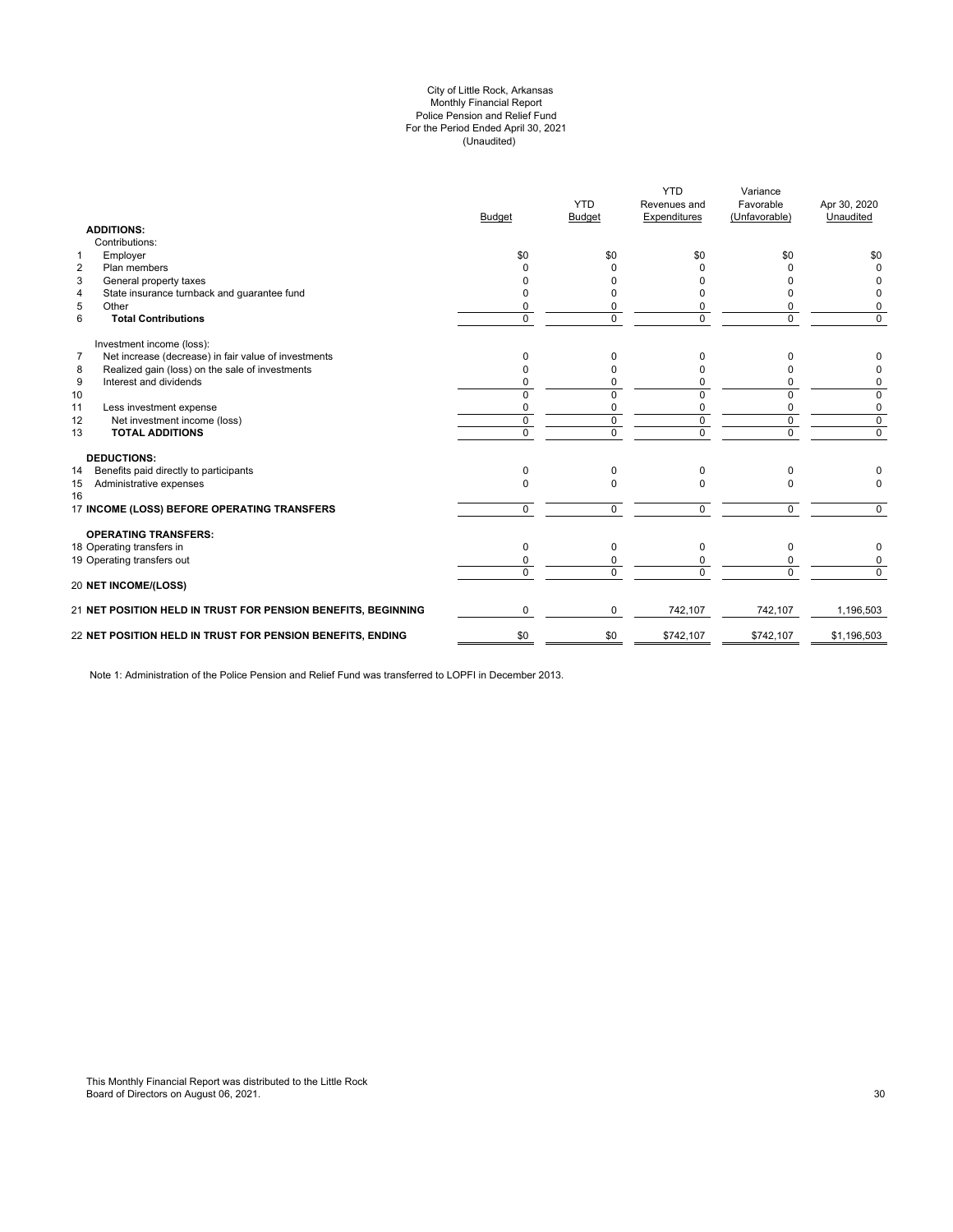#### (Unaudited) City of Little Rock, Arkansas Monthly Financial Report Fire Relief and Pension Fund For the Period Ended April 30, 2021

| <b>ADDITIONS:</b>                                                      | <b>Budget</b> | <b>YTD</b><br><b>Budget</b> | <b>YTD</b><br>Revenues and<br>Expenditures | Variance<br>Favorable<br>(Unfavorable) | Apr 30, 2020<br>Unaudited |
|------------------------------------------------------------------------|---------------|-----------------------------|--------------------------------------------|----------------------------------------|---------------------------|
| Contributions:                                                         |               |                             |                                            |                                        |                           |
| Employer<br>$\mathbf{1}$                                               | \$0           | \$0                         | \$0                                        | \$0                                    | \$0                       |
| $\overline{2}$<br>Plan members                                         |               |                             | <sup>0</sup>                               | ŋ                                      | $\Omega$                  |
| 3<br>General property taxes                                            |               |                             |                                            |                                        |                           |
| State insurance turnback and guarantee fund<br>4                       |               |                             |                                            | o                                      | <sup>0</sup>              |
| 5<br>Other                                                             |               | 0                           | 0                                          | 0                                      | 0                         |
| 6<br><b>Total Contributions</b>                                        | $\Omega$      | $\Omega$                    | $\Omega$                                   | $\Omega$                               | $\Omega$                  |
| Investment income (loss):                                              |               |                             |                                            |                                        |                           |
| $\overline{7}$<br>Net increase (decrease) in fair value of investments | $\Omega$      | 0                           | 0                                          | n                                      | 0                         |
| Realized gain (loss) on the sale of investments<br>8                   |               | n                           |                                            |                                        | 0                         |
| 9<br>Interest and dividends                                            |               | 0                           | 0                                          | 0                                      | 0                         |
| 10                                                                     | $\Omega$      | $\Omega$                    | $\Omega$                                   | 0                                      | 0                         |
| 11<br>Less investment expense                                          | $\Omega$      | $\Omega$                    | $\Omega$                                   | $\Omega$                               | 0                         |
| 12<br>Net investment income (loss)                                     | $\mathbf 0$   | 0                           | 0                                          | $\mathbf 0$                            | $\mathbf 0$               |
| <b>TOTAL ADDITIONS</b><br>13                                           | $\Omega$      | $\Omega$                    | $\Omega$                                   | $\Omega$                               | $\mathbf 0$               |
| <b>DEDUCTIONS:</b>                                                     |               |                             |                                            |                                        |                           |
| Benefits paid directly to participants<br>14                           | $\mathbf 0$   | 0                           | 0                                          | 0                                      | 0                         |
| Administrative expenses<br>15                                          |               |                             |                                            | 0                                      | 0                         |
| 16                                                                     | $\Omega$      | 0                           | $\Omega$                                   | $\mathbf 0$                            | $\mathbf 0$               |
| 17 INCOME (LOSS) BEFORE OPERATING TRANSFERS                            | $\Omega$      | $\overline{0}$              | $\Omega$                                   | $\overline{0}$                         | $\Omega$                  |
| <b>OPERATING TRANSFERS:</b>                                            |               |                             |                                            |                                        |                           |
| 18 Operating transfers in                                              | $\Omega$      | 0                           | 0                                          | 0                                      |                           |
| 19 Operating transfers out                                             | <sup>0</sup>  | O                           | <sup>0</sup>                               | 0                                      | 0                         |
| 20 Transfer of assets to LOPFI                                         | 0             | 0                           | 0                                          | $\Omega$                               | 0                         |
| 21 NET INCOME/(LOSS)                                                   | $\Omega$      | $\Omega$                    | $\Omega$                                   | $\Omega$                               | $\Omega$                  |
| 22 NET POSITION HELD IN TRUST FOR PENSION BENEFITS, BEGINNING          | $\Omega$      | $\Omega$                    | 753,334                                    | 753,334                                | 1,207,730                 |
| 23 NET POSITION HELD IN TRUST FOR PENSION BENEFITS, ENDING             | \$0           | \$0                         | \$753,334                                  | \$753,334                              | \$1,207,730               |
|                                                                        |               |                             |                                            |                                        |                           |

Note 1: Administration of the Fire Relief and Pension Fund was transferred to LOPFI in December 2018.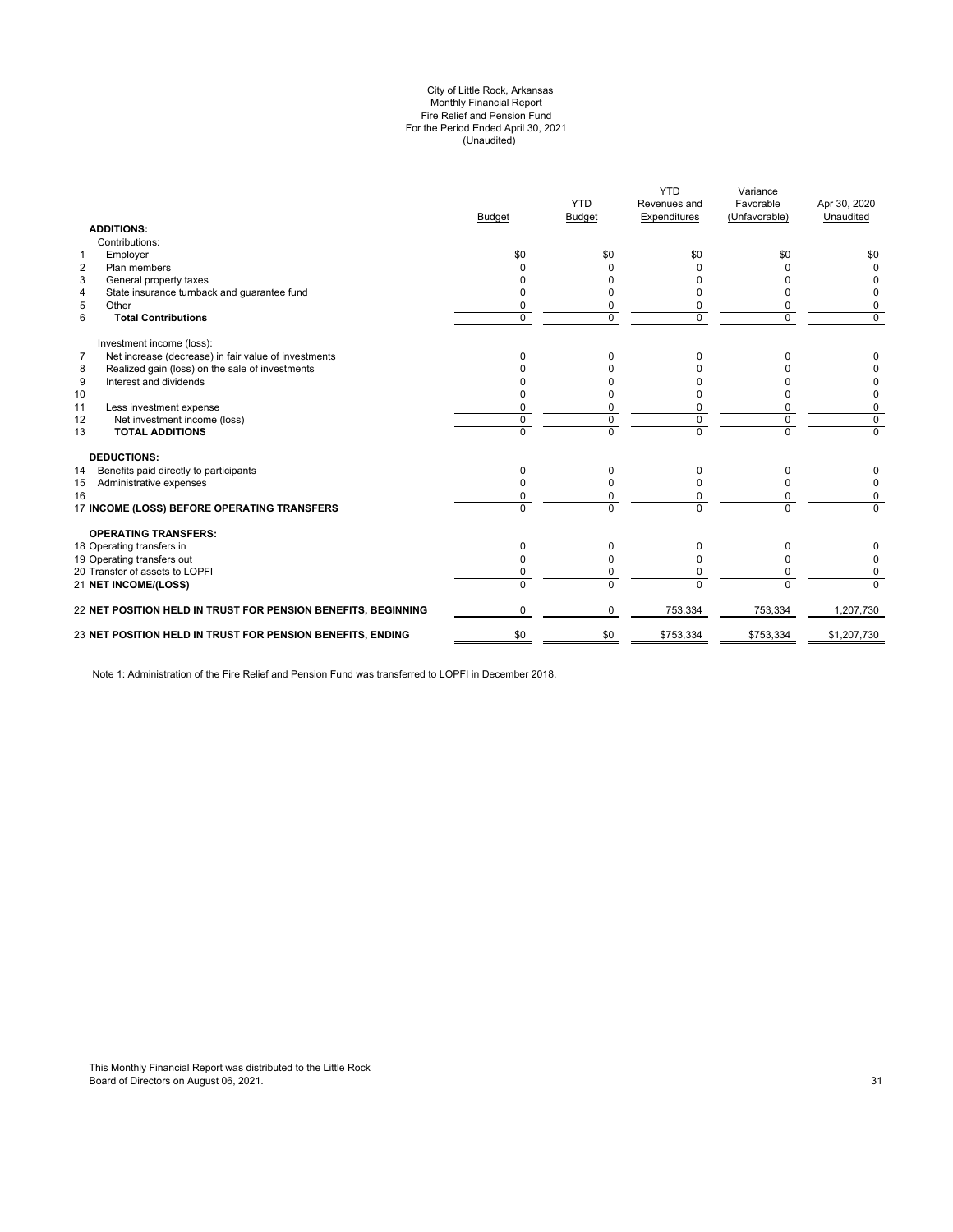#### (Unaudited) For the Period Ended April 30, 2021 City of Little Rock, Arkansas Monthly Financial Report Non-Uniform Defined Benefit Fund

|                                                                        | <b>Budget</b> | <b>YTD</b><br><b>Budget</b> | <b>YTD</b><br>Revenues and<br>Expenditures | Variance<br>Favorable<br>(Unfavorable) | Apr 30, 2020<br>Unaudited |
|------------------------------------------------------------------------|---------------|-----------------------------|--------------------------------------------|----------------------------------------|---------------------------|
| <b>ADDITIONS:</b>                                                      |               |                             |                                            |                                        |                           |
| Contributions:                                                         |               |                             |                                            |                                        |                           |
| Employer<br>$\mathbf 1$                                                | \$0           | \$0                         | \$0                                        | \$0                                    | \$9,206                   |
| $\overline{2}$<br>Plan members                                         | $\Omega$      | 0                           |                                            |                                        |                           |
| 3<br>General property taxes                                            |               |                             |                                            |                                        |                           |
| State insurance turnback and guarantee fund<br>4                       |               | ŋ                           |                                            |                                        | $\Omega$                  |
| 5<br>Other                                                             | 0             | 0                           | 0                                          |                                        | 287                       |
| 6<br><b>Total Contributions</b>                                        | $\mathbf 0$   | 0                           | $\mathbf 0$                                | $\Omega$                               | 9,493                     |
| Investment income (loss):                                              |               |                             |                                            |                                        |                           |
| $\overline{7}$<br>Net increase (decrease) in fair value of investments | 0             | 0                           | 394.005                                    | 394.005                                | (999, 661)                |
| Realized gain (loss) on the sale of investments<br>8                   | 0             |                             | 315.365                                    | 315.365                                | (141, 183)                |
| 9<br>Interest and dividends                                            | 0             |                             | 55,263                                     | 55,263                                 | 72,717                    |
| 10                                                                     | $\Omega$      | 0                           | 764,633                                    | 764,633                                | (1,068,128)               |
| 11<br>Less investment expense                                          | 0             |                             | (6, 720)                                   | (6,720)                                | (7, 812)                  |
| Net investment income (loss)<br>12                                     | 0             | 0                           | 757,913                                    | 757,913                                | (1,075,939)               |
| <b>TOTAL ADDITIONS</b><br>13                                           | $\Omega$      | $\Omega$                    | 757,913                                    | 757,913                                | (1,066,446)               |
| <b>DEDUCTIONS:</b>                                                     |               |                             |                                            |                                        |                           |
| 14<br>Benefits paid directly to participants                           | 0             | 0                           | 560,336                                    | (560, 336)                             | 565,928                   |
| Administrative expenses<br>15                                          | 0             | 0                           | 21,433                                     | (21, 433)                              | 18.594                    |
| <b>TOTAL DEDUCTIONS</b><br>16                                          | 0             | 0                           | 581.769                                    | (581, 769)                             | 584,522                   |
| 17 NET INCREASE (DECREASE)                                             |               | $\Omega$                    | 176,144                                    | 176,144                                | (1,650,968)               |
| 18 NET POSITION HELD IN TRUST FOR PENSION BENEFITS, BEGINNING          | $\Omega$      | $\Omega$                    | 12,503,204                                 | 12,503,204                             | 12,472,209                |
| 19 NET POSITION HELD IN TRUST FOR PENSION BENEFITS. ENDING             | \$0           | \$0                         | \$12,679,348                               | \$12,679,348                           | \$10,821,241              |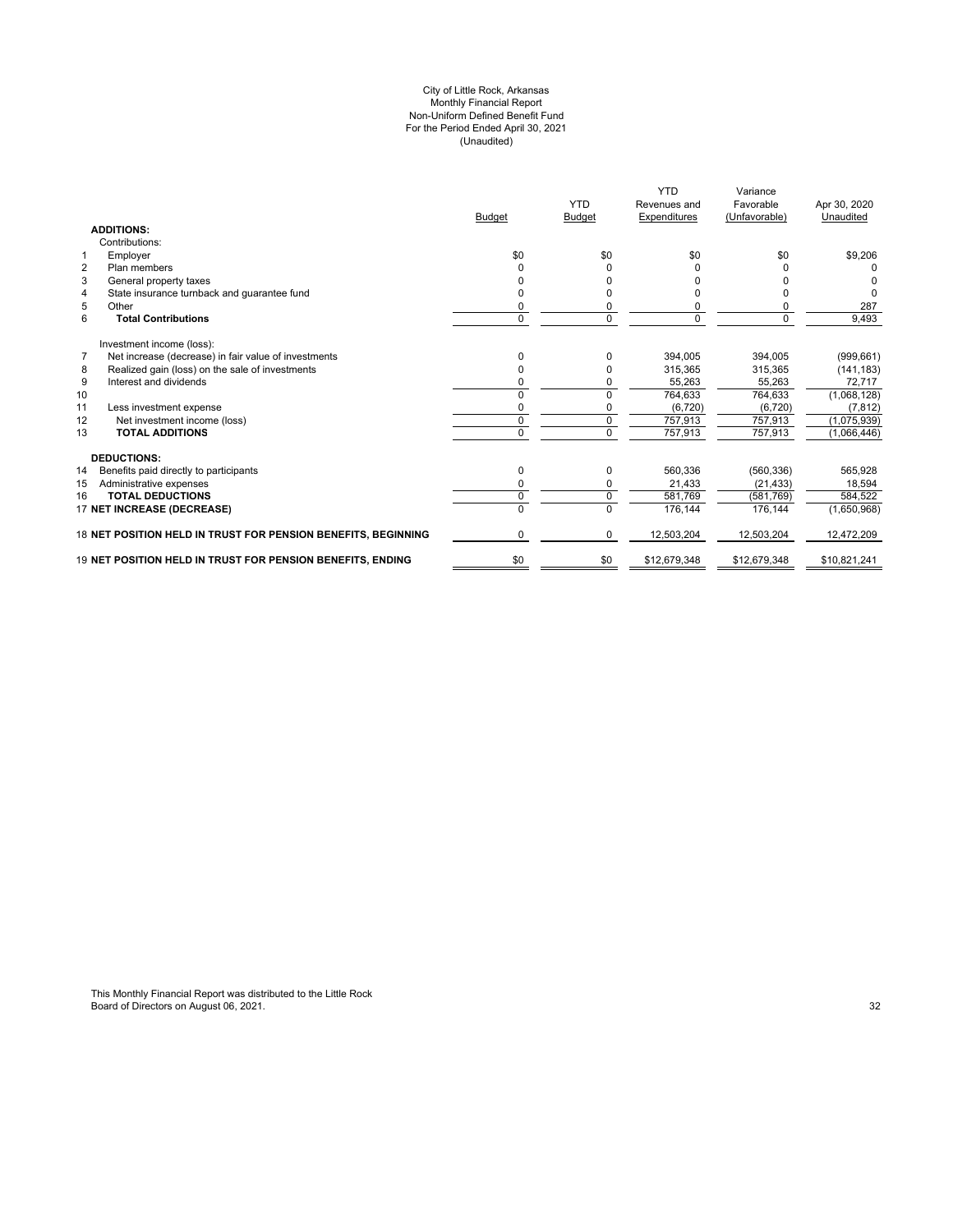#### City of Little Rock, Arkansas (Unaudited) For the Period Ended April 30, 2021 Non-Uniform Defined Contribution Fund Monthly Financial Report

|                |                                                                   | <b>Budget</b> | <b>YTD</b><br><b>Budget</b> | <b>YTD</b><br>Revenues and<br>Expenditures | Variance<br>Favorable<br>(Unfavorable) | Apr 30, 2020<br>Unaudited |
|----------------|-------------------------------------------------------------------|---------------|-----------------------------|--------------------------------------------|----------------------------------------|---------------------------|
|                | <b>ADDITIONS:</b>                                                 |               |                             |                                            |                                        |                           |
|                | Contributions:                                                    |               |                             |                                            |                                        |                           |
|                | Employer                                                          | \$0           | \$0                         | \$35,664                                   | \$35.664                               | \$18,608                  |
| $\overline{2}$ | Plan members                                                      |               |                             | 18,396                                     | 18,396                                 | 10,353                    |
| 3              | General property taxes                                            |               |                             |                                            |                                        |                           |
| $\overline{4}$ | State insurance turnback and guarantee fund                       |               |                             |                                            |                                        |                           |
| 5              | Other                                                             | 0             |                             |                                            |                                        | 193                       |
| 6              | <b>Total Contributions</b>                                        | 0             | $\Omega$                    | 54,060                                     | 54,060                                 | 29,154                    |
|                | Investment income (loss):                                         |               |                             |                                            |                                        |                           |
| $\overline{7}$ | Net increase (decrease) in fair value of investments              |               |                             | 55,766                                     | 55,766                                 | (1, 223, 331)             |
| 8              | Realized gain (loss) on the sale of investments                   | 0             |                             | 713,054                                    | 713,054                                | (144, 021)                |
| 9              | Interest and dividends                                            |               |                             | 50,967                                     | 50.967                                 | 80.904                    |
| 10             |                                                                   | $\Omega$      | $\Omega$                    | 819,786                                    | 819,786                                | (1, 286, 448)             |
| 11             | Less investment expense                                           | 0             |                             | (8,277)                                    | (8, 277)                               | (12,022)                  |
| 12             | Net investment income (loss)                                      | 0             | 0                           | 811,510                                    | 811,510                                | (1, 298, 469)             |
| 13             | <b>TOTAL ADDITIONS</b>                                            | 0             | $\Omega$                    | 865,570                                    | 865,570                                | (1, 269, 316)             |
|                | <b>DEDUCTIONS:</b>                                                |               |                             |                                            |                                        |                           |
| 14             | Benefits paid directly to participants                            | 0             | 0                           | 1,265,624                                  | (1,265,624)                            | 582,014                   |
| 15             | Administrative expenses                                           | 0             | 0                           | 22,755                                     | (22, 755)                              | 25,970                    |
| 16             | <b>TOTAL DEDUCTIONS</b>                                           | 0             | $\Omega$                    | 1,288,378                                  | (1, 288, 378)                          | 607,984                   |
|                | 17 NET INCREASE (DECREASE)                                        | $\Omega$      | $\Omega$                    | (422, 809)                                 | (422, 809)                             | (1, 877, 300)             |
|                | 18 NET POSITION HELD IN TRUST FOR PENSION BENEFITS, BEGINNING     | 0             | 0                           | 13,592,499                                 | 13,592,499                             | 15,773,186                |
|                | <b>19 NET POSITION HELD IN TRUST FOR PENSION BENEFITS. ENDING</b> | \$0           | \$0                         | \$13,169,690                               | \$13,169,690                           | \$13,895,887              |

Note: The City implemented a new defined benefit plan for non-uniform employees in 2014. Employees were given the option to purchase prior service credit by rolling over assets from the Non-Uniform Defined Contribution Fund.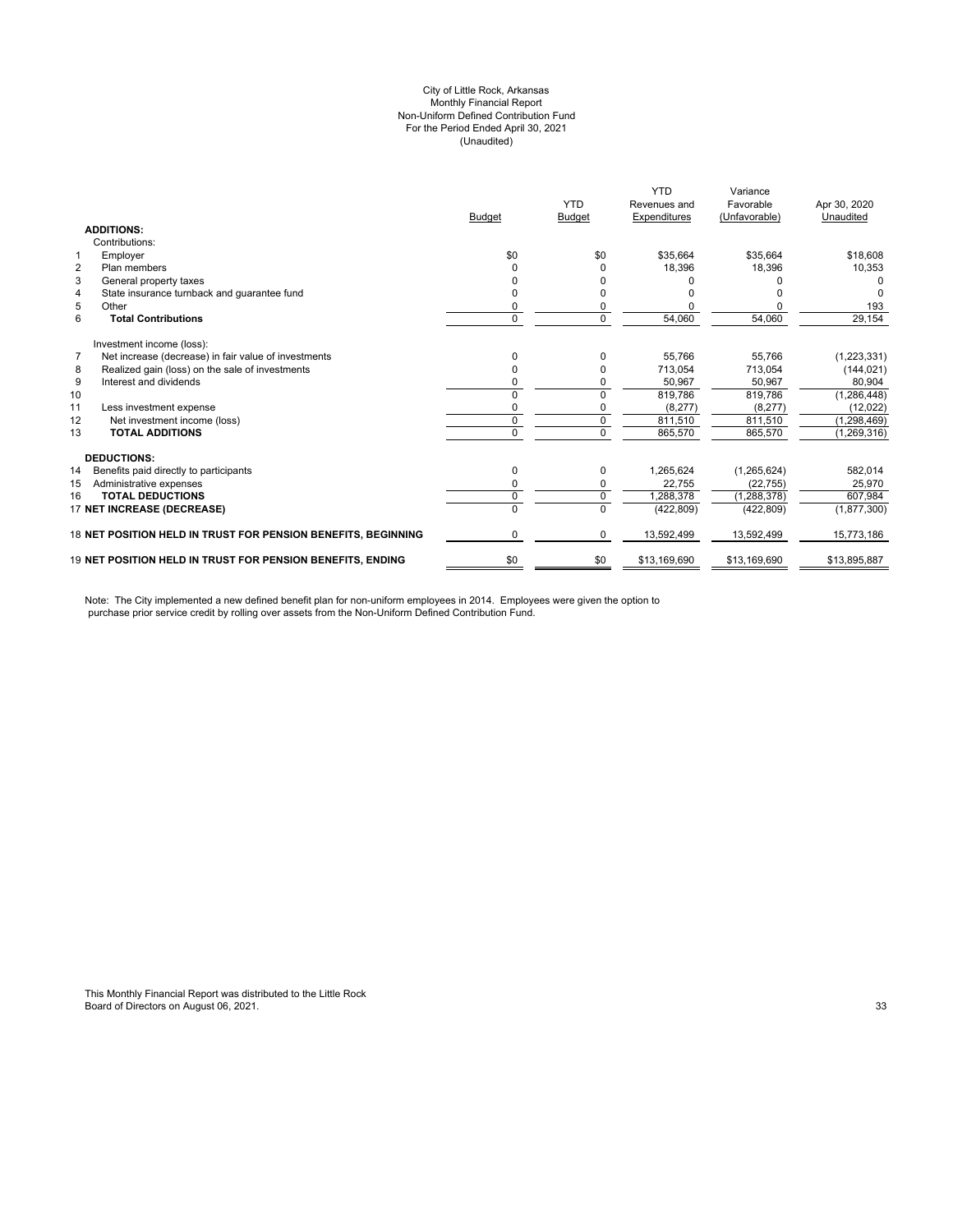#### (Unaudited) City of Little Rock, Arkansas Monthly Financial Report 401 (a) Pension Fund For the Period Ended April 30, 2021

|                                                               |               | <b>YTD</b>    | <b>YTD</b><br>Revenues and | Variance<br>Favorable | Apr 30, 2020  |
|---------------------------------------------------------------|---------------|---------------|----------------------------|-----------------------|---------------|
|                                                               | <b>Budget</b> | <b>Budget</b> | Expenditures               | (Unfavorable)         | Unaudited     |
| <b>ADDITIONS:</b>                                             |               |               |                            |                       |               |
| Contributions:                                                |               |               |                            |                       |               |
| Employer<br>1                                                 | \$0           | \$0           | \$101.490                  | \$101.490             | \$77.879      |
| $\overline{2}$<br>Plan members                                |               |               | 35.707                     | 35.707                | 41,636        |
| 3<br>General property taxes                                   |               |               |                            |                       |               |
| State insurance turnback and quarantee fund<br>4              |               |               |                            |                       |               |
| 5<br>Other                                                    |               |               |                            |                       |               |
| 6<br><b>Total Contributions</b>                               | 0             | 0             | 137,197                    | 137,197               | 119,515       |
| Investment income (loss):                                     |               |               |                            |                       |               |
| Net increase (decrease) in fair value of investments<br>7     |               |               | 260,144                    | 260,144               | (1, 108, 917) |
| Realized gain (loss) on the sale of investments<br>8          |               |               |                            |                       |               |
| 9<br>Interest and dividends                                   |               |               |                            |                       |               |
| 10                                                            |               |               | 260,144                    | 260,144               | (1, 108, 917) |
| 11<br>Less investment expense                                 |               |               |                            |                       |               |
| 12<br>Net investment income (loss)                            | 0             | 0             | 260,144                    | 260,144               | (1, 108, 917) |
| 13<br><b>TOTAL ADDITIONS</b>                                  | U             | $\Omega$      | 397,342                    | 397,342               | (989, 403)    |
| <b>DEDUCTIONS:</b>                                            |               |               |                            |                       |               |
| 14<br>Benefits paid directly to participants                  | 0             | 0             | 110,003                    | (110,003)             | 297,036       |
| Administrative expenses<br>15                                 |               |               |                            |                       | 0             |
| <b>TOTAL DEDUCTIONS</b><br>16                                 | 0             | 0             | 110,003                    | (110,003)             | 297,036       |
| 17 NET INCREASE (DECREASE)                                    | $\Omega$      | 0             | 287,338                    | 287,338               | (1, 286, 439) |
| 18 NET POSITION HELD IN TRUST FOR PENSION BENEFITS, BEGINNING | 0             | 0             | 9,569,740                  | 9,569,740             | 8,047,445     |
| 19 NET POSITION HELD IN TRUST FOR PENSION BENEFITS, ENDING    | \$0           | \$0           | \$9,857,078                | \$9,857,078           | \$6,761,006   |

Note: The City implemented a new defined benefit plan for non-uniform employees in 2014. Employees were given the option to purchase prior service credit by rolling over assets from the 401 (a) Pension Fund.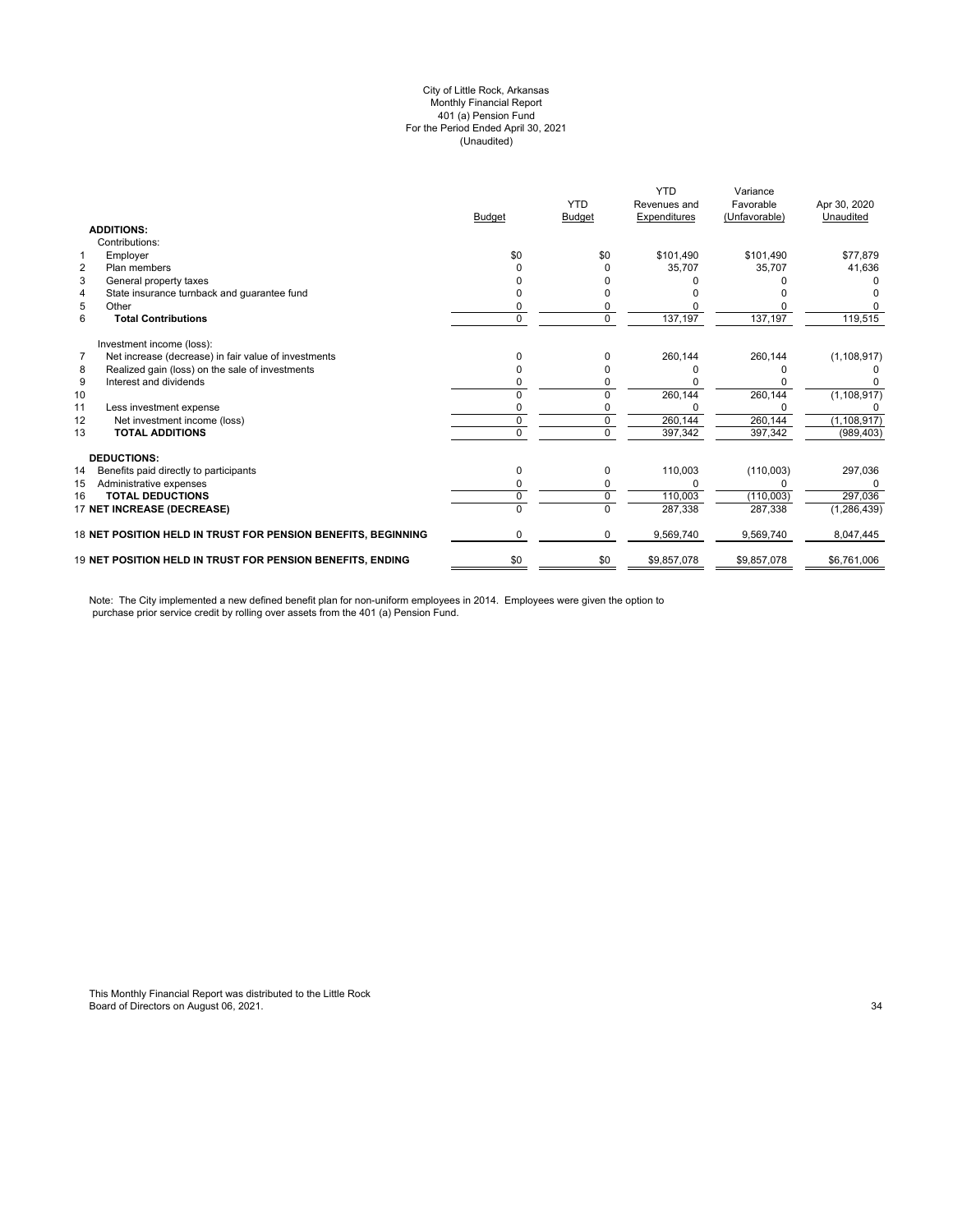#### City of Little Rock, Arkansas Monthly Financial Report 2014 Defined Benefit Plan For the Period Ended April 30, 2021 (Unaudited)

|                | <b>ADDITIONS:</b>                                             | <b>Budget</b> | <b>YTD</b><br><b>Budget</b> | <b>YTD</b><br>Revenues and<br>Expenditures | Variance<br>Favorable<br>(Unfavorable) | Apr 30, 2020<br>Unaudited |
|----------------|---------------------------------------------------------------|---------------|-----------------------------|--------------------------------------------|----------------------------------------|---------------------------|
|                | Contributions:                                                |               |                             |                                            |                                        |                           |
| $\mathbf{1}$   | Employer                                                      | \$0           | \$0                         | \$1,377,433                                | \$1,377,433                            | \$1,293,879               |
| $\overline{2}$ | Plan members                                                  | U             | $\Omega$                    | 688.845                                    | 688.845                                | 648.718                   |
| 3              | <b>Participant Directed Transfer</b>                          |               |                             |                                            |                                        | 309,040                   |
| 4              | General property taxes                                        |               |                             |                                            |                                        |                           |
| 5              | State insurance turnback and quarantee fund                   | o             | <sup>0</sup>                |                                            |                                        |                           |
| 6              | Other                                                         | 0             | 0                           |                                            |                                        | 978                       |
| $\overline{7}$ | <b>Total Contributions</b>                                    | $\Omega$      | $\Omega$                    | 2,066,278                                  | 2,066,278                              | 2,252,614                 |
|                | Investment income (loss):                                     |               |                             |                                            |                                        |                           |
| 8              | Net increase (decrease) in fair value of investments          | 0             | $\Omega$                    | 3,234,136                                  | 3,234,136                              | (4,470,939)               |
| 9              | Realized gain (loss) on the sale of investments               |               | $\Omega$                    | 711,445                                    | 711,445                                | (1, 103, 562)             |
| 10             | Interest and dividends                                        |               | $\Omega$                    | 327,434                                    | 327,434                                | 407,362                   |
| 11             |                                                               | U             | $\Omega$                    | 4,273,014                                  | 4,273,014                              | (5, 167, 139)             |
| 12             | Less investment expense                                       |               |                             | (44, 753)                                  | (44, 753)                              | (50, 405)                 |
| 13             | Net investment income (loss)                                  | $\Omega$      | $\Omega$                    | 4,228,261                                  | 4,228,261                              | (5,217,543)               |
| 14             | <b>TOTAL ADDITIONS</b>                                        | U             | $\Omega$                    | 6,294,539                                  | 6,294,539                              | (2,964,929)               |
|                | <b>DEDUCTIONS:</b>                                            |               |                             |                                            |                                        |                           |
| 15             | Benefits paid directly to participants                        | 0             | 0                           | 640.932                                    | (640, 932)                             | 519,214                   |
| 16             | Administrative expenses                                       | 0             | $\mathbf 0$                 | 171,955                                    | (171, 955)                             | 145,624                   |
| 17             | <b>TOTAL DEDUCTIONS</b>                                       | 0             | $\mathbf 0$                 | 812.887                                    | (812.887)                              | 664.838                   |
|                | 18 NET INCREASE (DECREASE)                                    | 0             | $\Omega$                    | 5,481,652                                  | 5,481,652                              | (3,629,767)               |
|                | 19 NET POSITION HELD IN TRUST FOR PENSION BENEFITS, BEGINNING | 0             | $\mathbf 0$                 | 80,695,466                                 | 80,695,466                             | 69,856,901                |
|                | 20 NET POSITION HELD IN TRUST FOR PENSION BENEFITS, ENDING    | \$0           | \$0                         | \$86,177,118                               | \$86,177,118                           | \$66,227,134              |
|                |                                                               |               |                             |                                            |                                        |                           |

Note: The City implemented a new defined benefit plan for non-uniform employees in 2014. Employees were given the option to purchase prior service credit by rolling over assets from the Non-Uniform Defined Contribution Fund, the 401(a) Pension Fund, and other available sources.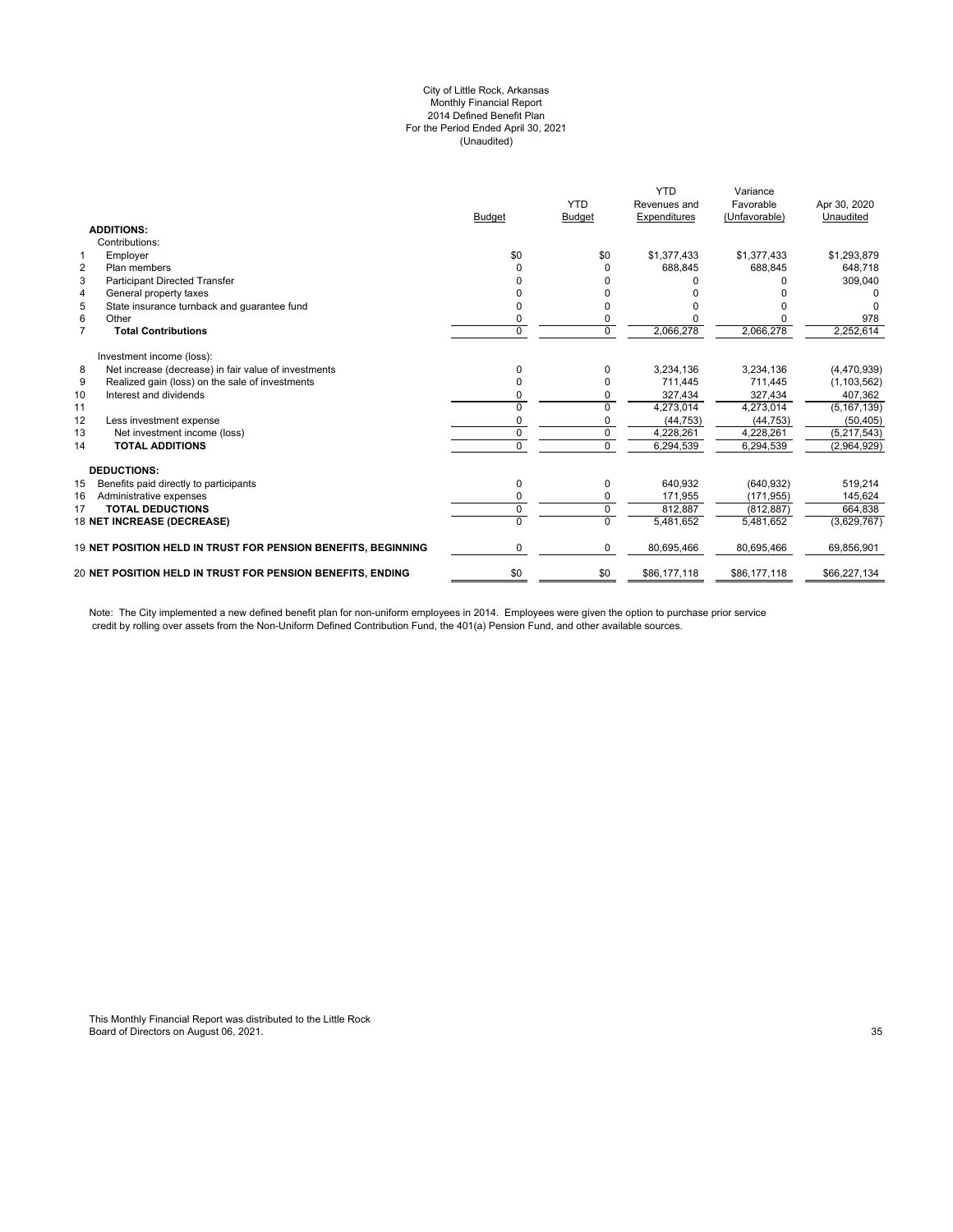#### City of Little Rock, Arkansas Monthly Financial Report Health Management Trust Fund For the Period Ended April 30, 2021 (Unaudited)

|                                                               | <b>Budget</b> | <b>YTD</b><br><b>Budget</b> | <b>YTD</b><br>Revenues and<br>Expenditures | Variance<br>Favorable<br>(Unfavorable) | Apr 30, 2020<br>Unaudited |
|---------------------------------------------------------------|---------------|-----------------------------|--------------------------------------------|----------------------------------------|---------------------------|
| <b>ADDITIONS:</b>                                             |               |                             |                                            |                                        |                           |
| Contributions:                                                |               |                             |                                            |                                        |                           |
| Employer<br>$\mathbf{1}$                                      | \$0           | \$0                         | \$0                                        | \$0                                    | \$0                       |
| $\overline{2}$<br>Plan members                                |               |                             |                                            |                                        |                           |
| 3<br>General property taxes                                   |               |                             |                                            |                                        |                           |
| State insurance turnback and guarantee fund<br>4              |               |                             |                                            |                                        |                           |
| 5<br>Other                                                    |               |                             |                                            |                                        | 0                         |
| 6<br><b>Total Contributions</b>                               | 0             | 0                           |                                            | 0                                      | 0                         |
| Investment income (loss):                                     |               |                             |                                            |                                        |                           |
| Net increase (decrease) in fair value of investments<br>7     | 0             | 0                           | 293.755                                    | 293.755                                | (332, 341)                |
| 8<br>Realized gain (loss) on the sale of investments          | n             |                             | 2.853                                      | 2,853                                  |                           |
| 9<br>Interest and dividends                                   |               |                             | 29,895                                     | 29,895                                 | 37,591                    |
| 10                                                            | U             | $\Omega$                    | 326,503                                    | 326,503                                | (294, 750)                |
| 11<br>Less investment expense                                 |               |                             | (41, 190)                                  | (41, 190)                              |                           |
| 12<br>Net investment income (loss)                            | 0             | 0                           | 285,313                                    | 285,313                                | (294, 750)                |
| <b>TOTAL ADDITIONS</b><br>13                                  | 0             | $\Omega$                    | 285,313                                    | 285,313                                | (294, 750)                |
| <b>DEDUCTIONS:</b>                                            |               |                             |                                            |                                        |                           |
| 14<br>Benefits paid directly to participants                  | 0             | 0                           | O                                          | <sup>0</sup>                           | 0                         |
| 15<br>Administrative expenses                                 |               |                             |                                            |                                        | 30,986                    |
| <b>TOTAL DEDUCTIONS</b><br>16                                 | U             | 0                           |                                            |                                        | 30,986                    |
| 17 NET INCREASE (DECREASE)                                    |               | 0                           | 285,313                                    | 285,313                                | (325, 736)                |
| 18 NET POSITION HELD IN TRUST FOR PENSION BENEFITS, BEGINNING | 0             | 0                           | 8,407,217                                  | 8,407,217                              | 6,354,377                 |
| 19 NET POSITION HELD IN TRUST FOR PENSION BENEFITS, ENDING    | \$0           | \$0                         | \$8,692,530                                | \$8,692,530                            | \$6,028,640               |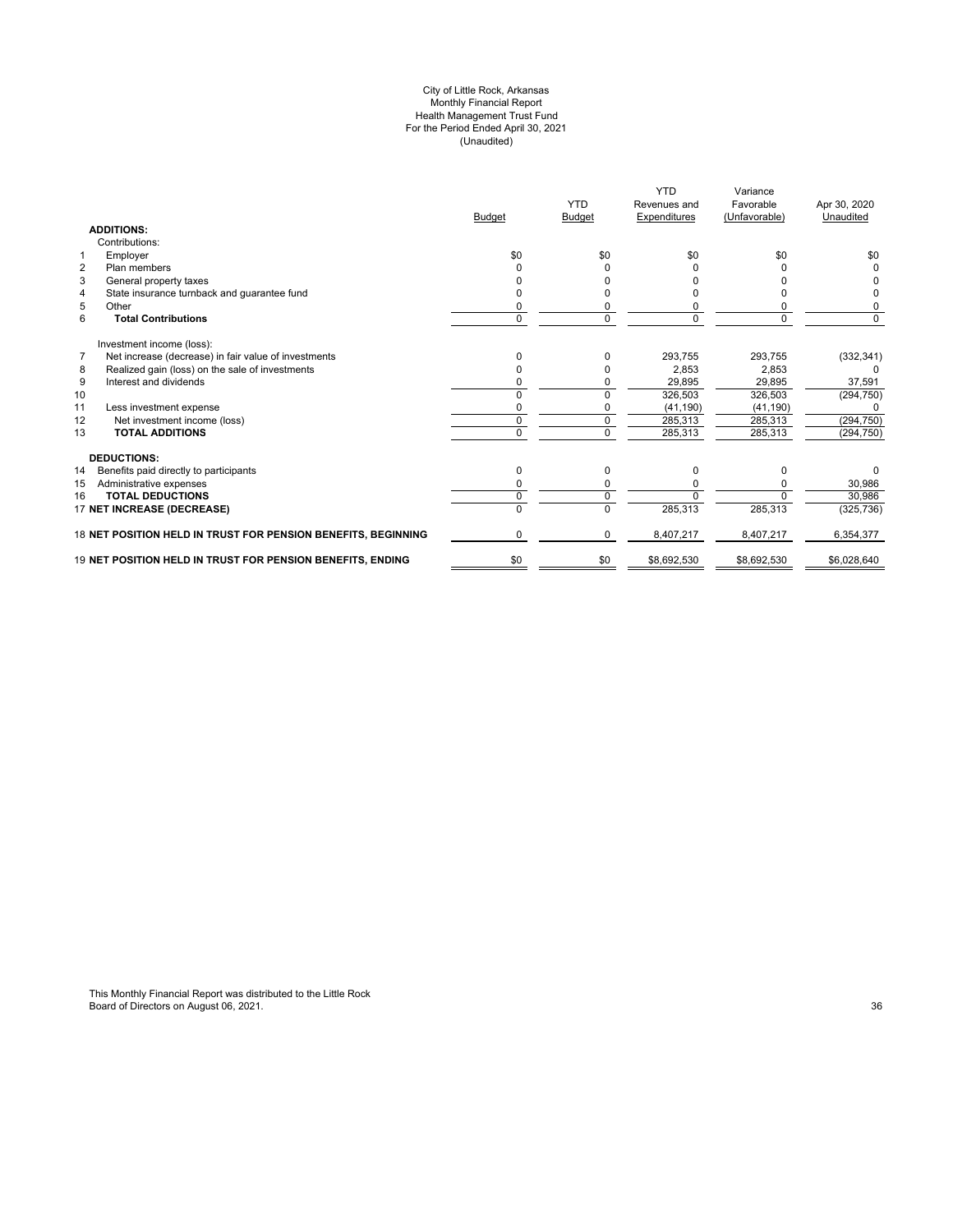#### City of Little Rock, Arkansas Monthly Financial Report Courts Trust Fund For the Period Ended April 30, 2021 (Unaudited)

|                                                               | <b>Budget</b> | <b>YTD</b><br><b>Budget</b> | <b>YTD</b><br>Revenues and<br>Expenditures | Variance<br>Favorable<br>(Unfavorable) | Apr 30, 2020<br>Unaudited |
|---------------------------------------------------------------|---------------|-----------------------------|--------------------------------------------|----------------------------------------|---------------------------|
| <b>ADDITIONS:</b>                                             |               |                             |                                            |                                        |                           |
| Contributions:                                                |               |                             |                                            |                                        |                           |
| Employer<br>1                                                 | \$0           | \$0                         | \$0                                        | \$0                                    | \$0                       |
| $\overline{2}$<br>Plan members                                | ŋ             |                             |                                            |                                        | 0                         |
| 3<br>Other                                                    | ŋ             |                             | 867,332                                    | 867,332                                |                           |
| <b>Total Contributions</b><br>4                               | $\Omega$      | $\Omega$                    | 867,332                                    | 867,332                                | $\Omega$                  |
| Investment income (loss):                                     |               |                             |                                            |                                        |                           |
| 5<br>Net increase (decrease) in fair value of investments     | n             | n                           | n                                          |                                        |                           |
| Realized gain (loss) on the sale of investments<br>6          |               |                             |                                            |                                        |                           |
| Interest and dividends<br>$\overline{7}$                      |               |                             | 994                                        | 994                                    | 0                         |
| 8                                                             |               |                             | 994                                        | 994                                    | $\Omega$                  |
| 9<br>Less investment expense                                  |               |                             | <sup>0</sup>                               |                                        | 0                         |
| Net investment income (loss)<br>10                            | U             | 0                           | 994                                        | 994                                    | $\overline{0}$            |
| <b>TOTAL ADDITIONS</b><br>11                                  | U             | 0                           | 868,326                                    | 868,326                                | $\Omega$                  |
| <b>DEDUCTIONS:</b>                                            |               |                             |                                            |                                        |                           |
| Benefits paid directly to participants<br>12                  | O             | 0                           | $\Omega$                                   | n                                      |                           |
| Distributions to other governments<br>13                      |               |                             | 868,326                                    | (868, 326)                             | 0                         |
| 14<br>Administrative expenses                                 |               |                             |                                            |                                        | 0                         |
| 15<br>Other                                                   |               |                             |                                            |                                        | $\overline{0}$            |
| <b>TOTAL DEDUCTIONS</b><br>16                                 |               |                             | 868,326                                    | (868, 326)                             | 0                         |
| 17 NET INCREASE (DECREASE)                                    |               |                             | U                                          |                                        | $\Omega$                  |
| 18 NET POSITION HELD IN TRUST FOR PENSION BENEFITS, BEGINNING | U             | $\Omega$                    | $\Omega$                                   | $\Omega$                               | 0                         |
| 19 NET POSITION HELD IN TRUST FOR PENSION BENEFITS, ENDING    | \$0           | \$0                         | \$0                                        | \$0                                    | \$0                       |
|                                                               |               |                             |                                            |                                        |                           |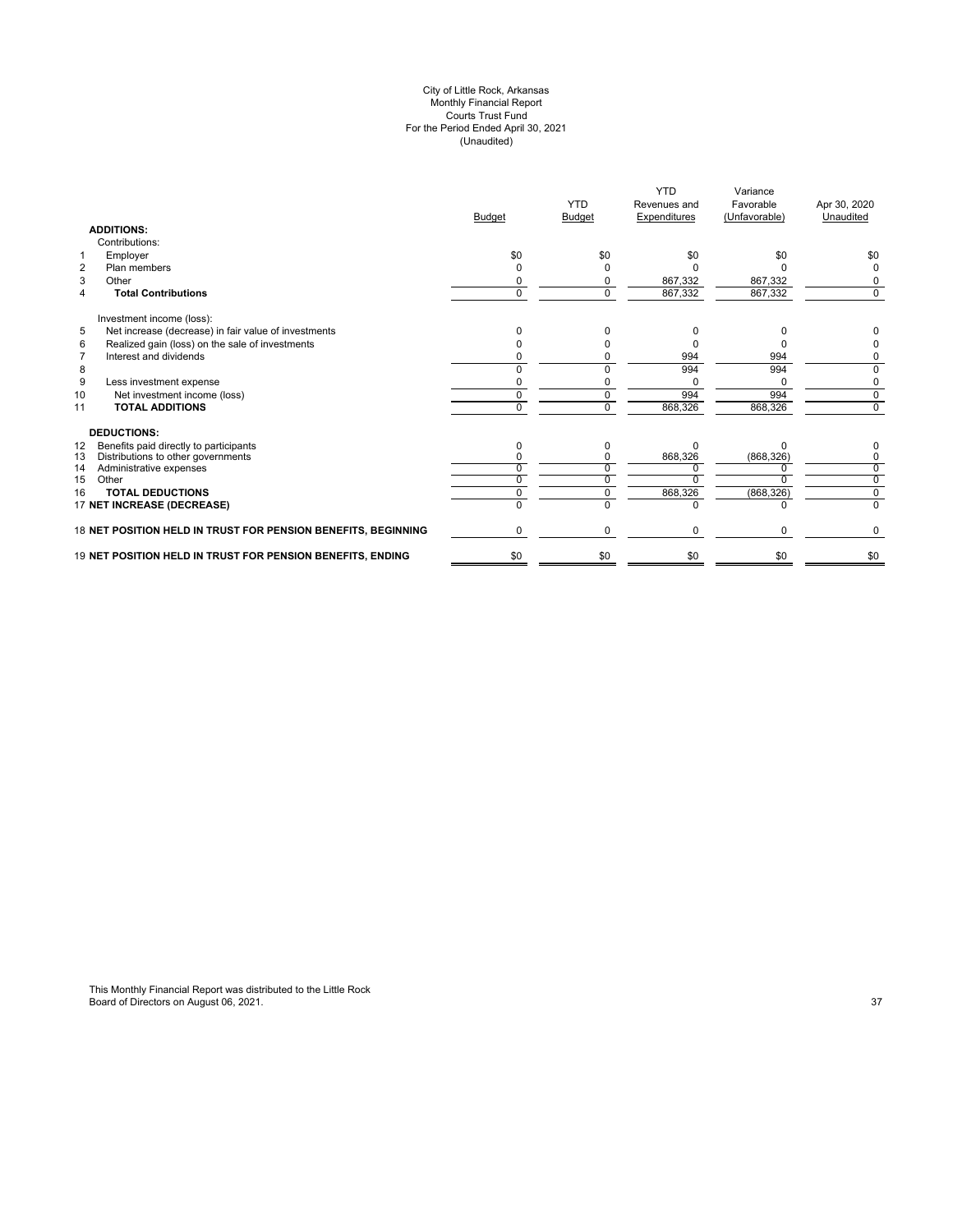# Accounts Payable, Bonds Payable and Other Payables For the Period Ended April 30, 2021

|                                                     | Accounts    | Wages and Benefits | Other       | Deferred     | Deferred       | Revenue Bonds | <b>Total Payables</b> |              |
|-----------------------------------------------------|-------------|--------------------|-------------|--------------|----------------|---------------|-----------------------|--------------|
| Fund                                                | Payable     | Payable            | Payables    | Revenues     | <b>Inflows</b> | Payable       | Total                 | Encumbrances |
| 100 General                                         | \$360,090   | \$7,905,942        | \$1,327,425 | \$34,266,208 |                |               | \$43,859,665          | \$1,335,644  |
| 108 General - Special Projects                      | 21,100      |                    |             | 546,105      |                |               | 567,205               | 2,261,609    |
| 110 Seized Money                                    |             |                    | 475,938     |              |                |               | 475,938               | 23,375       |
| 140 Franchise Fee Collection                        |             |                    |             |              |                |               | $\Omega$              | $\Omega$     |
| 200 Street                                          |             |                    |             | 6,619,701    |                |               | 6,619,701             | 137,776      |
| 205 Street - Special Projects                       |             |                    |             |              |                |               | $\Omega$              | 1,464,150    |
| 210 Special Projects                                |             |                    |             | 2,426        |                |               | 2,426                 | 219,826      |
| 220 911                                             |             |                    |             |              |                |               | $\Omega$              | 1,993        |
| 230 CDBG                                            |             |                    |             |              |                |               | $\Omega$              | 1,382,560    |
| <b>240 HIPP</b>                                     |             |                    |             |              |                |               | $\Omega$              | 151,274      |
| 250 NHSP                                            |             |                    |             |              |                |               | $\Omega$              | 7.651        |
| 270 Grants                                          | 228,900     |                    |             | 2,053,451    |                |               | 2,282,351             | 5,641,288    |
| 310 Issuance and Reserve Fund                       |             |                    |             |              |                |               | $\Omega$              | $\mathbf 0$  |
| 323 2012 Library Improvement Bonds                  |             |                    |             |              |                |               | $\Omega$              | $\Omega$     |
| 324 2015 Library Improvement Bonds                  |             |                    |             |              |                |               | $\Omega$              | $\Omega$     |
| 325 Short Term Financing Capital Improvements       |             |                    |             |              |                |               | $\Omega$              | 1.695.694    |
| 326 2012-2021 Capital Project Fund                  |             |                    |             |              |                |               | $\Omega$              | 8,356,567    |
| 330 2013 Capital Improvement Bond                   |             |                    |             |              |                |               | $\Omega$              | $\Omega$     |
| 331 2018 Capital Improvement Bond                   | 400,208     |                    |             |              |                |               | 400,208               | 9,923,959    |
| 351 TIF #1 2014 Capital Improvement Bond            |             |                    |             |              |                |               |                       | $\Omega$     |
| 352 TIF - Port Authority                            |             |                    |             | 152,689      |                |               | 152,689               | $\mathbf 0$  |
| 370 2018 Hotel Gross Receipts Tax                   |             |                    |             |              |                |               | $\Omega$              | $\mathbf 0$  |
| 505 2009 Parks & Rec Debt Service Fund              |             |                    |             |              |                |               | $\Omega$              | $\mathbf 0$  |
| 506 2007 Infrastructure Debt Service                |             |                    |             |              |                |               | $\Omega$              | $\mathbf 0$  |
| 509 2002 CIP Jr. Lien Bonds                         |             |                    |             |              |                |               | $\Omega$              | $\mathbf 0$  |
| 523 2012 Library Improvement Bonds Debt Service     |             |                    |             |              |                |               | $\Omega$              | $\mathbf 0$  |
| 524 2015 Library Improvement Bonds Debt Service     |             |                    |             | 4,151,962    |                |               | 4,151,962             | $\mathbf 0$  |
| 530 2013 Improvement Bonds Debt Service Fund        |             |                    |             | 13,822,889   |                |               | 13,822,889            | $\mathbf 0$  |
| 540 2017 Capital Improvement Refunding Revenue Bond |             |                    |             |              |                |               | $\Omega$              | $\mathbf 0$  |
| 551 TIF #1 2014 Cap Improvement Bond Debt Service   |             |                    |             | 959,098      |                |               | 959,098               | $\mathbf 0$  |
| 560 2017 Library Refunding Bond Fund                |             |                    |             | 4,151,962    |                |               | 4,151,962             | $\mathbf 0$  |
| 570 2018 Hotel Gross Receipts Tax Debt Service      |             |                    |             |              |                |               | 0                     | $\mathbf 0$  |
| 600 Fleet                                           |             | 523.138            |             |              | 211.265        |               | 734,403               | $\mathbf 0$  |
| 601 Vehicle Storage Facility                        | 1.803       | 119.025            |             | 98,840       | 35,210         |               | 254,877               | $\mathbf 0$  |
| 603 Waste Disposal                                  | 8.654       | 708,899            | 7,686,157   |              | 281,688        | 325,000       | 9,010,399             | $\mathbf 0$  |
| 612 Rivermarket Garage Fund                         |             |                    | 99,683      | 1,790        |                | 5,660,000     | 5,761,473             | $\mathbf 0$  |
| 800 Police Pension                                  |             |                    |             |              |                |               | $\Omega$              | $\mathbf 0$  |
| 801 Fire Pension                                    |             |                    |             |              |                |               | $\Omega$              | $\mathbf 0$  |
| 803 Non-Uniform Defined Benefit                     |             |                    |             |              |                |               | $\Omega$              | $\mathbf 0$  |
| 804 Non-Uniform Defined Contribution                |             |                    |             |              |                |               | $\Omega$              | $\mathbf 0$  |
| 805 401 (a) Pensions                                |             |                    |             |              |                |               | $\Omega$              | $\Omega$     |
| 806 Health Management Trust Fund                    |             |                    |             |              |                |               | $\Omega$              | $\Omega$     |
| 807 2014 DB Plan                                    |             |                    |             |              |                |               | $\Omega$              | $\Omega$     |
| 850 Courts                                          | 34,434      |                    | 124,788     |              |                |               | 159,223               | $\Omega$     |
| 940 Accounts Payable Clearing Fund                  | 3.139       |                    |             |              |                |               | 3.139                 | $\mathbf 0$  |
| Totals                                              | \$1,058,328 | \$9,257,005        | \$9,713,991 | \$66,827,120 | \$528,163      | \$5,985,000   | \$93,369,607          | \$32,603,365 |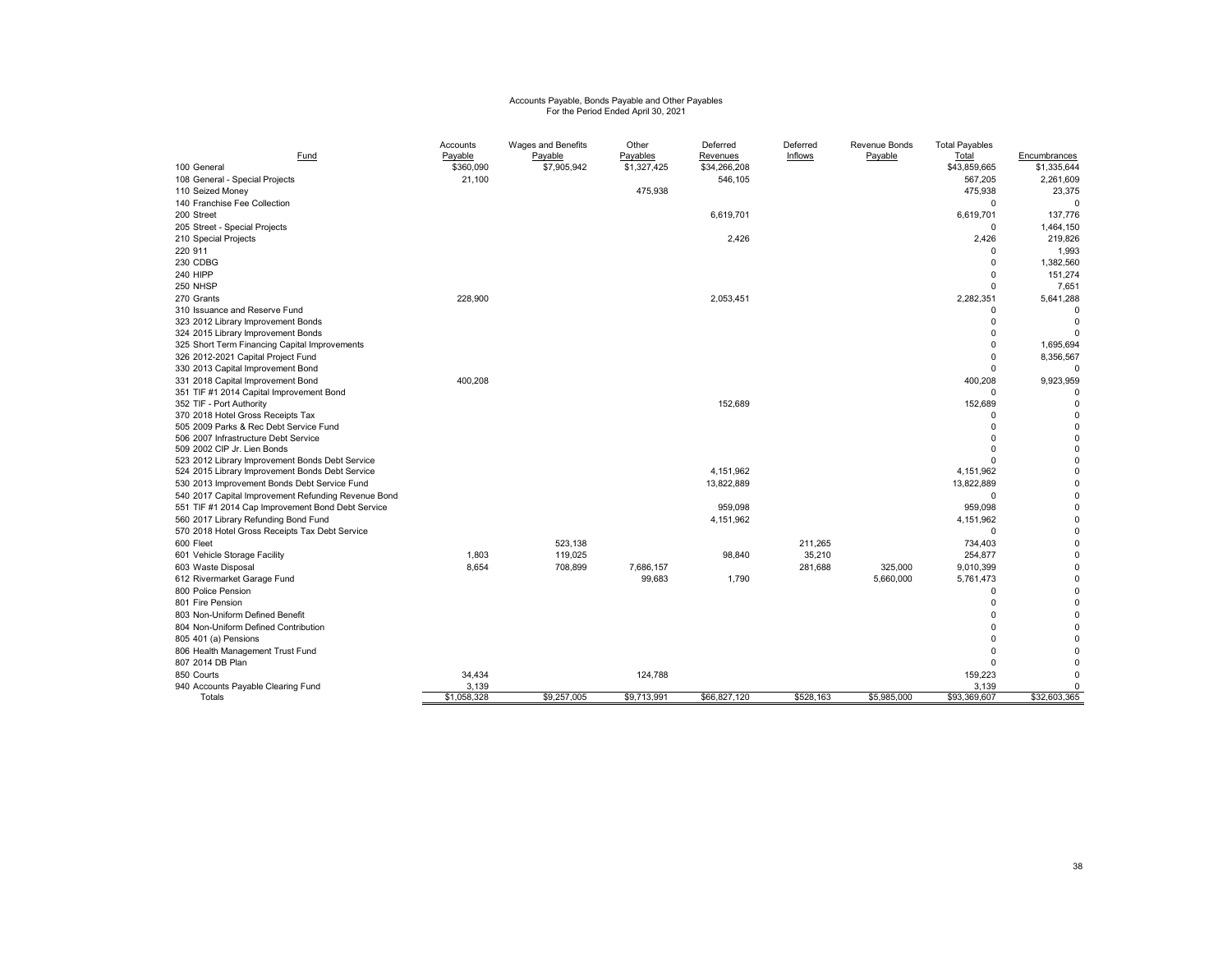#### **SUMMARY OF BOND INDEBTEDNESSFor the Period Ended April 30, 2021**

| <b>GENERAL OBLIGATION DEBT</b>                                       | <b>TRUSTEE</b>                                 | <b>ORIGINAL</b><br><b>AMOUNT</b> | <b>MATURITY</b><br>DATE | <b>INTEREST</b><br><b>RATE</b> | <b>PRINCIPAL</b><br><b>BALANCE AT</b><br>12/31/2020 | <b>BONDS</b><br><b>ISSUED</b><br>2021 | <b>PRINCIPAL</b><br><b>PAID IN</b><br>2021 | <b>BONDS</b><br><b>RETIRED</b><br>2021 | <b>PRINCIPAL</b><br><b>BALANCE AT</b><br>4/30/2021 | <b>INTEREST</b><br><b>PAID IN</b><br>2021 |
|----------------------------------------------------------------------|------------------------------------------------|----------------------------------|-------------------------|--------------------------------|-----------------------------------------------------|---------------------------------------|--------------------------------------------|----------------------------------------|----------------------------------------------------|-------------------------------------------|
| 2013 Limited Tax Capital Improvement                                 | First Security Bank (Paying Agent & Registrar) | \$58,105,000                     | 4/1/2033                | 1.00% - 5.00%                  | \$1,325,000                                         | \$0                                   | \$1,325,000                                | \$0                                    | \$0                                                | \$33,125                                  |
| 2014 Tax Increment Improvement Bonds (Redevelopment District No. 1.) | Regions Bank                                   | 2,615,000                        | 3/1/2036                | 6.00%                          | 2,035,000                                           |                                       |                                            | 550,000                                | 1,485,000                                          | 61,050                                    |
| 2015 Library Construction and Refunding Bonds                        | Regions Bank (Paying Agent & Registrar)        | 36,620,000                       | 3/1/2038                | 2.05% - 4.00%                  | 26,310,000                                          |                                       | 1,335,000                                  | 2,125,000                              | 22,850,000                                         | 406,788                                   |
| 2017 Library Construction and Refunding Bonds                        | Regions Bank (Paying Agent & Registrar)        | 15,925,000                       | 3/1/2027                | 1.50% - 5.00%                  | 9,200,000                                           |                                       | 1,655,000                                  | 2,345,000                              | 5,200,000                                          | 155,919                                   |
| 2018 Limited Tax Capital Improvement                                 | First Security Bank (Paying Agent & Registrar) | 43,475,000                       | 4/1/2028                | 2.375% - 5.00%                 | 26,535,000                                          | $\Omega$                              | 2,390,000                                  | 9,685,000                              | 14,460,000                                         | 477,500                                   |
| <b>REVENUE BONDS</b>                                                 |                                                |                                  |                         |                                |                                                     |                                       |                                            |                                        |                                                    |                                           |
| 2003 Capital Improvement and Refunding-Parking Projects              | U.S. Bank                                      | 11,855,000                       | 7/1/2028                | 1.50% - 5.30%                  | 5,660,000                                           |                                       |                                            |                                        | 5,660,000                                          | 149,524                                   |
| 2007 Waste Disposal Revenue Bond                                     | Citizens Bank                                  | 3,400,000                        | 5/1/2022                | 5.30% - 5.87%                  | 630,000                                             |                                       | 305,000                                    |                                        | 325,000                                            | 18,113                                    |
| 2017 Capital Improvement and Refunding Revenue Bonds                 | <b>First Security Bank</b>                     | 17,875,000                       | 10/1/2033               | $2.00\% - 5.00\%$              | 15,180,000                                          |                                       |                                            |                                        | 15,180,000                                         | 291,450                                   |
| 2018 Hotel Gross Receipts Tax Bonds (Arts Center Bonds)              | First Security Bank (Paying Agent & Registrar) | 32,570,000                       | 12/1/2048               | $3.00\% - 5.00\%$              | 31,590,000                                          | $\Omega$                              |                                            |                                        | 31,590,000                                         | $\Omega$                                  |
| <b>TEMPORARY NOTE</b>                                                |                                                |                                  |                         |                                |                                                     |                                       |                                            |                                        |                                                    |                                           |
| 2016 1st Temporary Note                                              | Banc of America Public Capital Corp.           | 4,525,000                        | 6/10/2021               | 1.54%                          | 932,734                                             | 0                                     |                                            |                                        | 932,734                                            |                                           |
| 2016 2nd Temporary Note                                              | Relyance Bank                                  | 4,603,000                        | 12/22/2021              | 1.85%                          | 954,657                                             |                                       |                                            |                                        | 954,657                                            |                                           |
| 2017 Temporary Note                                                  | Signature Public Funding                       | 5,250,000                        | 8/8/2022                | 1.81%                          | 2,156,727                                           |                                       |                                            |                                        | 2,156,727                                          | $\Omega$                                  |
| 2019 Temporary Note                                                  | Centennial Bank                                | 5,650,000                        | 8/24/2024               | 2.25%                          | 4,569,980                                           | $\Omega$                              |                                            |                                        | 4,569,980                                          | $\Omega$                                  |
| <b>Grand Total</b>                                                   |                                                | \$242,468,000                    |                         |                                | \$127,079,098                                       | \$0                                   | \$7,010,000                                | \$14,705,000                           | \$105,364,098                                      | \$1,593,469                               |